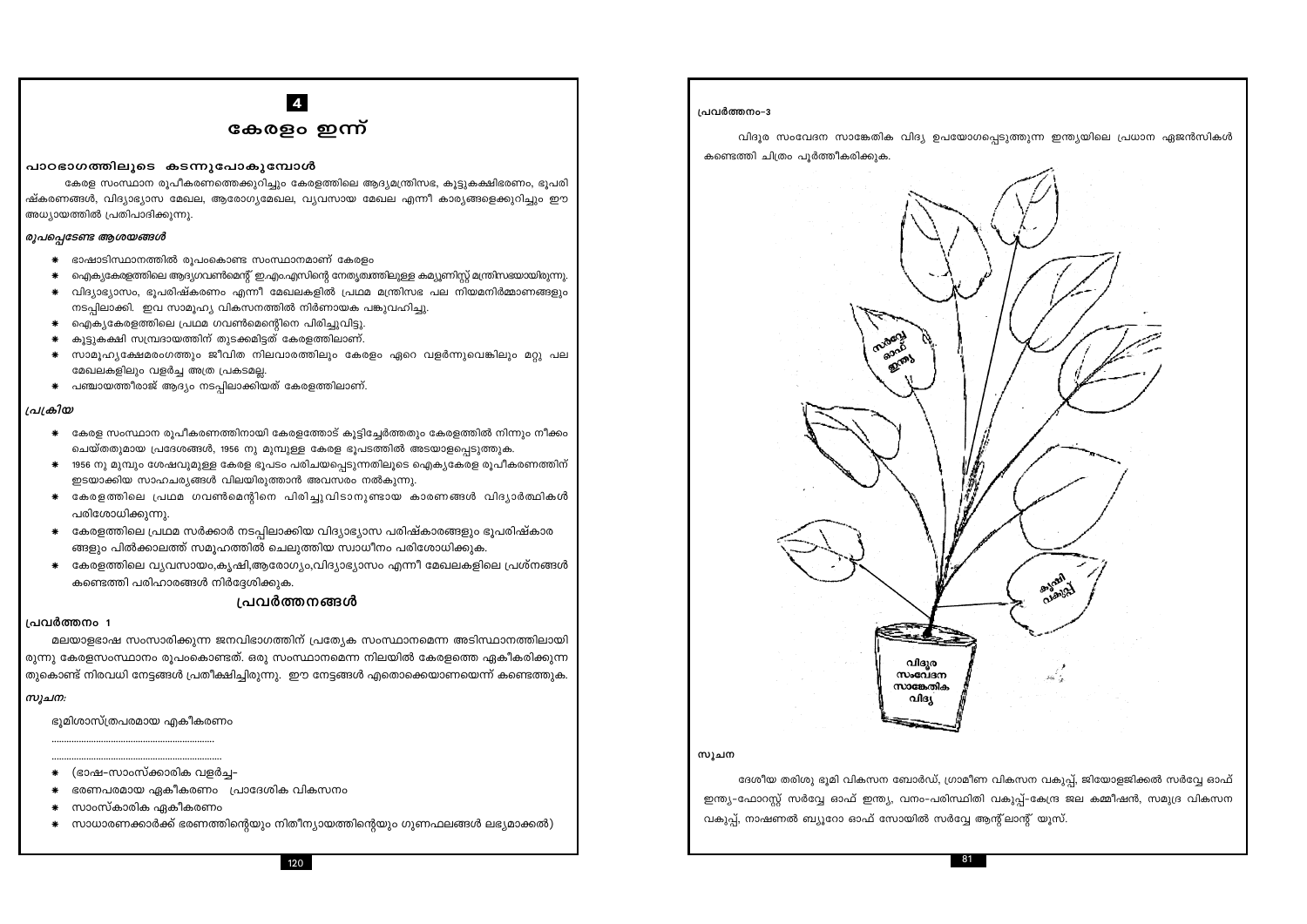പ്രവർത്തനം-4

വിവിധ കൃത്രിമ ഉപഗ്രഹങ്ങളുടെ സെൻസറുകൾ ആവർത്തനത, സ്പെഷ്യൽ റെസല്യൂഷൻ (Spe-

cial Resolution) എന്നിവ കണ്ടെത്തി. പടിക തയാറാക്കുക

| ഉപഗ്രഹം         | സെൻസർ           | സ്പെഷ്യൽ റെസല്യൂഷൻ | ആവർത്തനത/     |
|-----------------|-----------------|--------------------|---------------|
|                 |                 |                    | ദിവസം         |
| IRS IA & IB     | <b>LISSI</b>    | 72.5               | 22            |
|                 | <b>LISS II</b>  | 36.26              | 22            |
| IRSIC&ID        | <b>LISS III</b> | 23.5               | 24            |
|                 |                 | <b>PAN</b>         | 5.85          |
| <b>IRSIE</b>    | LISS III & IV   | 5.8                | 5             |
| LAND SAT 1 to 3 | <b>MSS</b>      | 80                 | 18            |
| LAND SAT 4 & 5  | <b>TM</b>       | 30                 | 16            |
| LAND SAT 6 & 7  | <b>ETM</b>      | 15                 | 16            |
| <b>SPOT</b>     | <b>MSS</b>      | 20                 | 26            |
|                 | <b>PAN</b>      | 10                 | 26            |
| <b>NOAA</b>     | <b>AVHRR</b>    | 1.1                | $\frac{1}{2}$ |

സൂര്യനിൽ നിന്നോ കൃത്രിമ സ്രോതസ്സുകളിൽ നിന്നോ ഉള്ള വൈദ്യുത കാന്തിക വികിരണങ്ങളുടെ സഹായത്തോടെയാണ് വിദൂര സംവേദനം സാധ്യമാകുന്നത്. വൈദ്യുത കാന്തിക വികിരണങ്ങളുടെ ശ്രേണിയായ വർണരാജിയിൽ (Electro Magnetic) ഏറ്റവും തരംഗ ദൈർഘ്യം കുറഞ്ഞ, ആൽഫ, ബീറ്റാ, ഗാമാ, എക്സ്റേ, അൾട്രാവയലറ്റ് മുതൽ ഏറ്റവും തരംഗദൈർഘ്യം കൂടിയ ഇൻഫ്രാറെഡ്, മൈക്രോവേവ് റേഡിയോ കിരണങ്ങൾ വരെയുള്ള അദൃശ്യ കിരണങ്ങളും അൾട്രാ വയലറ്റിനും ഇൻഫ്രാ റെഡിനും ഇടയിലുള്ള ദൃശ്യപ്രകാശവും (VIBGYOR) ഉൾപ്പെടുന്നു. വർണരാജിയിലെ നീല, ചുവപ്പ്, പച്ച എന്നീ പ്രാഥമിക വർണങ്ങളും അദൃശ്യമായ ഇൻഫ്രാ റെഡ് കിരണങ്ങളുമാണ് വിദൂര സംവേദനത്തിന് സാധാരണ ഉപയോഗിക്കുന്നത്.



82

|                          | R                  |                     |
|--------------------------|--------------------|---------------------|
| വേലുത്തമ്പിദളവ           | പഴശ്ശികലാപം        | 1916                |
| പഴശ്ശിരാജാവ്             | കുണ്ടറ വിളംബരം     | പുന്നപ്ര-വയലാർ സമരം |
| സർ.സി.പി.രാമസ്വാമി അയ്യർ | ഹോം റൂൾ ലീഗ്       | തൃപ്പടിദാനം         |
| കെ.പി.കേശവമേനോൻ          | പത്മനാഭദാസൻ        | തിരുവിതാംകൂർ        |
| മാർത്താണ്ഡവർമ്മ          | അമേരിക്ക മോഡൽ ഭരണം | കോട്ടയം രാജവംശം     |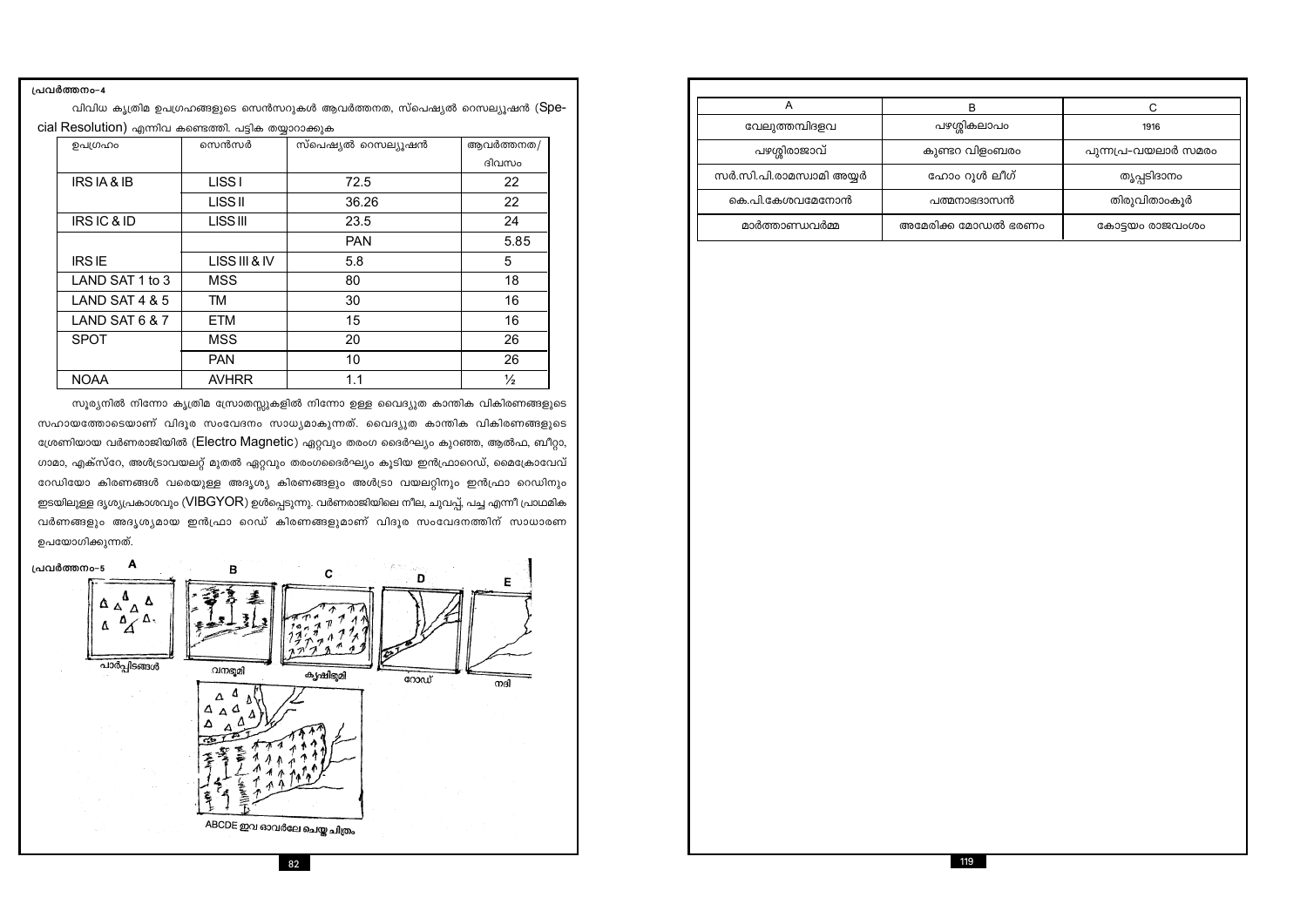### തുടർ പ്രവർത്തനങ്ങൾ

#### പ്രവർത്തനം-1

തിരുവിതാംകൂർ-കൊച്ചി-മലബാർ മേഖലയിൽ കർഷകർക്കനുകൂലമായി നടത്തിയ നിയമനിർമ്മാണത്തെക്കുറിച്ച് ടൈംലൈൻ തയ്യാറാക്കുക.

1865, 1929, 1914, 1946, 1932

- കൊച്ചി കൂടിയാന്മ നിയമം
- പണ്ടാര പാട്ട വിളംബരം
- തിരുവിതാം ജന്മികുടിയാൻ നിയമം
- മലബാർ കുടിയാൻ നിയമം  $\bullet$
- അടിസ്ഥാന ഭൂനികുതി നിശ്ചയിച്ചുകൊണ്ട് നിയമം  $\bullet$

#### പ്രവർത്തനം-2

മലബാർ-കൊച്ചി-തിരുവിതാംകൂർ മേഖലയിൽ ദേശീയ പ്രക്ഷോഭവുമായി ബന്ധപ്പെട്ട ചില വർഷങ്ങളും സംഭവങ്ങളും താഴെ കൊടുത്തിരിക്കുന്നു. ടൈം ലൈൻ തയ്യാറാക്കുക.

1931, 1809, 1836, 1946, 1921

ക്ഷേത്ര പ്രവേശന വിളംബരം, ഗുരുവായൂർ സത്യാഗ്രഹം, കുണ്ടറ വിളംബരം, മലബാർ കലാപം, പുന്നപ്ര വയലാർ സമരം

#### ്പവർത്തനം-3

കേരളത്തിന്റെ സ്വാതന്ത്ര്യസമരത്തിന് കരുത്തു പകർന്ന പത്രങ്ങളും ഉടമകളും വർഷവും താഴെ കൊടുത്തിരിക്കുന്നു. ഉചിതമായവ ചേർത്ത് എഴുതുക.

| പത്രം       | സ്ഥാപകൻ                              | സ്ഥലം      | വർഷം |
|-------------|--------------------------------------|------------|------|
| മാത്യഭൂമി   | കെ.പി.കേശവമേനോൻ                      |            |      |
| മലയാള മനോരമ |                                      | കോട്ടയം    |      |
| കേരള കൗമുദി |                                      | മയ്യനാട്   |      |
| സൂചന        |                                      |            |      |
| മാത്യഭൂമി   |                                      | കോഴിക്കോട് | 1923 |
| മലയാള മനോരമ | കണ്ടത്തിൽ വർഗ്ഗീസ്<br>മാമ്മൻ മാപ്പിള |            | 1889 |
| കേരള കൗമുദി | സി.പി.കുഞ്ഞുരാമൻ                     |            | 1911 |

#### പ്രവർത്തനം-4

'എ' വിഭാഗത്തോട് യോജിക്കുന്നവ 'ബി' 'സി' വിഭാഗങ്ങളിൽ നിന്ന് കണ്ടെത്തി പട്ടിക ക്രമപ്പെടുത്തുക

വിദ്യാർത്ഥികളെ അഞ്ച് ഗ്രൂപ്പുകളായി തിരിച്ച്  $A, B, C, D, E$  എന്നീ ചിത്രങ്ങൾ ട്രേസിംഗ് പേപ്പറിൽ വരപ്പിക്കുന്നു. പിന്നീട് ചിത്രങ്ങൾ ഒന്നിന് മീതെ ഒന്നായി വെച്ച് ഓവർലെ വിശകലനം എന്ന ആശയം രൂപപ്പെടാൻ സഹായിക്കുന്നു.

#### സ്പെഷ്യൽ റെസലൂഷൻ

വസ്തുക്കളുടെ വലിപ്പത്തിന്റെ അടിസ്ഥാനത്തിൽ അവയെ തിരിച്ചറിയാനുള്ള സെൻസറുകളുടെ കഴിവിനെ ആ റിമോട്ട് സെൻസറിന്റെ സ്പെഷ്യൽ റെസലുഷ്യൻ എന്ന് പറയുന്നു. ഏറ്റവും ചെറിയ വസ്തുവിനെ തിരിച്ചറിയാൻ കഴിവുള്ള സെൻസറിനാണ് ഉയർന്ന സ്പെഷ്യൽ റെസലൂഷ്യൻ ഉള്ളത്. സ്പെക്ട്രൽ സിഗ്നേച്ചർ

ഓരോ വസ്തുവിൽ നിന്നും പ്രതിഫലിപ്പിക്കുന്ന/ചിതറുന്ന തരംഗങ്ങളുടെ അളവിനെയാണ് ആ വസ്തുവിന്റെ സ്പെക്ട്രൽ സിഗ്നേച്ചർ എന്ന് പറയുന്നത്. വസ്തുക്കളുടെ ഭൗതിക സ്വഭാവ വൈരുദ്ധ്യങ്ങൾക്കനുസരിച്ച് പ്രതിഫലനത്തിൽ വ്യത്യാസം ഉണ്ടായിരിക്കും. ആവർത്തനത (Repetivity)

സൗരസ്ഥിര ഉപഗ്രഹങ്ങൾ നിശ്ചിത ദിവസങ്ങൾ ഇടവിട്ട് ഒരു പ്രദേശത്തിന് മുകളിൽ ഒരേ സമയത്ത് വരുന്ന പ്രതിഭാസത്തെ ആവർത്തനത എന്നറിയപ്പെടുന്നു. പ്രവർത്തനം-6

ഭൂവിവര വൃവസ്ഥയിൽ ഭൂവിവരങ്ങൾ സന്നിവേശിപ്പിക്കുന്നത് മൂന്നുതരം ചിഹ്നങ്ങൾ ഉപയോഗിച്ചുകൊണ്ടാണ്.



ഓരോ സിംബൽസും ഉപയോഗിച്ച് ചിത്രീകരിക്കാവുന്ന രണ്ടു ഭൂവിവരങ്ങൾ രേഖപ്പെടുത്തുന്നു.



നാലാമത്തെ ചിത്രത്തിലെ എന്തെല്ലാം വസ്തുതകൾ വന്നിട്ടുണ്ട് എന്ന് പരിശോധിക്കുന്നു.

118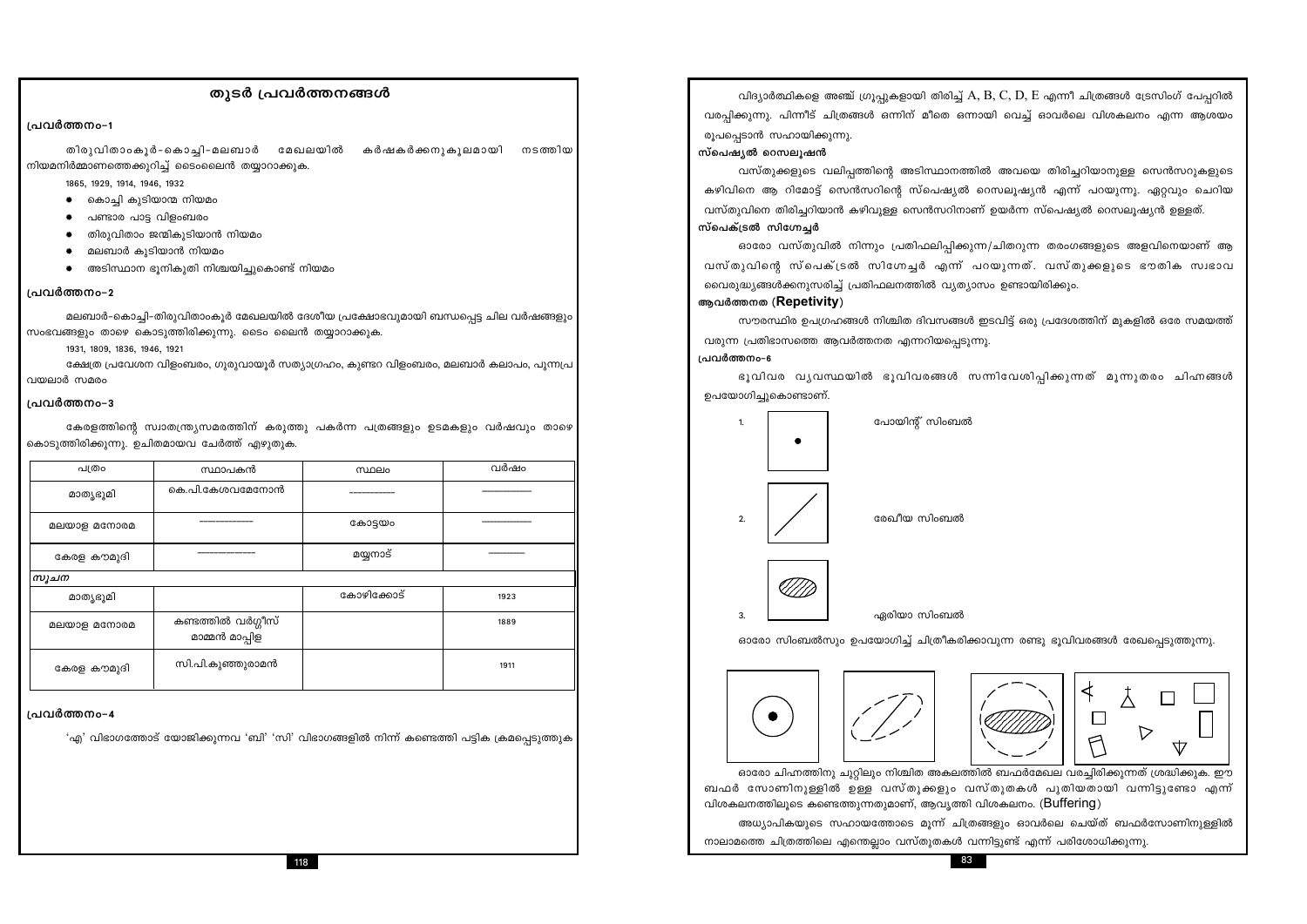### തുടർപ്രവർത്തനങ്ങൾ  $CE$

വിദൂര സംവേദന സാങ്കേതിക വിദ്യയുമായി ബന്ധപ്പെട്ട വാർത്തകൾ, ചിത്രങ്ങൾ എന്നിവ ശേഖരിച്ച് അന്വേഷണ കുറിപ്പുകൾ, കൊളാഷ് തുടങ്ങിയവ തയ്യാറാക്കുക.

#### **IT Enable Activity:**

Computer, Internet എന്നിവ ഉപയോഗിച്ച് GIS സങ്കേതങ്ങളും പ്രവർത്തനവും ബഹിരാകാശ രംഗത്തെ ഇന്ത്യയുടെ നേട്ടങ്ങളും പരിചയപ്പെടുത്തൽ

#### സഹായക ഗ്രന്ഥങ്ങൾ

Remote Sensing of the Environment (John R Jensen, Pearson Education)

- Fundamental of GIS (Mechael N Demers - John Wiley & Sons)

### ആവൃത്തി വിശകലനം (Buffering)

ഓവർലെ വിശകലനത്തിന് വിധേയമാക്കിക്കൊണ്ട് ഒരു വിശാലമായ ഭൂപ്രദേശത്ത് നിന്ന് ആവശ്യമുള്ള സ്ഥലം കമ്പ്യൂട്ടർ ഉപയോഗിച്ച് രേഖപ്പെടുത്തി ആ സ്ഥലത്തിന്റെ വിസ്തൃതിയും സവിശേഷതകളും മനസ്സിലാക്കുന്ന രീതി.

#### പ്രവർത്തനം-7

തുല്യവലിപ്പമുള്ള 5 ട്രേസിങ്ങ് ഷീറ്റിൽ ഒരു പ്രത്യേക ഭൂവിഭാഗത്തിന്റെ 5 വ്യത്യസ്ത സവിശേഷതകൾ യഥാസ്ഥാനത്ത് ചിത്രീകരിക്കുന്നു



വിശാലമായ ഒരു പ്രദേശത്തിന്റെ ഭൗതികവും സാംസ്കാരികവുമായ പ്രത്യേകതകൾ തിരിച്ചറിയുവാനും വികസന സാധ്യതകൾ കണ്ടെത്താനും സാധിക്കുന്നുവെന്ന് കുട്ടികൾ തിരിച്ചറിയുന്നു.

| അമരാവതി കോൺഗ്രസ്                   | ജാലിയൻ വാലാ ബാഗ്    | സർ. സി.പി.രാമസ്വാമി അയ്യർ |
|------------------------------------|---------------------|---------------------------|
| റൗലത്ത് ആക്ട്                      | ചേറ്റൂർ ശങ്കരൻ നായർ | 1897                      |
| ഖിലാഫത്ത് പ്രസ്ഥാനം                | അലിസഹോദരൻമാർ        | ഭീമ ഹർജി                  |
| ഈഴവമെമ്മോറിയൽ                      | ഡോ.പൽപ്പു           | മലബാർ ലഹള                 |
| തിരുവിതാംകൂർ സ്റ്റേറ്റ് കോൺഗ്രസ്സ് | 1938                | ഗാന്ധിജി                  |

#### പ്രവർത്തനം 11

കേരളത്തിലെ ദേശീയ പ്രസ്ഥാനത്തിന്റെ ചരിത്രം സാമൂഹ്യ പരിഷ്കരണപോരാട്ടം കൂടിയായിരുന്നു. ഈ പ്രസ്ഥാവനക്ക് ഒരു പ്രതികരണ കുറിപ്പ് തയ്യാറാക്കുക. മലബാർ കലാപം - 1921 - കർഷകർ - ഖിലാഫത്ത് പ്രസ്ഥാനത്തിന്റെ സ്വാധീനം - സാമ്രാജ്യത്വവിരുദ്ധം-തീവ്രമതബോധം – ഉപ്പുസത്യാഗ്രഹം – പയ്യനൂർ – കെ. കേളപ്പൻ – നിയമലംഘനപ്രസ്ഥാനം – പുന്നപ്രവ വയലാർ സമരം - 1946 - ദിവാനെതിരെ - ഈ പ്രക്ഷോഭങ്ങളുടെ ഭാഗമായി സാമൂഹ്യതിന്മകൾക്കെതിരെ ഉണ്ടായ പൗരമുന്നേറ്റങ്ങൾ - വൈക്കം സത്യാഗ്രഹം - ഗുരുവായൂർ സത്യാഗ്രഹം - മെമ്മോറിയലുകൾ നിവർത്തന പ്രക്ഷോഭം – നേതൃത്വം നൽകിയവർ – ദേശീയപ്രസ്ഥാന നേതാക്കന്മാർ – ദേശീയ കാഴ്ചപ്പാട് -സാമൂഹ്യ പുരോഗതി ലക്ഷ്യമിട്ട് – നടത്തിയ പ്രക്ഷോഭങ്ങൾ – സാമൂഹ്യ മാറ്റം – കേരളത്തിന്റെ സാമൂഹ്യപുരോഗതിയിൽ നവോത്ഥാന നായകരുടെ പങ്ക് വിശകലനം ചെയ്യുക. ദർശനം :മധാവിത്വം, അനാചാരങ്ങൾ എന്നിവയ്ക്കെതിര<mark>െ</mark> <mark>ച്ചു സർവ്വെവിദ്യാധിരാജൻ</mark> ഒരു മതം, ഒരു ദൈവം ാസംഭ .<br>}ക്കിടയിൽ ആധുനിക വിദ്യാഭ്യാസം പ്രചരിപ്പിച്ചു ശുത്ര്യര

| വൈക്കുണ്ഡ സ്വാമി        | അദ്വൈത      |
|-------------------------|-------------|
| ചട്ടമ്പി സ്വാമികൾ       | ബ്രഹ്മണ ര   |
|                         | പ്രതികരിച്ച |
| ശ്രീനാരായണ ഗുരുദേവൻ     | ഒരു ജാതി.   |
| അയുങ്കാളി               | പുലയമഹ      |
| വക്കംഅബ്ദുൽ ഖാദർ അലവി – | മുസ്ലീങ്ങൾ  |
| പി. ടി. ഭട്ടതിരിപ്പാട്  | സ്ത്രീ സ്വ  |
| സഹോദരൻ അയ്യപ്പൻ         | മിശ്രഭോജ    |

#### പ്രവർത്തനം 12

കേരളത്തിലെ ദേശീയ പ്രസ്ഥാനത്തിന് ഊർജ്ജം നൽകുന്നതിൽ കേരളത്തിലെ പത്രങ്ങൾ വഹിച്ച പങ്ക് സാമൂഹ്യ നന്മയ്ക്കു വേണ്ടിയുള്ള ശ്രമങ്ങളിൽ വർത്തമാന പത്രങ്ങൾ നിസ്തുലമായ പങ്ക് വഹിച്ചിട്ടുണ്ട്.

- $\mathbf{1}$ ദേശീയ സ്വാതന്ത്ര്യ സമരപോരാട്ടത്തിന് ശക്തി പകരുന്നതിൽ പത്രങ്ങൾക്ക് നിർണ്ണായകമായ പങ്കുണ്ടായിരുന്നു.
- മാതൃഭൂമി, അൽ അമീൻ, പ്രഭാതം, സ്വദേശാഭിമാനി, കേസരി, മലയാള മനോരമ സാമൂഹിക പ്രതിബന്ധത,  $2.$ അനാചാരങ്ങൾക്കെതിരെ പോരാട്ടം, സതൃസഹായ വാർത്താ പ്രസിദ്ധീകരണം.

|                            | В                                 |                                     |
|----------------------------|-----------------------------------|-------------------------------------|
| തിരുവിതാംകൂർ (1)           | 1792(5)                           | കെ. കേളപ്പൻ (2)                     |
| വയുനാൾ (2)                 | ഏറനാട്, വള്ളുവനാട് താലുക്കുകൾ (4) | തൊട്ടുകൂടായ്മക്കെതിരെ പ്രചാരണം (3)  |
| കാക്കിനാഡ കോൺഗ്രസ് (3)     | ഉപ്പ് സത്യാഗ്രഹം (2)              | പതിവ് കണക്ക് (1)                    |
| 1921 ലെ മലബാർ കലഹം $(4)$   | മാർത്താണ്ഡ വർമ്മ (1)              | മലബാർ ബ്രിട്ടീഷ് നിയന്ത്രണത്തിൽ (5) |
| ശ്രീരംഗ പട്ടണം ഉടമ്പടി (5) | 1923(3)                           | വാഗൺ ട്രാജഡി $(4)$                  |

നം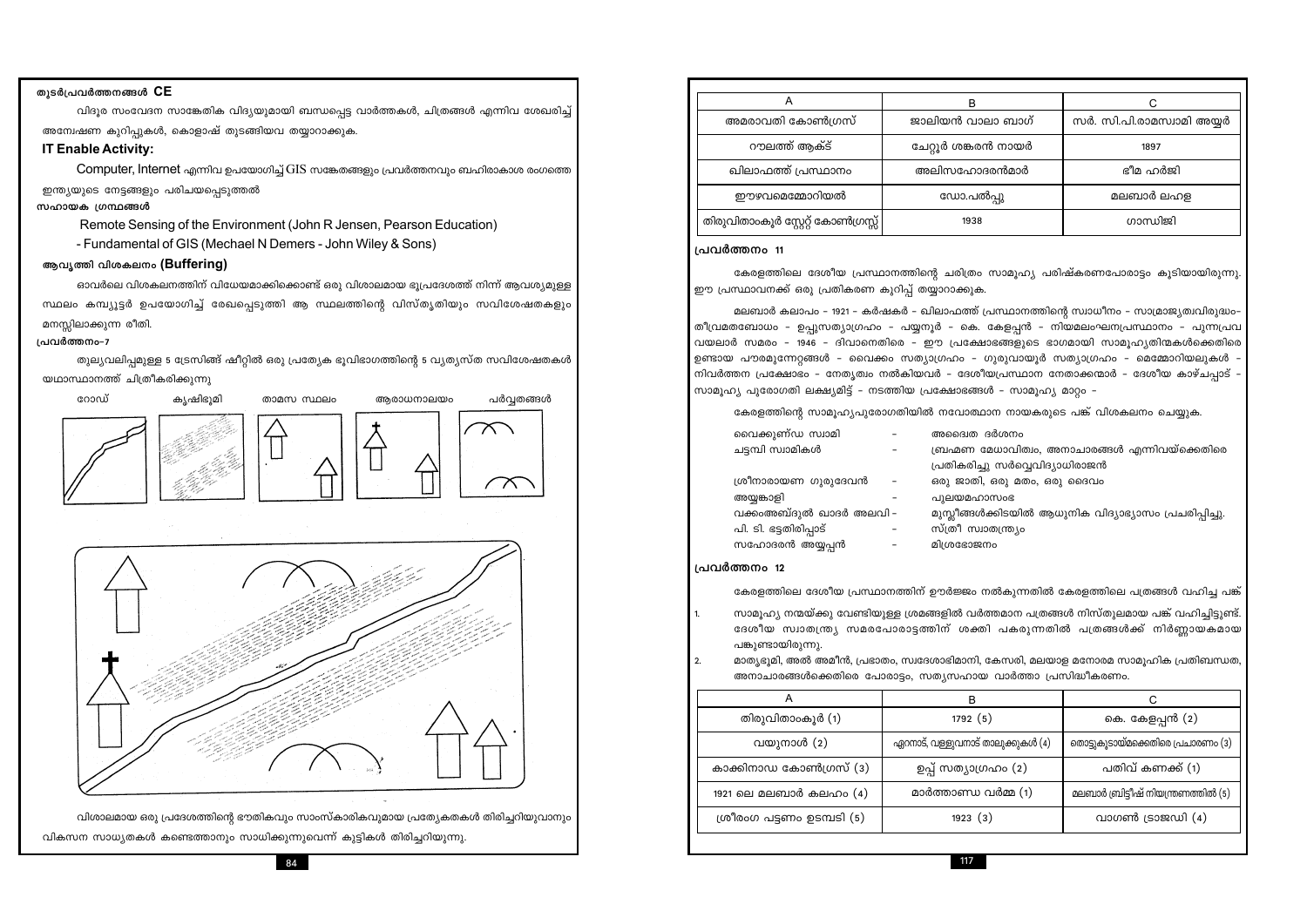സ്റ്റീരിയോ സ്കോപ്പ്

ഭാഗം ആവർത്തിച്ചു വരുന്നു. ഇതിനെ ഓവർലാപ്പ് എന്ന് പറയുന്നു.

ഓവർലാപ്പ്

 $\bullet$  ആകാശത്തുനിന്ന് ഭൂപ്രതലത്തിന്റെ ചിത്രങ്ങൾ തുടർച്ചയായി എടുക്കുന്നത്.

ആകാശീയ ഛായാഗ്രഹണം

 $\bullet$  ഓരോ വസ്തുവും പ്രതിഫലിപ്പിക്കുന്ന തരംഗങ്ങളുടെ അളവ്

സ്പെക്ട്രൽ സിഗ്നേച്ചർ.

അളവ്.

സ്പെഷ്യൽ റസല്യൂഷൻ

 $\bullet$  കൃാമറയോ സെൻസറോ സ്ഥാപിച്ചിരിക്കുന്നപ്രതലം

പ്ലാറ്റ്ഫോം

പ്രവർത്തനം-9

പ്രവർത്തനം-8

സാധ്യതകൾ വിലയിരുത്തുക.

4. ഭൂമിശാസ്ത്രത്തിലെ നുതന സങ്കേതങ്ങൾ

- വനവിഭവ വിവരശേഖരണത്തിന്
- പരിസ്ഥിതി വിവരശേഖരണത്തിന്
- ഭൂവിനിയോഗ വിവരശേഖരണത്തിന്
- എണ്ണ പര്യവേക്ഷണത്തിന്
- 
- ഭൂഗർഭജല സാധ്യതകളും പ്രദേശങ്ങളും കണ്ടെത്താൻ
- 
- ധാതുസമ്പത്തുകൾ കണ്ടെത്താൻ (ധാതുവിഭവ വിവരത്തിന്)
- സമുദ്രപര്യവേഷണത്തിന്
- 
- 
- 
- 
- 
- 

- വനാന്തരങ്ങളിലെ കാട്ടുതീ കണ്ടെത്തുന്നതിനും വ്യാപനം തടയുന്നതിനും
- 

# (പ്രകൃതിക്ഷോഭം വിലയിരുത്താൻ)

| കാർഷികം                                                                                                                                                                                                                                  | വിദ്യാഭ്യാസം                                                                                                                                                                                                                                                                            | വ്യവസായം                                                                                                                                                                                                                                                  | സാമൂഹ്യം                                                                                                                                                                                                                                               |
|------------------------------------------------------------------------------------------------------------------------------------------------------------------------------------------------------------------------------------------|-----------------------------------------------------------------------------------------------------------------------------------------------------------------------------------------------------------------------------------------------------------------------------------------|-----------------------------------------------------------------------------------------------------------------------------------------------------------------------------------------------------------------------------------------------------------|--------------------------------------------------------------------------------------------------------------------------------------------------------------------------------------------------------------------------------------------------------|
| പൊതുഭരണ വകുപ്പ്,<br>നികുതിപിരിവിന്<br>കലക്ടർ തഹസിൽ<br>ദാർ, കൃഷിവ്യാപനം,<br>പശ്ചിമ ഘട്ടം, വനഭൂമി<br>ചതുനി ലങ്ങൾ കൃഷി<br>ചെയ്തു. ഭക്ഷ്യ സ്വയം<br>പര്യാപ്തത തകർച്ച,<br>അരി ഇറക്കുമതി<br>ജന്മിമാരെ<br>പുന:പ്രതിഷ്ഠിച്ചു.<br>കർഷകർ ദുരിതത്തിൽ | മതേതരത്വം,<br>പുരോഗമനപരം പുതിയ<br>വിദ്യാഭ്യാസ രീതി ജസ്യൂട്ട്<br>മിഷനറി, ബാസൽ<br>ഇവഞ്ചലിക്കൻ മിഷൻ,<br>ലണ്ടൻ മിഷൻ, ലണ്ടൻ<br>മിഷൻ സൊസൈറ്റി,<br>വിദ്യാഭ്യാസ പ്രവർത്തന<br>ങ്ങൾ ഊർജ്ജിതമായി<br>മതപരിവർത്തനം, അച്ചടി<br>നിഘണ്ടു നിർമ്മാണം,<br>ജാതി വിത്യാസമില്ലാതെ<br>വിദ്യാഭ്യാസം ലഭ്യമാക്കി. | കയർ, രാസവള വ്യവസാ<br>യങ്ങൾ ആരംഭിച്ചു.<br>മലബാർ, ഓട്, നെയ്ത്തു<br>വ്യവസായം സ്വകാര്യ<br>സംരഭകർക്ക് പ്രാധാന്യം,<br>ബാങ്ക് വായ്പ, സബ്സീ<br>ഡി, ഇന്ധനം, റെയിൽ<br>വേ, റോഡ് വികസനം<br>പരമ്പരാഗത വ്യവസായ<br>തകർച്ച പ്രാദേശിക<br>സംരംഭകർക്ക്<br>അർഹമായ സ്ഥാനമില്ല. | അടിമ വ്യാപാരം<br>ഇല്ലാതാക്കി.<br>അന്ധവിശ്വാസങ്ങൾ<br>അനാചാരങ്ങൾ<br>അവസാനിച്ചു.<br>പ്രാകൃതശിക്ഷാ രീതികൾ<br>നിർത്തലാക്കി, മിന്നാർ<br>സ്ത്രീകൾക്ക് മേൽമുണ്ട്<br>ധരിക്കാനുള്ള<br>അവകാശം.<br>വിചാരണയിലൂടെ<br>കുറ്റകാരെ കണ്ടെത്തുക<br>ഭൂനിയമം പരിഷ്ക്കരിച്ചു. |

ബ്രിട്ടീഷ് അധിനിവേശം കേരളത്തിലെ വിവിധ മേഖലകളിൽ ഉണ്ടാക്കിയ സ്വാധീനം

### പ്രവർത്തനം 9

പ്രവർത്തനം 8

ബ്രിട്ടീഷുകാർക്കെതിരെ നടന്ന ആദ്യകാല പ്രതിരോധ പ്രക്ഷോഭങ്ങൾ

ആറ്റി<mark>ങ്ങൽ കലാപ</mark>ം:– 1721-ബ്രിട്ടീഷുകാർ പാണ്ടികശാല സ്ഥാപിക്കാൻ അഞ്ചുതെങ്ങിൽ ആറ്റിങ്ങൽ മാണിയിൽ നിന്ന് സ്ഥലം പതിച്ചു വാങ്ങി ബ്രിട്ടീഷുകാർക്ക് സ്ഥലത്തിന്റെ കുത്തക–കർഷകർ ദുരിതത്തിൽ–പാരിതോഷികം (ബ്രിട്ടീഷുകാർ നൽകിയ) തിരിച്ചു വാങ്ങണമെന്ന് ജനങ്ങൾ ആവശ്യപെട്ടു. പാരിതോഷികം കൊടുക്കാൻ പോയ – ഗിൽവേർഡ് നേതൃത്വത്തിലുള്ള 141 സ്ഥലവാസികൾ പിടികൂടി കൊന്നു. അഞ്ചുതെങ്ങ് കോട്ട ഉപരോധിച്ചു<mark>.</mark> തലശ്ശേരിയിൽ നിന്ന് സേന വന്ന് അടിച്ചമർത്തി.

<mark>പടിഞ്ഞാറെ കോവിലകം കലാപ</mark>ം:– അവകാശം നഷ്ടപ്പെട്ട സാമൂതിരിയുടെ രാജകുടുംബാംഗങ്ങൾ തങ്ങളുടെ പദവിയും ആനുകൂല്യങ്ങളും തിരിച്ചു പിടിക്കുന്നതിനുവേണ്ടി നടത്തിയ കലാപം.

വേലുത്തമ്പിദളവ:- തിരുവിതാംകൂർ ദിവാൻ, ഭരണകാര്യങ്ങളിൽ ബ്രിട്ടീഷ് റസിഡന്റിന്റെ ഇടപെടൽ ബ്രിട്ടീഷുകാരുമായി ഏറ്റുമുട്ടൽ – കുണ്ടറ വിളംബരം.

പാലിയത്തച്ഛൻ:– കൊച്ചി ദിവാൻ – ബ്രിട്ടീഷുകാരുടെ ഇടപെടൽ – ബ്രിട്ടീഷുകാരുമായി യുദ്ധം.

പഴശ്ശികലാപം:– കോട്ടയം രാജാവ് – നികുതി പിരിവ് – കുറുമ്പ്രനാട്ട് രാജാവിന് ബ്രിട്ടീഷുകാർ നൽകി, വയനാടൻ കാടുകളിൽ – കുറിച്യർ സഹായം – 1805 നവംബർ 30ന് കൊല്ലപ്പെട്ടു.

കുറിച്യർ കലാപം:- സ്വതന്ത്രരായി കാട്ടിൽ ജീവിച്ച ആദിവാസികളെ അടിമകളാക്കാനുള്ള ബ്രിട്ടീഷ്ശ്രമം ചെറുത്തുനില്പ് – കീഴടങ്ങൽ

# മലബാറിലെ കലാപങ്ങൾ

| 1841 | - | വള്ളുവനാട് – പള്ളിപ്പുറം – ഏറനാട് |
|------|---|-----------------------------------|
| 1849 | - | മഞ്ചേരി കലാപം                     |

- കളത്തുർകലാപം 1851
- 
- മട്ടന്നൂർ കലാപം 1852

# പ്രവർത്തനം 10

ഉചിതമായവ ചേർത്തെഴുതുക. ദേശീയ പ്രസ്ഥാനം കേരളത്തിൽ

```
വിദുര സംവേദനമെന്നാലെന്ത് ? ഭുമി ശാസ്ത്രപഠനത്തിൽ വിദുരസംവേദന സാങ്കേതിക വിദ്യയുടെ
● ഒരു വസ്തുവിനെയോ പ്രതിഭാസത്തെയോ കുറിക്കുന്ന വിവരങ്ങൾ സ്പർശബന്ധം കുടാതെ ദുരെ
   സ്ഥിതി ചെയ്യുന്ന ഒരു സംവേദന ഉപകരണം വഴി മനസ്സിലാക്കുന്ന രീതിയാണ് വിദൂരസംവേദനം.
  വിളകളുടെ വിസ്തൃതി കീടബാധ എന്നിവയെ കുറിച്ച് അറിയുന്നതിന്
  വരൾച്ച ബാധിത പ്രദേശങ്ങൾ വെള്ളപ്പൊക്ക ബാധിത പ്രദേശങ്ങൾ കണ്ടെത്തുന്നതിനും
    വിദൂര സംവേദനവുമായി ബന്ധപ്പെട്ട താഴെ കൊടുത്തിരിക്കുന്നവ എന്തെന്ന് വ്യക്തമാക്കുക.
  \bullet സെൻസറുകൾക്ക് വേർതിരിച്ചറിയാൻ കഴിയുന്ന ഭൗമോപരിതല വസ്തുക്കളുടെ ഏറ്റവും കുറഞ്ഞ
  \bullet ഓരോ ആകാശീയ ചിത്രങ്ങളിലും തൊട്ടുമുമ്പുള്ള പ്രദേശങ്ങളുടെ ഏകദേശം 60 ശതമാനത്തോളം
```
ആകാശീയ ചിത്രങ്ങളുടെ ത്രമാന ദൃശ്യം ലഭിക്കാൻ ഉപയോഗിക്കുന്ന ഉപകരണം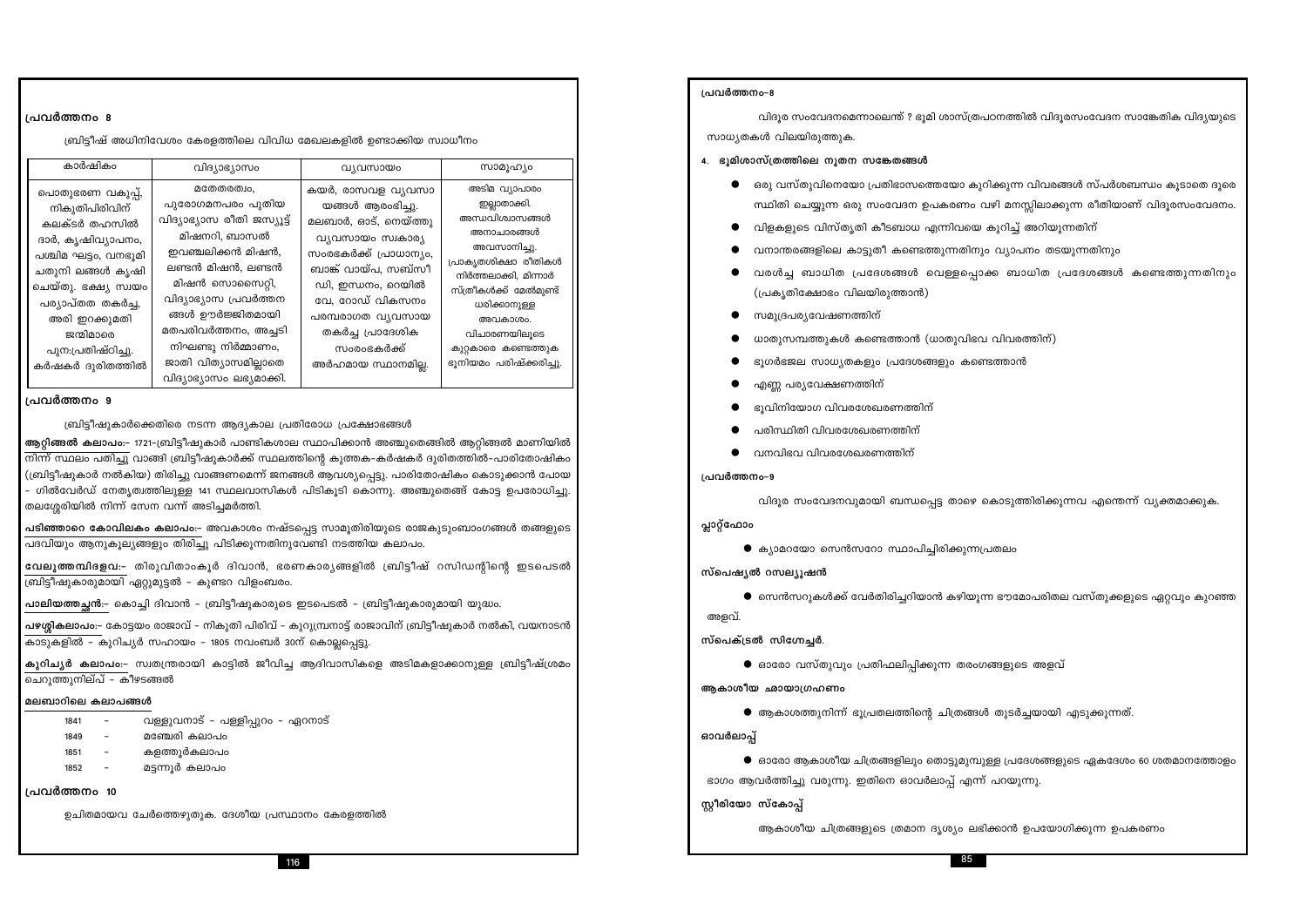- $\bullet$  ഹൈദരാബാദ് ആസ്ഥാനമായുള്ള നാഷണൽ റിമോട്ട് സെൻസിങ്ങ് ഏജൻസി  $(NRSA)$
- $\bullet$  കൊൽക്കത്ത ആസ്ഥാനമായുള്ള ഇന്ത്യൻ എയ്റോസ്പേസ് കമ്പനി
- $\bullet$  ഇന്ത്യൻ വ്യോമസേന
- $\bullet$  ഇന്ത്യയിൽ ആകാശീയ സർവ്വേക്ക് ചുമതലപ്പെടുത്തിയിട്ടുള്ള സ്ഥാപനങ്ങൾ?

### പ്രവർത്തനം-11

# നടത്തുന്ന രീതി.

 $\bullet$  ക്യ്യതിമ ഉപഗ്രഹങ്ങളിൽ ഘടിപിച്ചിട്ടുള്ള സെൻസറുകളുടെ സഹായത്തോടെ വിവരശേഖരണം

# 3. ഉപഗ്രഹ വിദ്വര സംവേദനം

- 
- 
- 
- 
- 
- 

- 
- 
- 
- 

- 
- 
- 
- 
- 
- 
- 
- 
- 
- 
- വിവരശേഖരണം നടത്തുന്ന രീതി.
- 
- 
- $\bullet$  ബലൂണുകളിലോ, വിമാനങ്ങളിലോ ഉറപ്പിച്ചിട്ടുള്ള സെൻസറുകളുടെ സഹായത്താൽ
- 2. ആകാശീയ വിദൂര സംവേദനം
	-
	-
- 
- $\bullet$  ഭൂതലത്തിൽ സ്ഥാപിച്ച സെൻസറുകളിൽ നിന്നും വിവരശേഖരണം നടത്തുന്ന രീതി.
	-
- 
- വിവിധ രീതിയിലുള്ള വിദുര സംവേദനങ്ങൾ പരിചയപ്പെടുത്തുക. 1. ഭൂതലഛായാഗ്രഹണം

| ഉപഗ്രഹ ഛായാ ചിത്രങ്ങൾ                                                                          |  |
|------------------------------------------------------------------------------------------------|--|
| $\bullet$ കൃത്രിമ ഉപഗ്രഹങ്ങളിലെ സെൽനമ്പറുകൾ ഭൂതലത്തിലെ വസ്തുക്കളെ തിരിച്ചറിഞ്ഞ് വിവരങ്ങൾ       |  |
| സംഖ്യാരൂപത്തിൽ ഭൂകേന്ദ്രത്തിലേക്ക് എത്തിക്കുന്നു. കമ്പ്യൂട്ടറിന്റെ സഹായത്താൽ അവ വ്യാഖ്യാനിച്ച് |  |

 $\bullet$  ഭൗമോപരിതലത്തിലെ വസ്തുക്കളിൽ തട്ടി പ്രതിഫലിക്കുന്നതും വസ്തുക്കൾ സ്വയം പുറപ്പെട്ടവിക്കുന്നതുമായ ഊർജ്ജ സ്രോതസ്സുകൾ ഉപയോഗിച്ച് വിവരശേഖരണം നടത്തുന്ന രീതി (ഉദാ: ഫോട്ടോഗ്രാഫി)

 $\bullet$  ആകാശീയ ചിത്രങ്ങളുടെ മുകളിൽ സ്റ്റീരിയോ സ്കോപ്പ് വെച്ച് വീക്ഷിക്കുമ്പോൾ ലഭിക്കുന്ന ത്രിമാന

 $\bullet$  സൗരസ്ഥിര ഉപഗ്രഹങ്ങൾ നിശ്ചിത ദിവസങ്ങൾ ഇടവിട്ട് ഒരു ഒരേ പ്രദേശത്തിന് മുകളിൽ ഒരേ

- 
- 
- 

റഡാറിൽ സ്ഥീകരിക്കപ്പെടുന്നു. ഈ ചിത്രീകരണ രീതിയാണ് റഡാർ ഇമേജിംഗ്.

- ആക്ടീവ് വിദുര സംവേദനം
	- $\bullet$  ഉൗർജം കൃത്രിമമായി പുറപ്പെടുവിച്ച് അവയുടെ പ്രതിഫലനം വഴി വിവരശേഖരണം നടത്തുന്ന
- 
- രീതി. (ഉദാ: റഡാർ ഇമേജിംഗ്)

ചിത്രരൂപത്തിലാക്കുന്നു.

്പവർത്തനം-10

സ്റ്റീരിയോ സ്കോപിക് വിഷൻ

ആവർത്തനത (Repetinity)

സമയത്ത് വരുന്ന പ്രതിഭാസം.

പാസ്സീവ് വിദൂരസംവേദനം

ദൃശ്യം.

# റഡാർ ഇമേജിംഗ്

- 
- 
- $\bullet$  റഡാറുകൾ പുറപ്പെടുവിക്കുന്ന തരംഗങ്ങൾ വസ്തുവിൽ തട്ടി പ്രതിഫലിച്ച് തിരികെ സിഗ്നലുകളായി
- 
- 
- 
- 
- 
- 
- 
- 
- 
- 

### കർഷകദ്രോഹ നടപടികൾ അവസാനിപ്പിച്ചു. ജന്മിമാരിൽ നിന്ന് നികുതി നികുതി പ റവന്യൂ നികുതി പിരിച്ചു. പിരിവിന്റെ ചുമതല ൫൦൝ ഉദ്യോഗസ്ഥന്മാർക്ക് പതിവ് കണക്ക് (ബഡ്ജറ്റ്) കർഷകർ ക്ക് നികുതിയിളവ്. സർവ്വെ നടത്തി– ആയകെട്ട് കണക്ക് തയ്യാറാക്കി ആഴ്ച ചന്തകൾ ഏർപ്പെടുത്തി.| വ്യാപാര വാണിജ്യം കുരുമുളക്, പുകയില, അടക്ക സർക്കാർ കൂത്തക, സംഭരണ ശാലകൾ തുടങ്ങി. കള്ള കടത്ത് തടയാൻ കസ്റ്റംസ് ഗൗസ് തുറമുഖങ്ങൾ. വിഴിഞ്ഞം കുളച്ചാൽ, പുന്തുറ തുടങ്ങി പ്രമുഖമായ ചാലകമ്പോളം

കാർഷിക രംഗം

- ഗതാഗത സൗകര്യങ്ങൾ ഗതാഗര ഗതാഗതം വർദ്ധിപ്പിച്ചു. പ്രവർത്തനം 7 Time line
	- പണ്ടാരപ്പ് വിളംബരം 1932 ജന്മികുടിയാൻ നിയമം 1865 അടിസ്ഥാന ഭൂനികൂതി നിയമം 1914
	-
	- കൊച്ചി കുടിയാണ്മ നിയമം 1929  $1946$

# മലബാർ കുടിയാണ്മ നിയമം

86

| തിരുവിതാംകൂർ<br>(മാർത്താണ്ഡവർമ്മ)                                                                                                                                                                                                                                                                                             | ശക്തൻ തമ്പുരാൻ<br>(கெ௦௮ி)                                                                                                                                       | മലബാർ<br>(ടിപ്പു സുൽത്താൻ)                                                                                                                                                                                                             |
|-------------------------------------------------------------------------------------------------------------------------------------------------------------------------------------------------------------------------------------------------------------------------------------------------------------------------------|-----------------------------------------------------------------------------------------------------------------------------------------------------------------|----------------------------------------------------------------------------------------------------------------------------------------------------------------------------------------------------------------------------------------|
| സൗകര്യങ്ങൾ വർദ്ധിപ്പിച്ചു.<br>വിതരണം സർക്കാർ നിയന്ത്ര<br>ണത്തിലാക്കി. തോടുകൾ<br>നിർമ്മിച്ചു. ഭൂപരിഷ്ക്കാര<br>നടപടികൾ. തരിശു ഭൂമി കൃഷി<br>യുക്തമാക്കി. കൃഷി ഭൂമിയെ<br>ദേവസ്വം, ബ്രഹ്മസ്വം, പണ്ടാര<br>വക എന്നിങ്ങനെ വിഭജിച്ചു.<br>കൃഷിക്കാർക്ക്<br>വായ്പ-<br>നികുതിയിളവ്. മാടമ്പിമാരുടെ<br>കർഷകദ്രോഹ നടപടികൾ<br>അവസാനിപ്പിച്ചു. | അണകൾ കെട്ടി. ജലസേചന ജലസേചന സൗകര്യങ്ങൾ<br>ഏർപ്പെടുത്തി. കൃഷിപ്രോത്സാ<br>കാർഷികോല് പാദനം ഹിപ്പിച്ചു. അണക്കെട്ടുകൾ,<br>തരിശു<br>ഭൂമി<br>കൃഷിക്ക്<br>ഉപയുക്തമാക്കി. | ഭൂമിയുടെ വിശദമായ സർവ്വെ<br>നടത്തി. വിളകൾക്ക് നികുതി<br>യിളവ്. കുരുമുളക്, പുകയില,<br>ചന്ദനം, സർക്കാർ കുത്തക<br>കാർഷികവികസന നടപടി<br>കൾ                                                                                                  |
| ഉദ്യോഗസ്ഥന്മാർക്ക് പതിവ് ങ്ങൾ<br>കണക്ക് (ബഡ്ജറ്റ്) കർഷകർ<br>ക്ക് നികുതിയിളവ്. സർവ്വെ<br>നടത്തി– ആയകെട്ട് കണക്ക്<br>തയ്യാറാക്കി                                                                                                                                                                                                | ജന്മിമാരിൽ നിന്ന് നികുതി $ $ നികുതി പിരിവ് ഉദ്യോഗസ്ഥർ<br>പിരിച്ചു. പിരിവിന്റെ ചുമതല ക്ക് കഫേകൾക്ക് ആനുകൂല്യ                                                     | യഥാർത്ഥവരുമാനം തിട്ടപ്പെടു<br>ത്തി നികുതി നിശ്ചയിച്ചു.<br>കർഷകരിൽ നിന്ന് നേരിട്ട്<br>സർക്കാർ നികുതി പിരിച്ചു.<br>(ജമാബന്ദി) വിശദമായ<br>ഭൂമിയുടെ സർവ്വെ. നികുതിയി<br>ളവ് കർഷികവിളകൾക്ക്<br>വിവിധ ഭൂവിഭാഗങ്ങൾക്കും<br>വിളകൾക്കും നികുതി. |
| ആഴ്ച ചന്തകൾ ഏർപ്പെടുത്തി.  വ്യാപാര<br>കുരുമുളക്, പുകയില, അടക്ക <br>സർക്കാർ കുത്തക, സംഭരണ<br>ശാലകൾ തുടങ്ങി. കള്ള<br>കടത്ത് തടയാൻ കസ്റ്റംസ്<br>ഗൗസ് തുറമുഖങ്ങൾ. വിഴിഞ്ഞം,<br>കുളച്ചാൽ, പൂന്തുറ തുടങ്ങി<br>പ്രമുഖമായ ചാലകമ്പോളം                                                                                                  | കേന്ദ്രങ്ങൾ,<br>ചന്തകൾ സ്ഥാപിച്ചു.                                                                                                                              | ഉയാലാപുരം തുറമുഖം മികച്ച<br>വ്യാപാരകേന്ദ്രം, ബേപ്പൂർ,<br>പൊന്നാനി തുറമുഖം, വ്യാപാ<br>രം മെച്ചപ്പെടുത്തി. വിദേശ<br>രാജ്യങ്ങൾക്ക് കയറ്റുമതി<br>കുരുമുളക്, തേങ്ങ, പുകയില,<br>ചന്ദനം, തേക്ക്, സർക്കാർ<br>കുത്തക                            |
| ഗതാഗത സൗകര്യങ്ങൾ<br>വർദ്ധിപ്പിച്ചു.                                                                                                                                                                                                                                                                                           | ഗതാഗതം വർദ്ധിപ്പിച്ചു.                                                                                                                                          | റോഡുകളുടെ<br>ശൃംഖല<br>വർദ്ധിപ്പിച്ചു. പീരങ്കിപ്പടക്ക്<br>സഞ്ചാരയോഗ്യം, റോഡു<br>കൾ.                                                                                                                                                     |

തിരുവിതാംകൂർ, കൊച്ചി, മലബാർ മേഖലയിലെ കർഷകർക്കനുകൂലമായി നടത്തിയ നിയമ നിർമ്മാണം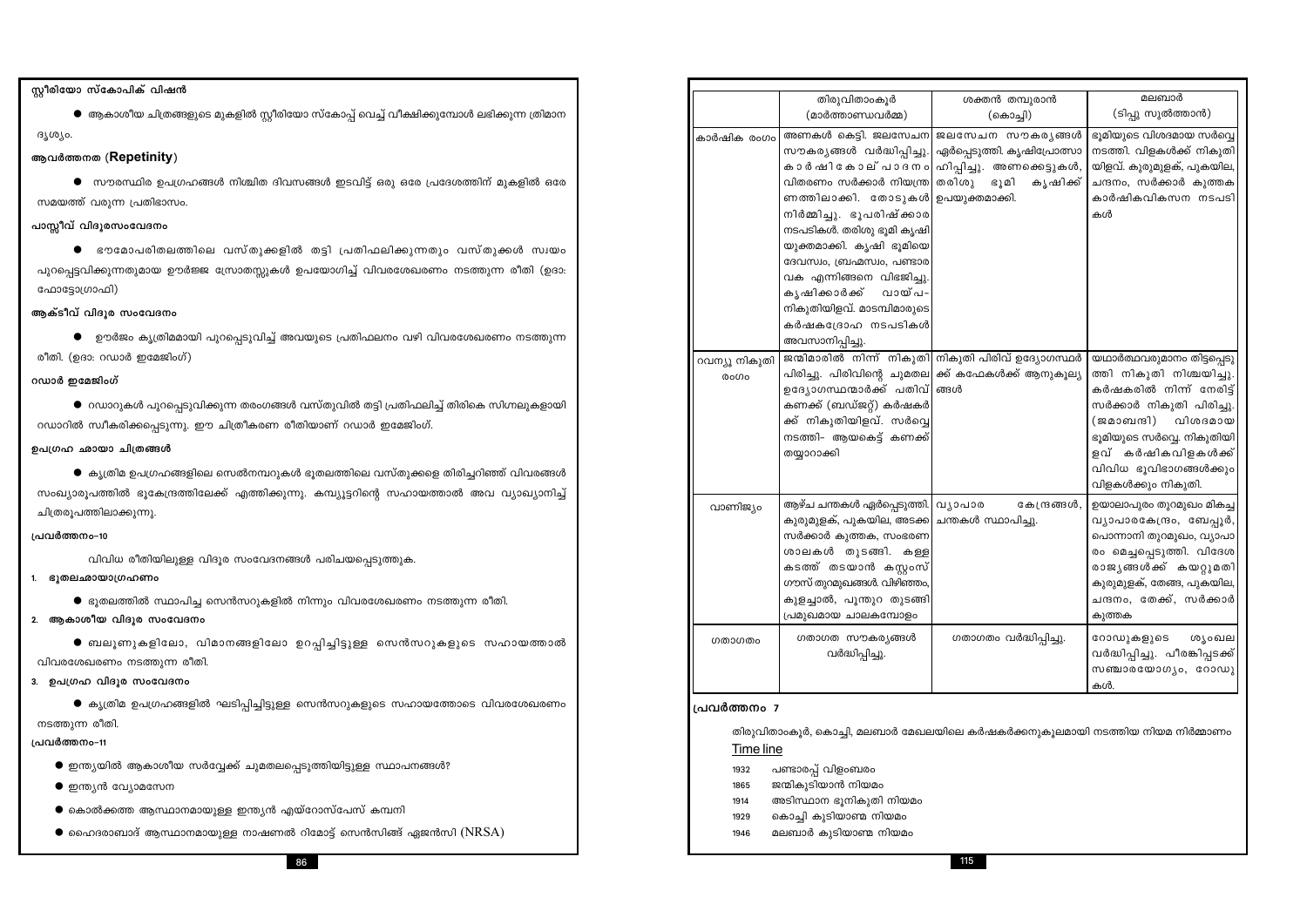| അയ്യങ്കാളി           | ה⊿ בייי ייייייייייייייי                                                            |                                                                                    |                                   | നഷ്ട്ടങ്ങൾ തിട്ടപ്പെടുത്താവുന്ന സങ്കേതമേത്.                                   |                                                                                 |  |
|----------------------|------------------------------------------------------------------------------------|------------------------------------------------------------------------------------|-----------------------------------|-------------------------------------------------------------------------------|---------------------------------------------------------------------------------|--|
|                      | ശ്രീനാരായണ ഗുരു                                                                    |                                                                                    |                                   | ആവൃത്തി വിശകലനം                                                               |                                                                                 |  |
| വി.ടി.ഭട്ടതിരിപ്പാട് |                                                                                    |                                                                                    |                                   |                                                                               | സമാന സ്വഭാവമുള്ള കൈവശ ഭൂമി തിട്ടപ്പെടുത്തുന്നതിനും ഭൂനികുതി നിശ്ചയിക്കുന്നതിനും |  |
| ചട്ടമ്പി സ്വാമികൾ    |                                                                                    |                                                                                    |                                   | ഉദ്യോഗസ്ഥർക്ക് പ്രയോജനപ്പെട്ടത്താവുന്ന സങ്കേതമേത്.                            |                                                                                 |  |
|                      | (നവോത്ഥന നായകരെക്കുറിച്ചും അവരുടെ പ്രവർത്തനങ്ങളെക്കുറിച്ചും സ്വാധീനത്തെക്കുറിച്ചും |                                                                                    |                                   | ഓവർലേ വിശകലനം<br>ഗ്ലോബൽ പൊസിഷനിംഗ് സിസ്റ്റം (GPS) എന്നാലെന്ത് ?               |                                                                                 |  |
| ദിക്കുക.)            |                                                                                    |                                                                                    |                                   |                                                                               |                                                                                 |  |
|                      | ത്തനം 6 (ആധുനിക കേരളത്തിലേക്ക്)                                                    |                                                                                    |                                   |                                                                               | ഭൂമിയിലെ വലം വെക്കുന്ന 24 ഉപഗ്രഹങ്ങളിൽ നിന്നുള്ള സിഗ്നലുകളെ അടിസ്ഥാനമാക്കി ഒരു  |  |
|                      | മാർത്താണ്ഡവർമ്മ, ശക്തൻ തമ്പുരാൻ, ടിപ്പു സുൽത്താൻ എന്നിവരുടെ ഭരണ പരിഷ്ക്കാരങ്ങൾ     |                                                                                    |                                   | പ്രദേശത്തിന്റെ അക്ഷാംശ രേഖാംശ സ്ഥാനം, ഉയരം അവിടുത്തെ സമയം എന്നിവ അറിയുന്നതിന് |                                                                                 |  |
|                      | ്യം ചെയ്യുക. സമാനതകൾ കണ്ടെത്തു <mark>ക.</mark>                                     |                                                                                    |                                   | ഉപയോഗിക്കുന്ന ഉപകരമാണ് ഗ്ലോബൽ പൊസിഷനിംഗ് സിസ്റ്റം.                            |                                                                                 |  |
|                      |                                                                                    |                                                                                    | മലബാർ                             | പ്രവർത്തനം-13                                                                 |                                                                                 |  |
|                      | തിരുവിതാംകൂർ<br>(മാർത്താണ്ഡവർമ്മ)                                                  | ശക്തൻ തമ്പുരാൻ<br>(കൊച്ചി)                                                         | (ടിപ്പു സുൽത്താൻ)                 | ഭൂസ്ഥിര ഉപഗ്രഹങ്ങളും സൗരസ്ഥിര ഉപഗ്രഹങ്ങളും താരതമ്യം ചെയ്ത് പട്ടികപ്പെടുത്തുക. |                                                                                 |  |
|                      |                                                                                    | നായർ പ്രമാണിമാരായ പിള്ള  പ്രമാണിമാർക്കെതിരെ കടുത്ത                                 | സുശക്തമായ സൈനൃം.                  | ഭൂസ്ഥിര ഉപഗ്രഹം                                                               | സൗരസ്ഥിര ഉപഗ്രഹം                                                                |  |
| ന്ദ്രീകൃത<br>ი დიია  |                                                                                    | മാർ, തമ്പിമാർ എന്നിവരെ നടപടികൾ. രാജ്യത്തെ 10 അയരാജാക്കന്മാരെ തോൽ                   |                                   | ഭൂമിയിൽനിന്നും ഏകദേശം 36,000 കി.മീ. ഉയരത്തിൽ                                  | ഭൂമിയിൽ നിന്നും ഏകദേശം 800 മുതൽ 950                                             |  |
|                      |                                                                                    | അടിച്ചമർത്തി രാജ്യത്തെ 15  കോവിലകത്തും വാതുക്കൽ  പ്പിച്ചു. കേന്ദ്രീകൃതഭരണം 7       |                                   | ഭ്രമണം ചെയ്യുന്നു.                                                            | കി.മീ.ഉയരത്തിൽ ഭ്രമണം ചെയ്യുന്നു.                                               |  |
|                      |                                                                                    | മാണ്ഡപത്തും വാതുക്കൽ ആയി വിഭജിച്ചു. ഓരോ                                            | വകുപ്പുകൾ. രാജാവിന്റെ             |                                                                               |                                                                                 |  |
|                      | ആയി വിഭജിച്ചു. ഉദ്യോഗസ്ഥ  കാര്യക്കാരെ നിയമിച്ചു.                                   |                                                                                    | കീഴിൽ പ്രധാനമന്ത്രി. ഓരോ <b> </b> | എല്ലായ്പോഴും ഭൂമിയിലെ ഒരു നിശ്ചിത പ്രദേശത്തെ                                  | ധ്രുവങ്ങളെ വലംവെയ്ക്കുന്നു.                                                     |  |
|                      |                                                                                    | ന്മാരെ നിയമിച്ച് ഒരു ഭരണ താലൂക്ക്-ഗ്രാമങ്ങൾ-സർവ്വാധികൾ                             | പ്രാദേശവും ഗവർണ്ണർ                | അഭീമുഖീകരിച്ച് നിലയുറപ്പിച്ചിരിക്കുന്നു.                                      |                                                                                 |  |
|                      |                                                                                    | യന്ത്രം സൃഷ്ടിച്ചു. ക്ഷേത്രങ്ങ  ഉണ്ടായി പ്രധാനമന്ത്രി – ചുമതല.   മാരുടെ  ചുമതലയിൽ. |                                   | ഒരു പ്രദേശത്തെ സ്ഥിരമായ വിവര ശേഖരണം                                           | ഭൂതലത്തിലെ വൃതൃസ്ത പ്രദേശങ്ങളിലെ                                                |  |
|                      |                                                                                    | ൾക്ക് കണക്കുപരിശോധി ക്ഷേത്ര ഭരണം സർക്കാർ                                           |                                   |                                                                               |                                                                                 |  |
|                      |                                                                                    | ക്കാനും മേൽനോട്ടം നടത്താ  ഏറ്റെടുത്തു. ഇംഗ്ലീഷുകാരു                                |                                   |                                                                               | വ്യത്യസ്ത സമയത്തെ വിവരശേഖരണം.                                                   |  |
|                      | നും ഉദ്യോഗസ്ഥരെ നിയമിച്ചു.   മായി കരാർ.                                            |                                                                                    |                                   | കാലവസ്ഥനിരീക്ഷണം വാർത്താ വിനിമയം എന്നീ                                        | വിഭവസർവ്വേക്ക് ഉപയോഗിക്കുന്നു.                                                  |  |
|                      | രാജ്യവിസ്തൃതി വർദ്ധിപ്പിച്ചു <br>ഫ്രഞ്ച് സഹായ<br>ബ്രിട്ടീഷ്                        |                                                                                    |                                   | ആവശ്യങ്ങൾക്ക് ഉപയോഗിക്കുന്നു.                                                 |                                                                                 |  |
|                      | തേടി.                                                                              |                                                                                    |                                   |                                                                               |                                                                                 |  |
|                      |                                                                                    |                                                                                    |                                   | ചിത്രങ്ങൾക്ക് സൗരസ്ഥിര ഉപഗ്രഹങ്ങളുടെ യാത്ര                                    | ഭൂസ്ഥിര ഉപഗ്രഹങ്ങളിലെ ചിത്രങ്ങളേക്കാൾ വ്യക്തത                                   |  |
|                      |                                                                                    |                                                                                    |                                   | വ്യക്തതയില്ല. കാരണം 36000 കി.മീ. ഉയരത്തിലാണ്                                  | കൂടുതൽ കാരണം 800 മുതൽ 950 കി.മീ.                                                |  |
|                      |                                                                                    |                                                                                    |                                   | 'സെൻസറുകൾ സ്ഥാപിച്ചിരിക്കുന്നത്.                                              | ഉയരത്തിലാണ് സെൻസറുകൾ സ്ഥാപിച്ചിരിക്കുന്നത്.                                     |  |
|                      |                                                                                    |                                                                                    |                                   | 87                                                                            |                                                                                 |  |
|                      |                                                                                    | 114                                                                                |                                   |                                                                               |                                                                                 |  |

പ്രകൃതി ക്ഷോഭത്തിൽ വീടു നഷ്ട്ടപ്പെട്ടവർക്ക് ആനുകൂല്യങ്ങൾ വിതരണം ചെയ്യുന്നതിലേക്ക്

റോഡ് നിർമ്മാണം മൂലം നഷ്ടമാകുന്ന വനഭൂമിയുടെ വിസ്തൃതി മനസ്ലിലാക്കാൻ ഭൂവിവര വ്യവസ്ഥയിൽ ഉപയോഗപ്പെടുത്താവുന്ന സങ്കേതമേത്! ആവൃത്തി വിശകലനം

ഭൂതലത്തിലെ സ്ഥാനീയ വിവരങ്ങൾ കമ്പ്യൂട്ടറിൽ പാളികളായി നിവേശിപ്പിക്കുകയും സംഭരിച്ചുവെക്കുകയും ആവശ്യമുള്ളപ്പോൾ മാറ്റങ്ങൾ വീണ്ടെടുക്കുകയും മാറ്റങ്ങൾ വരുത്തേണ്ടതുള്ളപോൾ മാറ്റങ്ങൾ വരുത്തുകയും ചിത്രങ്ങൾ ഗ്രാഫുകൾ, പട്ടികകൾ എന്നീ രൂപങ്ങളിൽ പ്രദർശിപ്പിക്കുകയും വിശകലനം നടത്തുകയും ചെയ്യുന്നതിന് കഴിവുള്ള ഒരുപാധിയാണ് ഭൂവിവര വ്യവസ്ഥ.

ഭൂവിവര വ്യവസ്ഥ എന്നാലെന്ത് ?

# പ്രവർത്തനം-12

പ്രയാസമേറിയത്.

- $\bullet$  അഞ്ചോ, പത്തോ കി.മീറ്റർ ഉയരത്തിൽ നിന്ന് അതിവിസ്തൃതമായ പ്രദേശങ്ങളുടെ സർവ്വെ
- 
- $\bullet$  ഇടയ്ക്കിടെ ഇന്ധനം നിറയ്ക്കാനിറങ്ങുന്നത് ചെലവേറിയത്.
- $\bullet$  വിമാനം പറന്നുയരുന്നതിനും ഇറങ്ങുന്നതിനും തുറസ്സായ സ്ഥലം വേണം.
- $\bullet$  വിമാനത്തിന്റെ കുലുക്കം
- $\bullet$  ആകാശീയ സർവ്വെയുടെ പരിമിതികളെന്തൊക്കെ ?

| സഹോദരൻ അയ്യപ്പൻ | രാഷ്ട്രീയ പോരാട്ടങ്ങളെയും<br>സാമൂഹ്യ നവീകരണ<br>മുന്നേറ്റങ്ങളെയും സമർത്ഥമായി  <br>സംയോജിപ്പിച്ചു. | അഖിലത്തിരട്ട്                         |
|-----------------|--------------------------------------------------------------------------------------------------|---------------------------------------|
| ടി. കെ. മാധവൻ   | മതങ്ങളുടെ ആന്തരിക സത്ത<br>ഒന്നാണെന്നും ബഹുദൈവ<br>ആരാധന യുക്തി<br>രഹിതമാണെന്നും സമർത്ഥിച്ചു.      | ഒരു ജാതി ഒരു മതം ഒരു ദൈവം<br>മനുഷ്യന് |

പ്രവർത്തനം 5 (സി.ഇ)

വൈകുണ്ഠസാമികൾ

സഹോദരൻ അയ്യപ്പൻ

പ്രവർത്തനം 6 (ആധുനിക കേരളത്തിലേക്ക്)

താരതമ്യം ചെയ്യുക. സമാനതകൾ കണ്ടെത്തുക.

വക്കം മൗലവി

പ്രതിപാദിക്കുക.)

കേന്ദ്രീകൃത

ഭരണ രംഗം

സൂചന

റിപ്പോർട്ടിൽ എന്തെല്ലാം വസ്തുതകൾ നിങ്ങൾ ഉൾപെടുത്തും?

 $\overline{2}$ 

കേരളത്തിലെ നവോത്ഥനനായകൻമാർ എന്ന വിഷയത്തെ ആസ്പദമാക്കി തയ്യാറാക്കുന്ന സെമിനാർ

 $\mathbf{z}$ 

### അടിച്ചമർത്തി രാജ്യത്തെ 15 കോവിലകത്തും വാതുക്കൽ പ്പിച്ചു. കേന്ദ്രീകൃതഭരണ വകുപ്പുകൾ. രാജാവി മാണ്ഡപത്തും വാതുക്കൽ|ആയി വിഭജിച്ചു. ഓരോ ആയി വിഭജിച്ചു. ഉദ്യോഗസ്ഥ| കാരൃക്കാരെ നിയമിച്ചു. കീഴിൽ പ്രധാനമന്ത്ര<mark>ി</mark>. ഒാ ന്മാരെ നിയമിച്ച് ഒരു ഭരണ|താലുക്ക്ഗ്രാമങ്ങൾ-സർവ്വാധികൾ പ്രാദേശവും ഗവർ യന്ത്രം സൃഷ്ടിച്ചു. ക്ഷേത്രങ്ങ| ഉണ്ടായി പ്രധാനമന്ത്രി – ചുമതല. മാരുടെ ചുമതലയിൽ. ൾക്ക് കണക്കുപരിശോധി|ക്ഷേത്ര ഭരണം സർക്കാർ ക്കാനും മേൽനോട്ടം നടത്താ|ഏറ്റെടുത്തു. ഇംഗ്ലീഷുകാരു നും ഉദ്യോഗസ്ഥരെ നിയമിച്ചു.| മായി കരാർ. രാജ്യവിസ്തൃതി വർദ്ധിപ്പിച്ചു ബ്രിട്ടീഷ് ഫ്രഞ്ച് സഹായ തേടി 114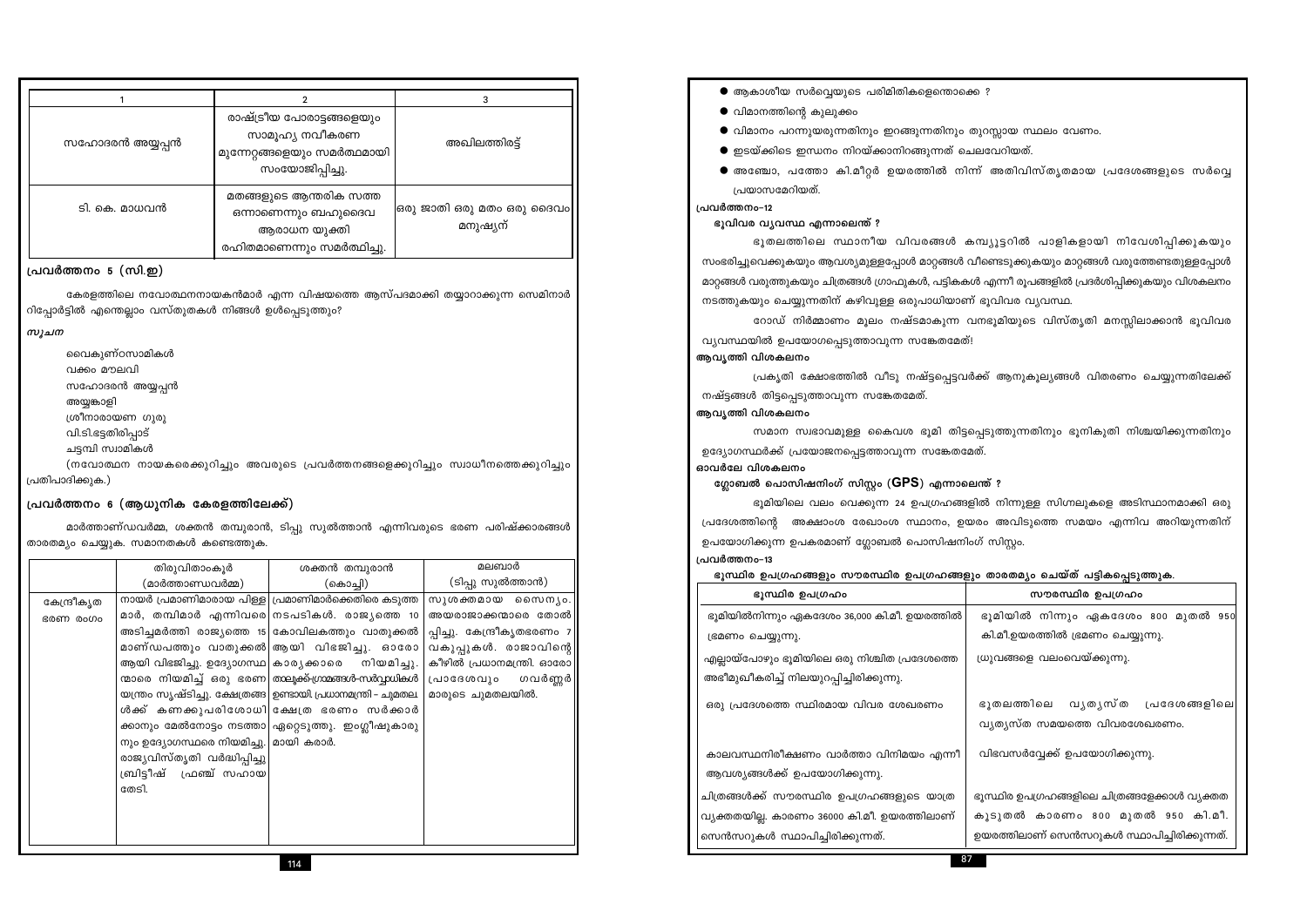|                                                                                                                                                                     | ടിപ്പുസുൽത്താൻ                                                                                                                                                                       |                                                                                      | ബ്രിട്ടീഷ് ഗവ:                  |  |  |
|---------------------------------------------------------------------------------------------------------------------------------------------------------------------|--------------------------------------------------------------------------------------------------------------------------------------------------------------------------------------|--------------------------------------------------------------------------------------|---------------------------------|--|--|
| പ്രവർത്തനം-14                                                                                                                                                       | ജന്മിമാരെ ഒതുക്കി കൃഷിക്കാരിൽ നിന്ന് നേരിട്ട്<br>നികുതി                                                                                                                              |                                                                                      | ജന്മിമാരെ വീണ്ടും ഭൂവുടമകളാക്കി |  |  |
|                                                                                                                                                                     |                                                                                                                                                                                      |                                                                                      |                                 |  |  |
| ഭൂമിശാസ്ത്രപഠനത്തിൽ ഭൂവിവരവ്യവസ്ഥയുടെ സാധ്യതകൾ വിലയിരുത്തുക. ഭൂവിവരസാധ്യത                                                                                           | സൂചന                                                                                                                                                                                 |                                                                                      |                                 |  |  |
| പ്രയോജനപ്പെടുത്തിയിട്ടുള്ള മേഖലകൾ.<br>▶ വനമാനേജ്മെന്റ് തന്ത്രങ്ങൾ ആവിഷ്ക്കരിക്കാൻ                                                                                   | കൃഷിക്കാരെ ഭൂവുടമകളായി അംഗീകരിച്ചു<br>കാർഷിക വിളക്ക് നികുതി ഇളവ്                                                                                                                     | ₩<br>☀ നികുതിയിളവ് പിൻവലിച്ചു                                                        | കർഷകരുടെ മേൽ അമിത നികുതി        |  |  |
| $\blacktriangleright$ പ്രതിരോധ സേനയ്ക്ക് സേനാവിന്യാസം ആസൂത്രണം ചെയ്യാൻ                                                                                              | വിളകളെ അടിസ്ഥാനമാക്കി നികുതി                                                                                                                                                         |                                                                                      |                                 |  |  |
| $\blacktriangleright$ റോഡുകൾ ഹൈവേകൾ നഗരങ്ങൾ എന്നിവയുടെ ആസൂത്രണത്തിന്                                                                                                | ബ്രിട്ടീഷുകാർ നടത്തിയ കാർഷിക നടപടി മലബാറിൽ കർഷക പ്രക്ഷോഭത്തിനു                                                                                                                       | കുട്ടി തിരിച്ചറിയുന്നു                                                               |                                 |  |  |
| $\blacktriangleright$ തദ്ദേശ സ്വയംഭരണ സ്ഥാപനങ്ങളുടെ പദ്ധതി ആസൂത്രണത്തിനും നടത്തിപ്പിനും                                                                             |                                                                                                                                                                                      | കാരണമായി                                                                             |                                 |  |  |
| $\blacktriangleright$ പാൽ, മരുന്ന് തുടങ്ങിയ ആവശ്യസാധനങ്ങൾ യഥാസ്ഥാനങ്ങളിൽ എത്തിക്കാൻ                                                                                 | പ്രവർത്തനം 3<br>പാശ്ചാത്യവിദ്യാഭ്യാസ സ്വാധീനംകേരള സാമൂഹ്യ പുരോഗതിയിൽ സഹായകമായി എന്നത് യാഥാർത്ഥ്യ<br>മാണ്. പുരോഗതിയെ സഹായിച്ച ഘടകം കണ്ടെത്തുകയും ഉചിതമായവ കൂട്ടിച്ചേർക്കുകയും ചെയ്യുക |                                                                                      |                                 |  |  |
| ▶ ഗതാഗതാസൂത്രണം                                                                                                                                                     | ജനാധിപത്യ ആശയവും സമ്പ്രദായവും                                                                                                                                                        |                                                                                      |                                 |  |  |
| $\blacklozenge$ പ്രകൃതിക്ഷോഭവിശകലനം                                                                                                                                 | ദേശീയ ബോധം                                                                                                                                                                           |                                                                                      |                                 |  |  |
| $\blacktriangleright$ വിഭവ വിതരണം                                                                                                                                   | സൂചന                                                                                                                                                                                 |                                                                                      |                                 |  |  |
| ▶ ഭൂമിശാസ്ത്രപഠനം                                                                                                                                                   | മതനിരപേക്ഷത                                                                                                                                                                          |                                                                                      |                                 |  |  |
| $\blacktriangleright$ ഭൂപടനിർമ്മാണം                                                                                                                                 | സോഷ്യലിസ്റ്റ് ആശയം<br>ശാസ്ത്രീയ വിദ്യാഭ്യാസ പദ്ധതി                                                                                                                                   |                                                                                      |                                 |  |  |
| ഭൂപടനിർമ്മാണത്തിൽ ഭൂവിവരവ്യവസ്ഥയുടെ സാധ്യതകൾ എങ്ങനെ പ്രയോജനപ്പെടുത്താം ?                                                                                            | സാമൂഹ്യനീതി                                                                                                                                                                          |                                                                                      |                                 |  |  |
| $\blacktriangleright$ നിലവിലുള്ള ഭൂപടം വേഗത്തിലും കുറഞ്ഞ ചെലവിലും പുനർനിർമിക്കാൻ                                                                                    | $\fbox{CWSN} \big\vert$ അധിക സമയം നൽകി അധ്യാപകന്റെ സഹായത്തോടെ                                                                                                                        |                                                                                      |                                 |  |  |
| $\blacktriangleright$ നിലവിലുള്ള ഭൂപടങ്ങളിൽ നിന്നും ആവശ്യാനുസരണം വിഷയാധിഷ്ഠിത ഭൂപടങ്ങൾ<br>നിർമിക്കുന്നതിന്                                                          | പ്രവർത്തനം-4<br>കോളം 1 -ൽ ഉള്ളവയോട് കോളം 2,3, എന്നിവയിൽ യോജിക്കുന്നവ തിരെഞ്ഞെടുത്ത് എഴുതുക.                                                                                          |                                                                                      |                                 |  |  |
|                                                                                                                                                                     |                                                                                                                                                                                      | $\overline{2}$                                                                       | 3                               |  |  |
| $\blacktriangleright$ കാർട്ടോഗ്രാഫറുടെ സഹായമില്ലാതെയും ഭൂപടം നിർമ്മിക്കുന്നതിന്<br>$\blacktriangleright$ ഒരേ വിവരങ്ങൾ വിവിധ ചിത്രണരീതിയിലൂടെ പ്രദർശിപ്പിക്കുന്നതിന് | വേലുത്തമ്പി                                                                                                                                                                          | സംഘടിച്ച് ശക്തരാകുവാനും<br>വിദ്യകൊണ്ട് പ്രബുദ്ധരാകുവാനും <br>ജനങ്ങളെ ആഹ്വാനം ചെയ്തു. | വൈക്കം സത്യാഗ്രഹം               |  |  |
| ▶ ആവശ്യാനുസരണം കൂടുതൽ വിവരങ്ങൾ കൂട്ടിച്ചേർത്ത് ഭൂപടങ്ങൾ നിർമ്മിക്കുന്നതിന്                                                                                          | വൈകുണ്ഠസ്വാമി                                                                                                                                                                        | അയിത്തത്തിനെതിരെ പ്രചാരണം<br>നടത്താൻ കാക്കിനാഡ                                       | കുണ്ടറ വിളംബരം                  |  |  |
| $\blacktriangleright$ ത്രിമാനമാതൃകകൾ നിർമ്മിക്കുന്നതിന്                                                                                                             |                                                                                                                                                                                      | സമ്മേളനം തീരുമാനിച്ചു.                                                               |                                 |  |  |
|                                                                                                                                                                     | ശ്രീനാരായണ ഗുരു                                                                                                                                                                      | ബ്രിട്ടീഷ് ഭരണത്തിനെതിരെ<br>പോരാടാൻ തിരുവിതാംകൂറിലെ<br>ജനങ്ങളെ ആഹ്വാനം ചെയ്തു        | മിശ്രഭോജനം                      |  |  |
| 88                                                                                                                                                                  |                                                                                                                                                                                      | 113                                                                                  |                                 |  |  |

- $\blacktriangleright$  പ്രതിരോധ സേനയ്ക്ക് സേനാവിന്യാസം ആസൂത്രണം ചെയ്യാൻ
- $\blacktriangleright$  വനമാനേജ്മെന്റ് തന്ത്രങ്ങൾ ആവിഷ്ക്കരിക്കാൻ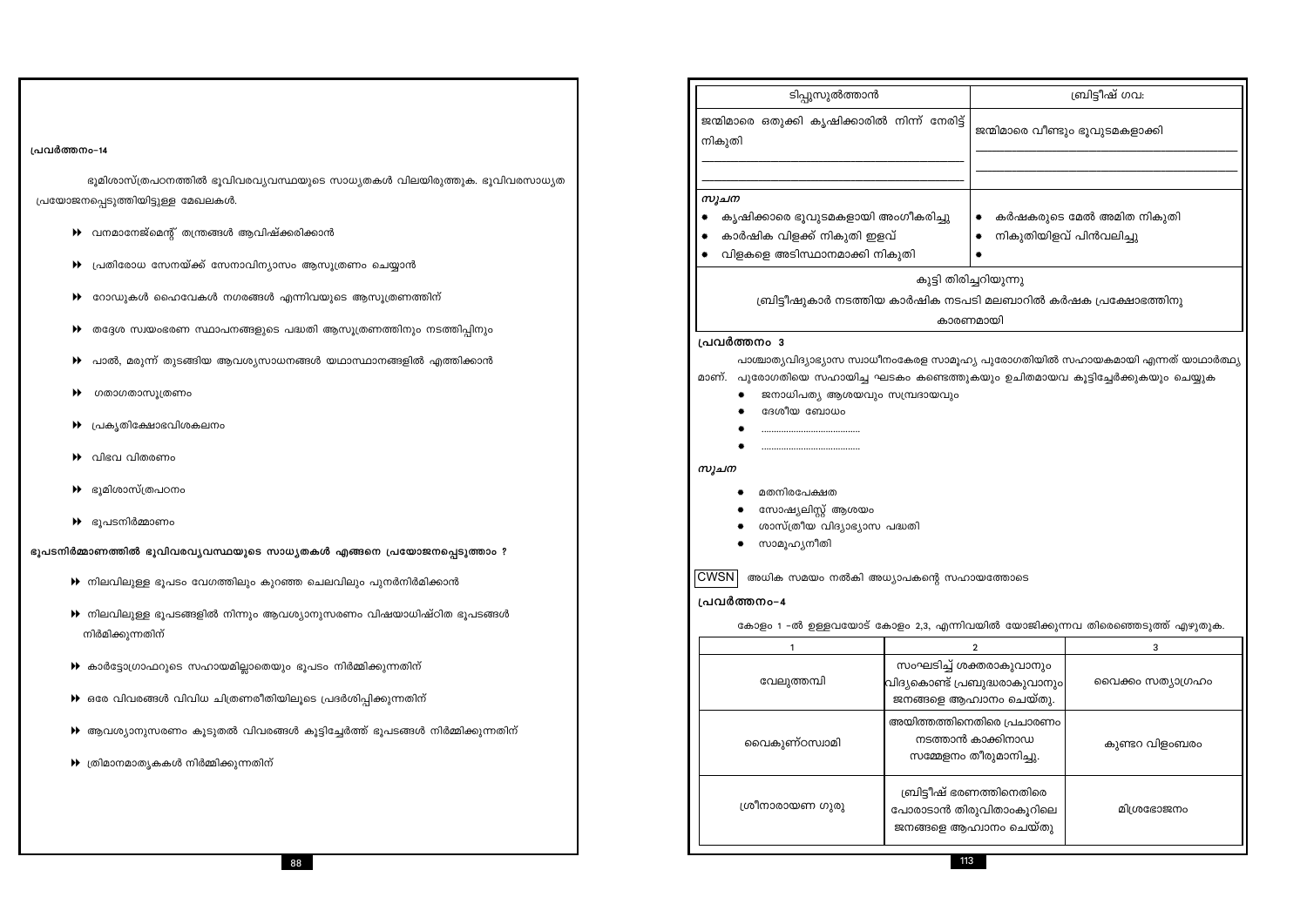# $|3|$ ആധുനിക കേരളത്തിലേക്ക്

### പാഠഭാഗത്തിലുടെ കടന്നുപോകുമ്പോൾ

ശിഥിലമായ മധ്യകാല രാഷ്ട്രീയാവസ്ഥയിൽ നിന്ന് ശക്തവും കേന്ദ്രീകൃതവുമായ ഒരു രാജഭരണം സ്ഥാപിതമായത് എങ്ങിനെയാണെന്നും കേന്ദ്രീകൃതമായ രാജാധിപത്യം ബ്രിട്ടീഷ് സാമ്രാജ്യത്വത്തിന് കീഴ്പെട്ട തിനെക്കുറിച്ചും കേരളത്തിന്റെ രാഷ്ട്രീയ സാമൂഹ്യജീവിതത്തിൽ സാമ്രാജ്യത്വഭരണകുടം ചെലുത്തിയ വൈവി ധ്യമാർന്ന സ്വാധീനത്തെക്കുറിച്ചും,സാമ്രാജ്യത്വ അധിനവേശത്തിൽ നിന്ന് സ്വതന്ത്ര ഭരണ വ്യവസ്ഥയിലേക്ക് എത്തിച്ചേർന്നതിനെക്കുറിച്ചുമാണ് ഈ അദ്ധ്യായത്തിൽ ചർച്ച ചെയ്യുന്നത്.

### രുപപ്പെടേണ്ട ആശയങ്ങൾ

18–ാം നൂറ്റാണ്ടിൽ തിരുവിതാംകൂർ,കൊച്ചി, മലബാർ പ്രദേശങ്ങളിൽ കേന്ദ്രീകൃത രാജഭരണവ്യവസ്ഥ നിലവിൽ വന്നു. പാശ്ചാത്യ വിദ്യാഭ്യാസവും നിയമനിർമ്മാണവും കേരള സമൂഹത്തിൽ മാറ്റമുണ്ടാക്കി. സാമൂഹ്യ പരിഷ്കരണ പ്രസ്ഥാനങ്ങളും കർഷകമുന്നേറ്റങ്ങളുമാണ് സാമൂഹ്യ പുരോഗതിയും സാമ്പത്തിക അഭിവൃദ്ധിയു മുണ്ടാക്കിയത്. ദേശീയ പ്രസ്ഥാനത്തിന്റെ ശക്തമായ പ്രവർത്തനങ്ങൾ മലബാർ,കൊച്ചി,തിരുവിതാംകുർ മേഖല കളിലൂണ്ടായി. ജാതി-മത വിവേചനത്തിനും സാമൂഹ്യ അനാചാരങ്ങൾക്കും എതിരേയുള്ളതും കൂടിയാണ് കേരളത്തിലെ ദേശീയ പ്രസ്ഥാന ചരിത്രം ആധുനിക കലാരൂപങ്ങളുടെയും സാഹിത്യത്തിന്റെയുംകടന്നുവര വിന് കേരളത്തിന്റെ പാശ്ചാത്യ സമ്പർക്കം കാരണമായി.

### പ്രക്രിയ

തിരുവിതാംകൂർ–കൊച്ചി,മലബാർ എന്നീ പ്രദേശങ്ങൾ ഭൂപടത്തിൽ കണ്ടെത്തുക. ലൈബ്രറി, സി.ഡി. പത്രവാർത്തകൾ എന്നിവയുടെ സഹായത്തോടെ ആധുനിക കേരളത്തിലെ ഭരണ പരിഷ്കരണവും മാർത്താണ്ഡവർമ്മ–ടിപു സൂൽത്താൻ–ശക്തൻ തമ്പൂരാൻ എന്നിവരുടെ ഭരണ പരിഷ്കാരവും താരതമ്യം ചെയ്യുക.

തിരുവിതാംകുർ കൊച്ചി മലബാർ മേഖലകളിൽ കർഷകർക്ക് അനുകുലമായി നടപ്പിലാക്കിയ നിയമ നിർമ്മാണത്തെക്കുറിച്ചും, ദേശീയ പ്രസ്ഥാനത്തെക്കുറിച്ചും, നവോത്ഥാന നായകരെക്കുറിച്ചും പതിപ്പ് തയ്യാറാക്കുക.

### <u>പ്രവർത്തനങ്ങൾ</u>

#### പ്രവർത്തനം-1

മാർത്താണ്ഡവർമ്മ, ശക്തൻ തമ്പുരാൻ, ടിപ്പുസുൽത്താൻ എന്നിവരുടെ ഭരണ പരിഷ്കാരങ്ങൾ താര തമ്യം ചെയ്യുകയും സമാനതകൾ കണ്ടെത്തുകയും ചെയ്യുക.

#### സൂചന

#### സമാനത

ജൻമിനാടുവാഴികളെ ഒതുക്കി-ജലസേചന സൗകര്യങ്ങൾ-ഭൂസർവേ-നികുതി പരിഷ്കരണം-കർഷക സഹായ നടപടികൾ–കേന്ദ്രീകൃതഭരണം–ശക്തമായ രാജവാഴ്ച–റവന്യൂ പരിഷ്കരണം– ഗതാഗതം– തുറമുഖം –വരുമാനം വർദ്ധിപ്പിക്കാൻ നടപടി–വാണിജ്യ–വ്യാപാര–വികസന നടപടി– ബഡ്ജറ്റ്– കാർഷിക ഉൽപാദനം– വിതരണം

(തുടർന്ന് ഭരണ പരിഷ്കാരങ്ങളുമായി താരതമ്യം ചെയ്യുക. ആധുനിക കേരളത്തിന്റെ ഭരണ പരിഷ്കാര ങ്ങൾക്ക് അടിത്തറയിടുന്നതിൽ ഈ ഭരണാധികാരികളുടെ പരിഷ്കാരങ്ങൾ സ്വാധീനിച്ചിട്ടുണ്ടെന്ന് തിരിച്ചറിയുന്നു.)

#### പ്രവർത്തനം 2

ടിപ്പുസുൽത്താൻ നടപ്പാക്കിയ കാർഷിക പരിഷ്കാരവും ബ്രീട്ടിഷുകാർ നടപ്പാക്കിയ കാർഷിക പരി ഷ്കാരവും താരതമ്യം ചെയ്ത് ഒരു സംവാദം സംഘടിപിക്കുക.

112

# യൂനിറ്റ് 8 ജനസംഖ്യയും സാമ്പത്തിക പ്രശ്നങ്ങളും

#### പാഠഭാഗത്തെ സംബന്ധിച്ച്

ജനസംഖ്യ അതിന്റെ പ്രാധാന്യം, വളർച്ച, കാരണങ്ങൾ, പ്രശ്നങ്ങൾ എന്നിവയെ സംബന്ധിച്ച് വിവരങ്ങൾ ശേഖരിച് അവലോകനം ചെയ്ത് നിഗമനങ്ങളിൽ എത്തിചേരുന്നതിന്.

സാമുഹൃവും സാമ്പത്തികവും സാംസ്കാരികമായ പുരോഗതി കൈവരിക്കുന്നതിന് മാനവ വിഭവ ശേഷിയെ പ്രയോജനപ്പെടുത്തേണ്ടതുണ്ട്. മാനവ വിഭവ ശേഷി പ്രദാനം ചെയ്യുന്നതിന് ഒരു രാജ്യത്തെ ജനസംഖ്യയാണ്. അതിനാൽ ജനസംഖ്യ, രാഷ്ട്രപുരോഗതിയിൽ അതിന്റെ സ്വാധീനം, ലോകജനസംഖ്യ, കാരള ജനസംഖ്യ തുടങ്ങിയവയുടെ താരതമ്യ പഠനത്തിന് ഈ അധ്യായം അവസരമൊരുക്കുന്നു. അതോടൊപ്പം ജനസംഖ്യാ വർദ്ധനവിനെക്കുറിച്ചും അതുമൂലമുണ്ടാകുന്ന പ്രശ്നങ്ങളെക്കുറിച്ചും അവബോധം സൃഷ്ടിക്കാൻ ഈ പാഠഭാഗം ശ്രമിക്കുന്നു.

# നിശ്ചിത കാലത്ത് ഒരു രാജ്യത്ത് താമസിക്കുന്ന ജനങ്ങളുടെ ആകെ എണ്ണത്തെ ആ രാജ്യത്തെ ജനസംഖ്യ എന്ന് പറയുന്നു.

# ച്രവർത്തനങ്ങൾ

#### പ്രവർത്തനം-1

ജനസംഖ്യാ പഠനത്തിന്റെ ആവശ്യകത വ്യക്തമാക്കുന്ന പട്ടിക പൂർത്തീകരിക്കാൻ കൂട്ടികളോട്

ആവശ്യപ്പെടുന്നു.  $\blacktriangleright$  ഉല്പാദനത്തിനാവശ്യമായ മാനവശേഷിയുടെ ലഭ്യതയറിയാൻ  $\blacktriangleright$ Ы  $\blacktriangleright$  $\blacktriangleright$  $\blacktriangleright$ 

### സൂചന

- അടിസ്ഥാന സൗകര്യങ്ങളുടെ ആവശ്യം തിട്ടപ്പെടുത്താൻ

 $\blacktriangleright$ 

– ഉല്പന്നങ്ങളുടെയും സേനങ്ങളുടെയും ആവശ്യം തിട്ടപ്പെടുത്താൻ

- ഒരു ജനതയുടെ സാമൂഹ്യ സാംസ്കാരിക ഘടന മനസ്സിലാക്കാൻ
	-
- മറ്റ് രാജ്യങ്ങളുടെ ജനസംഖ്യയുമായി താരതമ്യം ചെയ്യാൻ

– ജനസംഖ്യാ വളർച്ചമൂലമുള്ള പ്രശ്നങ്ങൾ കണ്ടെത്തൽ

- ജീവിത നിലവാരത്തിന്റെ മേന്മ വിലയിരുത്താൻ

ആരോഗ്യപൂർണ്ണമായ സമൂഹവും പരിസ്ഥിതിയും കെട്ടിപ്പടുക്കുന്നതിന്

89

### സെൻസസ് (കാനേഷുമാരി)

ഒരു നിശ്ചിത കാലയളവിൽ ഒരു രാജ്യത്ത് താമസിക്കുന്ന ജനങ്ങളെ സംബന്ധിക്കുന്ന വിവിധ വിവരങ്ങളുടെ ശേഖരണവും കൂട്ടിച്ചേർക്കലും വിശകലനവും പ്രസിദ്ധീകരണവുമാണ് കാനേഷുമാരി അഥവാ സെൻസസ്.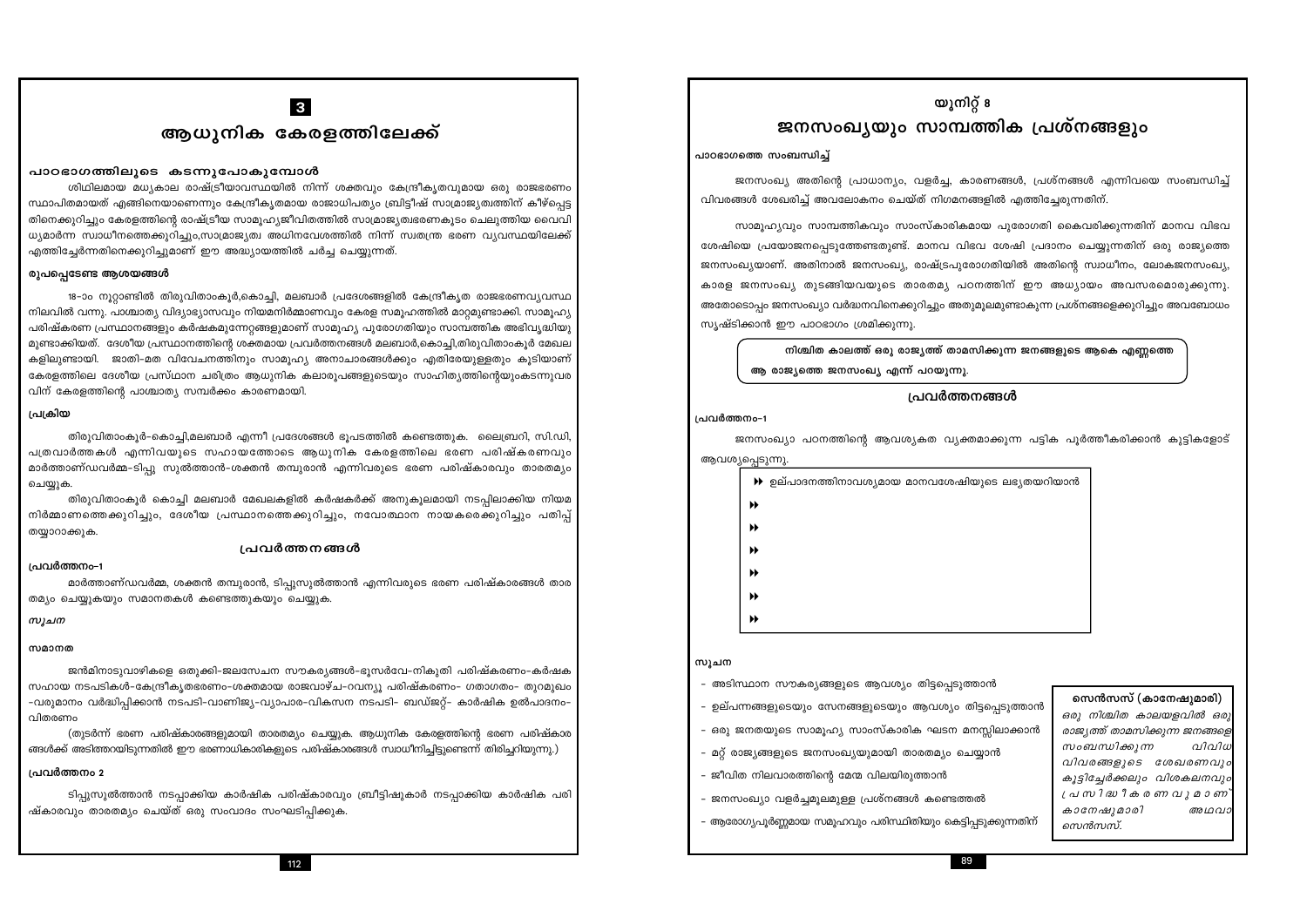ഇതിൽ 14 വയസ്സു വരെയുള്ളവരും 60 വയസ്സിന് മുകളിലുള്ളവരും ആശ്രിതരുടെ ഗണത്തിൽ പെടുന്നു. 15 മുതൽ 59 വരെയുള്ളവർ രാജ്യത്തിനുവേണ്ടി ഉൽപാദന പ്രക്രിയയിൽ ഉൾപ്പെടുത്തുന്നവരാണ്. ആശ്രിതത്വ നിരക്കിലുണ്ടാവുന്ന വർദ്ധനവ് സാമ്പത്തിക പ്രവർത്തനത്തെ പ്രതികൂലമായി ബാധിക്കുന്നു.



$$
\therefore \frac{6}{4}x100 = \frac{600}{4} = 150\%
$$

ഇവിടെ 4 പേർ തൊഴിൽ ചെയ്യുന്നു.

തൊഴിൽ ചെയ്യുന്നവരുടെ എണ്ണം

സൂചന

പ്രവർത്തനം-2

| ആശ്രിതത്വനിരക്ക് : |  | തൊഴിൽ ചെയ്യാത്തവരുടെ എണ്ണം <b>×</b> 100 |  |  |
|--------------------|--|-----------------------------------------|--|--|

|  | അംഗങ്ങൾ         | വയസ്സ് | തൊഴിൽ              |
|--|-----------------|--------|--------------------|
|  | മുത്തച്ഛൻ       | 78     | ஜ்                 |
|  | മുത്തശ്ശി       | 70     | ஜ்                 |
|  | അച്ഛൻ           | 54     | കച്ചവടം            |
|  | അമ്മ            | 48     | സഹകരണ സ്റ്റോർ      |
|  | സഹോദരി          | 28     | കമ്പനി             |
|  | സഹോദരി ഭർത്താവ് | 34     | ഡൈവർ               |
|  | സഹോദരീ പുത്രൻ   | 08     | ഇല്ല (വിദ്യാർത്ഥി) |
|  | സഹോദരീ പുത്രി   | 04     | ஜ்                 |
|  | രാമു            |        | ഇല്ല (വിദ്യാർത്ഥി) |

രാമുവിന്റെ കുടുംബം ഒരു കൂട്ടുകുടുംബമാണ്. അതിലെ ഓരോരുത്തരുടേയും വയസ്സും തൊഴിലും താഴെ കൊടുക്കുന്നു. അതിന്റെ അടിസ്ഥാനത്തിൽ ഒരു ജനസംഖ്യാ പിരമിഡ് വരച്ച് ആശ്രതത്വ നിരക്ക് കണ്ടെത്തുക.

| പ്രവർത്തനം - 11                                        |                                             |
|--------------------------------------------------------|---------------------------------------------|
|                                                        | പോർട്ടുഗീസ് ബന്ധത്തിന്റെ ഫലങ്ങൾ             |
| എ                                                      | ശാസ്ത്രീയ കൃഷി രീതി                         |
| ബി                                                     | – പുതിയ വിളകൾ                               |
| സി                                                     | കൃസ്തുമത വ്യാപനം                            |
|                                                        | (ലത്തീൻ വൽകരണം)                             |
| ഡി                                                     | അറബികളുമായുള്ള വാണിജ്യത്തിറ                 |
| ഇ                                                      | –       ചവിട്ടുനാടകം, മറ്റ് കലകൾ            |
|                                                        | എഫ് - വാസ്തുവിദ്യ                           |
| $\overline{\text{CWSN}}\vert$ ചാർട്ട് പ്രദർശിപ്പിക്കുക |                                             |
| പ്രവർത്തനം - 12                                        |                                             |
|                                                        | ചുവടെ കൊടുത്തിരിക്കുന്ന ടൈം ലൈൻ ക്രമപ്പെടുര |
| 1498  - പോർച്ചുഗീസ് പതനം                               |                                             |
|                                                        | 1500 - വാസ്കോഡ ഗാമയുടെ രണ്ടാം സന്ദർശനം      |
| 1502 – കമ്പ്രാളിന്റെ വരവ്                              |                                             |
|                                                        |                                             |

1599 – കൂനൻ കുരിശ് സത്യം

1962 – പോർട്ടുഗീസ് പതനം

1658 - ഉദയം പേരൂർ സുന്നഹദോസ്

1963 - ഡച്ച് പോർച്ചുഗീസ് സഖ്യം

### തുടർ പ്രവർത്തനങ്ങൾ

- മധ്യകാല ഘട്ടത്തിലെ വിചാരണ രീതികൾ, ശിക്ഷരീതികൾ ഇവയിലെ ജാതി വിവേചനം കണ്ടെത്തി  $1.$ ഇന്നത്തെ ശിക്ഷാരീതികളുമായി ഇതിനെ താരതമ്യം ചെയ്യുക?
- കുഞ്ഞാലിമരക്കാരെക്കുറിച്ചുള്ള എസ് ഐല ഇ ടി സി.ഡി. പ്രദർശിപ്പിച്ച് വൈദേശികാധിപത്യത്തിനെ 2. തിരെ മരക്കാർമാരുടെ പങ്ക് ചർച്ച ചെയ്ത് കുറിപ്പ് തയ്യാറാക്കുക.
- $3.$ ഡച്ചു സ്വാധീനം കേരളത്തിന്റെ കാർഷിക വ്യാവസായിക മേഖലയിലും ചികിത്സാ രംഗത്തും ഉണ്ടാ ക്കിയ സ്വാധീനം വിലയിരുത്തുക.

![](_page_9_Figure_24.jpeg)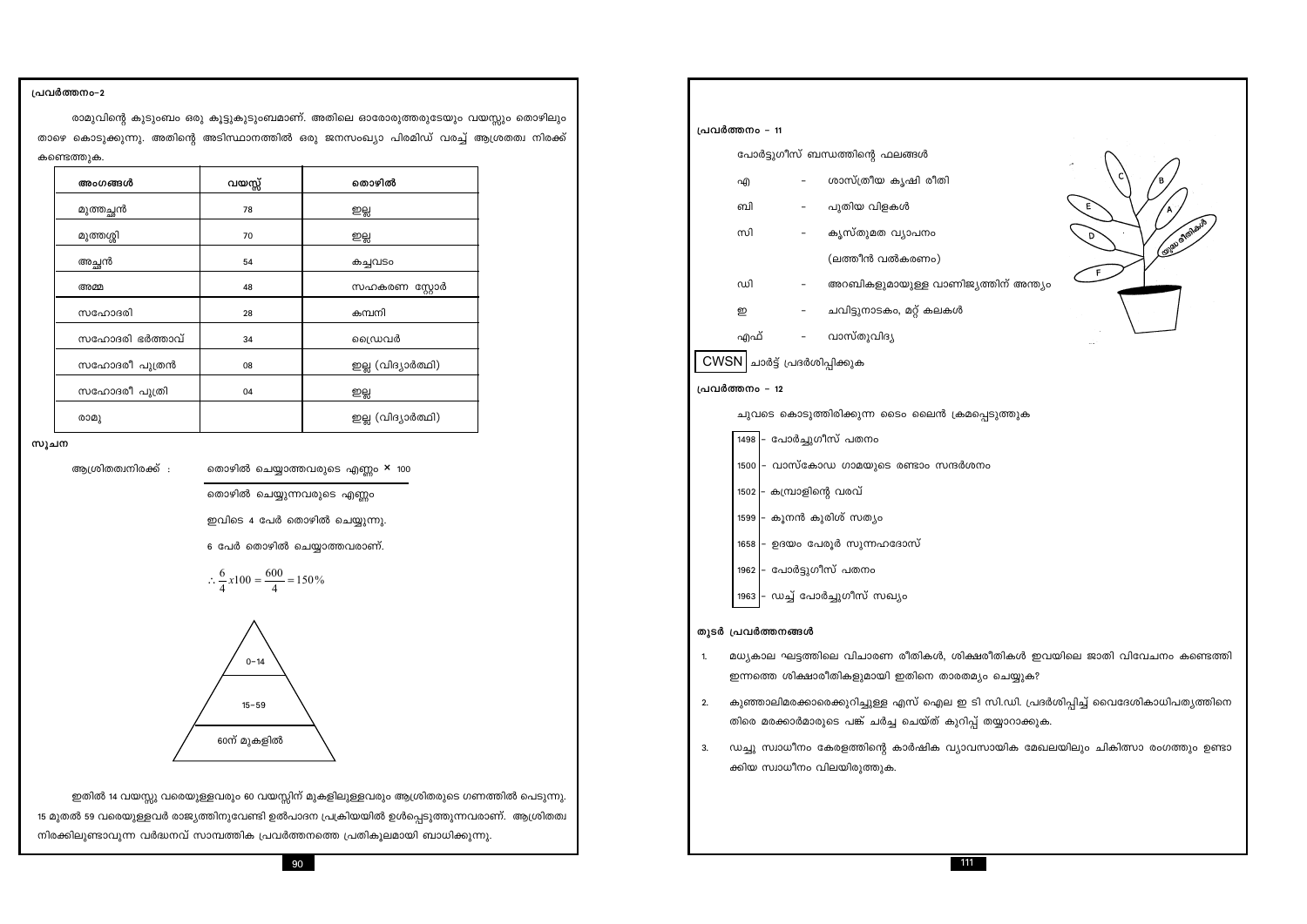| ۹ |  |
|---|--|
|   |  |
|   |  |

![](_page_10_Figure_2.jpeg)

ഭൂവിതരണ ചാർട്ട് പൂർത്തിയാക്കുക.

#### പ്രവർത്തനം - 10

കണ്ണൂർ, കൊച്ചി, കൊടുങ്ങല്ലൂർ, കോട്ടക്കൽ, പൊന്നാനി, വിഴിഞ്ഞം.

കേരളത്തിന്റെ ഭൂപടത്തിൽ മധ്യകാല കേരളത്തിലെ വാണിജ്യ കേന്ദ്രങ്ങൾ സ്ഥാന നിർണയം ചെയ്യുക

 $\mathsf B$ 

കൾ

#### പ്രവർത്തനം -9

 $\overline{\text{CWSN}}$  അധിക സമയം നൽകി പൂർത്തിയാക്കുക

അഞ്ചുവണ്ണവും മണിഗ്രാമും

യൂറോപ്പിലെ ഗിൽഡുകളുടെ അധികാരവും സവിശേഷതകളുമുള്ളവരായിരുന്നു.

നാനാദേശീയർ: പാണ്ഡികൾ, പോളർ തുടങ്ങിയ കച്ചവടക്കാർ

വളഞ്ചിയർ : വിദേശവുമായി കച്ചവടം ചെയ്തവർ

# ആവശ്യമാണ്. ഇത്രയും ഊർജ്ജം സംഭരിക്കാനുള്ള ഭക്ഷണം ഒരാൾക്ക് ലഭ്യമാകണം. അതിനു കഴിയാതെ വരുമ്പോൾ അയാൾ ദാരിദ്ര്യ രേഖക്കു താഴെയാണെന്ന്

കണക്കാക്കപ്പെടുന്നു.

### സ്ത്രീ പുരുഷ അനുപാതം (സെക്സ് റേഷ്യോ)

ജനസംഖ്യയിൽ ഓരോ 1000 പുരുഷനും എത്ര സ്ത്രീകൾ എന്നതാണ് സ്ത്രീ പുരുഷ അനുപാതം എന്നതുകൊണ്ട് ഉദ്ദേശിക്കുന്നത്. 2001 ലെ സെൻസസ് അനുസരിച്ച് ഇന്ത്യയിൽ 1000 ന് 933 സ്ത്രീകൾ ഉള്ളപ്പോൾ കേരളത്തിൽ ഇത് 1000ന് 1058 ആണ്. സ്ത്രീ മരണ നിരക്ക് കൂടുന്നതാണ് ഇന്ത്യയിൽ സ്ത്രീ പുരുഷ അനുപാതം കുറിയാനുള്ള ഒരു പ്രധാന കാരണം. സ്ത്രീ മരണ നിരക്ക് കുറക്കുന്നതിന് സാമ്പത്തിക രംഗത്ത് കൂടുതൽ ആസൂത്രിത പരിപാടികൾ നാം നടപ്പിലാക്കിക്കൊണ്ടിരിക്കുകയാണ്.

മെച്ചപ്പെട്ട ആരോഗ്യം, സാക്ഷരത, ഉയർന്ന ജീവിത നിലവാരം, സാമ്പത്തിക ഭദ്രത തുടങ്ങിയവ കൊണ്ടാണ് കേരളത്തിൽ സ്ത്രീ പുരുഷ അനുപാതം ഉയർന്നു നിൽക്കുന്നത്.

ചില രാജ്യങ്ങളിലെ സ്ത്രീ പുരുഷ അനുപാതം

| ക്രമനമ്പർ      | രാജ്യം      | സ്ത്രീപുരുഷ അനുപാതം |
|----------------|-------------|---------------------|
|                |             | 1000 പുരുഷൻ         |
| 1              | ഇന്ത്യ      | 933                 |
| $\overline{2}$ | പാക്കിസ്ഥാൻ | 938                 |
| 3              | ചൈന         | 944                 |
| 4              | ബംഗ്ലാദേശ്  | 953                 |
| 5              | ഇന്തോനേഷ്യ  | 1004                |
| 6              | നൈജീരിയ     | 1016                |
| $\overline{7}$ | ബ്രസീൽ      | 1025                |
| 8              | യു.എസ്.എ.   | 1029                |
| 9              | ജപ്പാൻ      | 1041                |
| 10             | റഷ്യ        | 1140                |
|                | ലോകം        | 986                 |

### ദാരിദ്ര്യ രേഖ

ഗ്രാമപ്രദേശത്ത് ഒരാൾക്ക് ഒരു ദിവസം ശരാശരി 2400 കലോറി ഊർജ്ജമെങ്കിലും ആവശ്യമാണ്. എന്നാൽ നഗര പ്രദേശങ്ങളിൽ 2200 കലോറി ഊർജ്ജം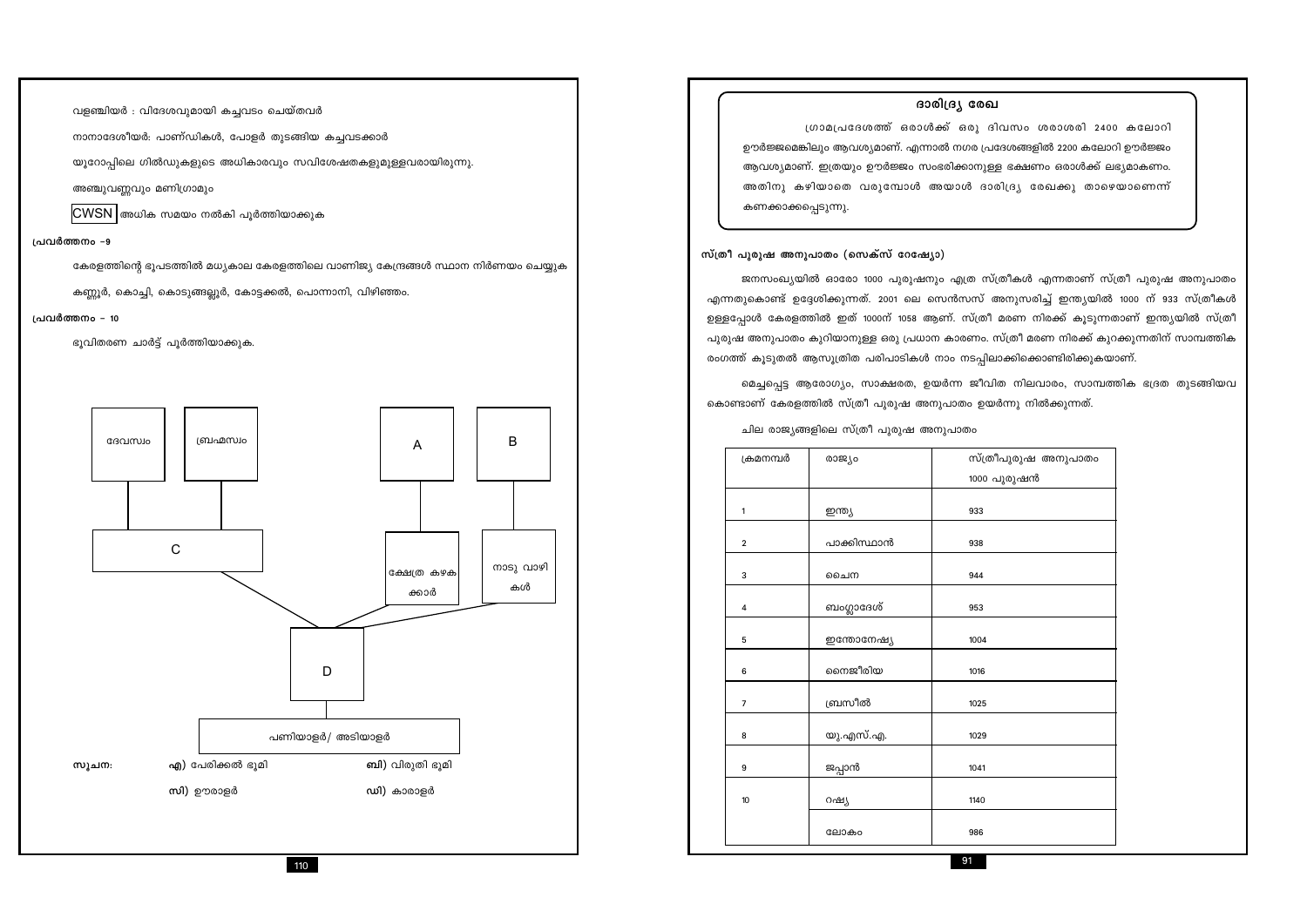#### പ്രവർത്തനം-3

ഇന്ത്യയെ പോലെയുള്ള വികസ്വര രാജ്യങ്ങളിലെ ജനസംഖ്യ വളർച്ചയുടെ പ്രധാന കാരണങ്ങളിൽ ചിലത് താഴെ കൊടുത്തിരിക്കുന്നു. കൂടുതൽ കാര്യങ്ങൾ ചേർത്ത് പദസൂര്യൻ പൂരിപ്പിക്കുക.

![](_page_11_Figure_2.jpeg)

#### സൂചന:

നിരക്ഷരതയും അജ്ഞതയും, കുറഞ്ഞ മരണനിരക്ക്, വർദ്ധിച്ച ജനനിരക്ക്, ശൈശവ വിവാഹം, പകർച്ച വ്യാധികളുടെ നിയന്ത്രണം, ഉയർന്ന പ്രതില്പാദന ശേഷി, മതപരമായ വിശ്വാസങ്ങൾ തുടരെതുടരെയുള്ള ഗർഭധാരണം, കൂട്ടുകുടുംബ സമ്പ്രദായം.

#### പ്രവർത്തനം-4

കുടുംബത്തിലെ അംഗസംഖ്യ വർദ്ധിക്കുമ്പോഴുണ്ടാകുന്ന പ്രശ്നങ്ങൾ അതിന്റെ ഫലമായി സമൂഹത്തിലും വർദ്ധിച്ചുകൊണ്ടിരിക്കുന്ന ജനസംഖ്യ എന്തെല്ലാം പ്രശ്നങ്ങൾ സൃഷ്ടിക്കാൻ കാരണമാകുന്നു എന്നതിനെക്കുറിച്ച് ഒരു ചർച്ച സംഘടിപ്പിക്കുന്നു. ഗ്രൂപ്പടിസ്ഥാനത്തിലുള്ള പ്രതികരണം വിലയിരുത്തുകയും അധ്യാപകന്റെ സഹായത്തോടുകൂടി ക്രോഡീകരിക്കുകയും ചെയ്യുന്നു.

#### കുട്ടികൾ എത്തിച്ചേരേണ്ട ആശയങ്ങൾ

#### സാമ്പത്തിക പ്രശ്നങ്ങൾ

- 1. ദാരിദ്ര്യം  $\blacksquare$ 
	- 2. തൊഴിലില്ലായ്മ

കാർഷിക മേഖലയുടെ തകർച്ച, പരമ്പരാഗത വ്യവസായങ്ങളുടെ തകർച്ച, വ്യവസായ സംരംഭങ്ങളുടെ കുറവ്, സേവന മേഖല വേണ്ടത്ര വികസിക്കാത്തത്, മൂലധനത്തിന്റെ കുറവ്, കുറഞ്ഞ സംരംഭകത്വശേഷി, യന്ത്രവൽകരണം, കാര്യക്ഷമതയില്ലാത്ത വിദ്യാഭ്യാസ സമ്പ്രദായം.

- 3. പാർപ്പിട പ്രശ്നം
- $\mathbf{I}$ പരിസ്ഥിതി പ്രശ്നങ്ങൾ

(അശാസ്ത്രീയമായ വിഭവ ചൂഷണം, ചേരികളുടെ വളർച്ച, ശുചിത്വമില്ലായ്മ, പരിസര മലിനീകരണം, പകർച്ച വ്യാധികൾ തുടങ്ങിയവ

(മേൽപറഞ്ഞ ഓരോ പ്രശ്നങ്ങളും എങ്ങിനെ ഉണ്ടാകുന്നു എന്നും ജനസംഖ്യാ വളർച്ച

നിയന്ത്രിക്കേണ്ടതിന്റെ ആവശ്യകതകളും ചർച്ചയിൽ ഉണ്ടായിരിക്കണം)

![](_page_11_Figure_17.jpeg)

കുറിപ്പ്: അഞ്ചുവണ്ണം അഞ്ചുതരം ചരക്കുകൾ വിര

മണിഗ്രാമം: രത്ന വ്യാപാരികൾ

#### 92

| ാട്ടക്കാരായിരുന്നു ഊരാളന്മാർ                           |               |  |
|--------------------------------------------------------|---------------|--|
|                                                        |               |  |
| ശിക്ഷയും                                               |               |  |
| രിക്ഷയും                                               |               |  |
| .<br>ചേരിക്കൽ ഭൂമി                                     | വിരുത്തി ഭൂമി |  |
| ാവിന്റെ ഉടമസ്ഥത<br>യിലുള്ള ഭൂമി                        | ş             |  |
| യ്തതും ഇറക്കുമതി ചെയ്തതുമായ ഇനങ്ങൾ പട്ട <mark>ി</mark> |               |  |
| ഇറക്കുമതി                                              |               |  |
|                                                        |               |  |
|                                                        |               |  |
|                                                        |               |  |
| ർപന നടത്ത <mark>ി</mark> യവർ                           |               |  |
|                                                        |               |  |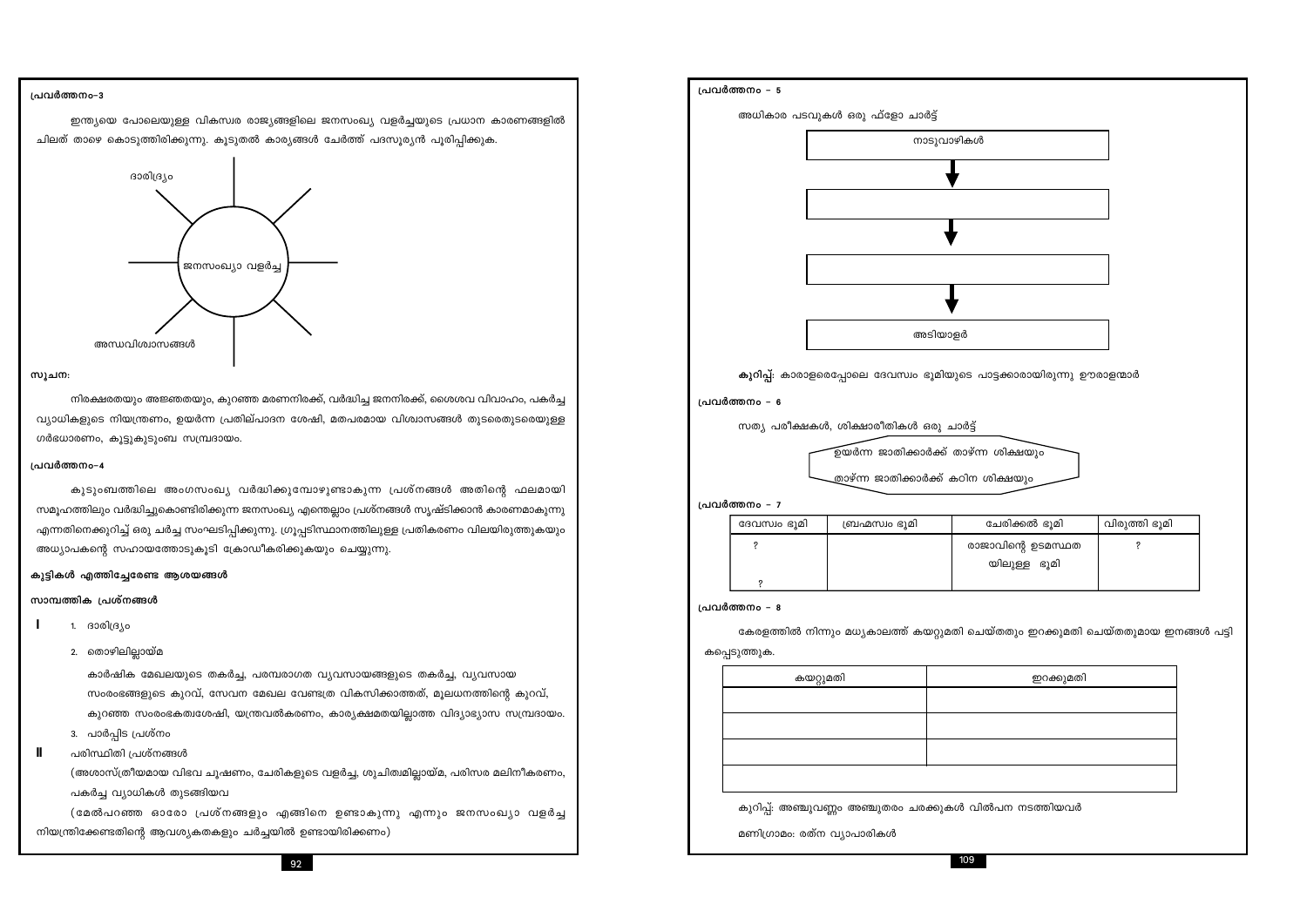| പ്രധാന സ്വരൂപങ്ങൾ      | കേന്ദ്രം                       |  |
|------------------------|--------------------------------|--|
| കോലസ്വരൂപം -           | ചിറക്കൽ                        |  |
| നെടിയിരിപ്പ് സ്വരൂപം – | കോഴിക്കോട്                     |  |
| പെരുമ്പടവ് സ്വരൂപം -   | കൊച്ചി                         |  |
| തൃപ്പപൂർ സ്വരൂപം -     | വേണാട്                         |  |
| ഇളയിടത്തു സ്വരൂപം -    | കൊട്ടാരക്കര                    |  |
| തരൂർ –                 | പാലക്കാട്                      |  |
|                        |                                |  |
| നാടുകൾ                 | ജില്ലകൾ                        |  |
| കോലത്തുനാട് -          | കണ്ണൂർ, കാസർഗോഡ്               |  |
| കുറുമ്പറനാട് -         | വടകര (കോഴിക്കോട്) വയനാട്       |  |
| വേണാട് -               | കൊല്ലം, തിരുവനന്തപുരം ഭാഗങ്ങൾ  |  |
| ഏറൽനാട് –              | മലപ്പുറം                       |  |
| ഓടനാട് -               | പത്തനംതിട്ട, ആലപ്പുഴ ഭാഗങ്ങൾ   |  |
| വള്ളുവനാട് -           | മലപ്പുറം                       |  |
| മുത്തുനാട് -           | മലപ്പുറം                       |  |
| പോളനാട് -              | കോഴിക്കോട്                     |  |
| വെമ്പൊലി നാട് -        | കോട്ടയം ജില്ലയുടെ കിഴക്ക് ഭാഗം |  |
| കീഴ്മലയ് നാട് -        | എറണാകുളം, തൃശൂർ ഭാഗങ്ങൾ        |  |
| നെടുമ്പുറയൂർ നാട് -    | പാലക്കാട്                      |  |
| പുറഴ്കീഴ്നാട് -        | വയനാട് (വടക്ക്)                |  |
|                        |                                |  |
| പ്രവർത്തനം - 4         |                                |  |
| സ്വരൂപങ്ങൾ             | ഭരണാധികാരികൾ                   |  |
| കോലസ്വരൂപം -           | കോലത്തിരി                      |  |
| നെടിയിരിപ്പ് സ്വരൂപം - | സാമൂതിരി                       |  |
| പെരുമ്പടവ് സ്വരൂപം -   | കൊച്ചിരാജാവ്                   |  |
| തൃപ്പപ്പൂർ സ്വരൂപം -   | മൂപ്പൻ                         |  |
| പോളനാട് -              | പൊറളാതിരി                      |  |
|                        |                                |  |

തൊഴിലില്ലാഴ്മ പരിഹരിക്കാൻ

- ആരോഗ്യം, വിദ്യാഭ്യാസം എന്നിവ മെച്ചപ്പെടുത്താൻ  $5.$
- 4.
- ജീവിത നിലവാരം മെച്ചപ്പെടുത്താൻ
- 
- സാമ്പത്തിക സാമൂഹ്യ പുരോഗതി കൈവരിക്കാൻ  $3.$
- 
- സമ്പദ് വ്യവസ്ഥക്ക് അനുയോജ്യമായ ജനസംഖ്യ നിലനിർത്താൻ  $2.$
- ഒരു രാജ്യത്തിന്റെ സമ്പദ് വ്യവസ്ഥ മെച്ചപ്പെടുത്താൻ  $1.$

ജനസംഖ്യാ നയത്തിന്റെ ആവശ്യകത

സൂചന: രാജ്യങ്ങളുടെ വികസന നയത്തിൽ ജനസംഖ്യാ നയം പ്രധാനമാണ്.

സംഘടിപ്പിക്കുന്നു. അതിലേക്ക് ചെറുപ്രബന്ധങ്ങൾ അവതരിപ്പിക്കാൻ ഗ്രൂപ്പുകൾക്ക് അവസരം നൽകുന്നു. എത്തിച്ചേരേണ്ട നിഗമനങ്ങൾ എന്തൊക്കെയാവും

പ്രവർത്തനം-5

6.

1.

 $2.$ 

 $3.$ 

4.

5.

6.

7.

8.

 $1.$ 

<sup>'</sup>തുടർപ്രവർത്തനങ്ങൾ

പട്ടികയിൽപ്പെടുത്തുക.

ലക്ഷ്യങ്ങൾ

പ്രാമുഖ്യം നൽകുന്നത്.

ഉറപ്പുവരുത്തിക.

സെന്ററുകൾ സ്ഥാപിക്കുക.

▶ മെച്ചപ്പെട്ട വിഭവ ചൂഷണം

93

ഇന്ത്യയുടെ ജനസംഖ്യാ നയം എന്ന വിഷയത്തെ അടിസ്ഥാനമാക്കി ക്ലാസ്സിൽ ഒരു സെമിനാർ

ഇന്ത്യയിൽ ആദ്യമായി 1976 ലാണ് ജനസംഖ്യാ നയം പ്രഖ്യാപിച്ചത്. 2000 ലെ ജനസംഖ്യാ നയം രാജ്യത്തെ ജനങ്ങളുടെ പ്രത്യേകിച്ച് കുട്ടികളുടെയും സ്ത്രീകളുടെയും ആരോഗ്യ പരിപാലനത്തിനാണ്

ആരോഗ്യമേഖലയിലെ അടിസ്ഥാന ആവശ്യങ്ങൾ നിറവേറ്റുക

14 വയസ്സു വരെ പ്രായമുള്ള എല്ലാവർക്കും സൗജന്യവും നിർബന്ധിതവുമായ വിദ്യാഭ്യാസം

ശിശുമരണനിരക്ക് 1000 സജീവ ജനനങ്ങൾക്ക് 30ൽ താഴെ എന്ന തോതിൽ കുറക്കുക.

പകർച്ച വ്യാധികൾ തടയാനുള്ള കുത്തിവെപ്പ് വ്യാപകമാക്കുക.

സ്ത്രീകളുടെ വിവാഹപ്രായം 20 വയസ്സിനു മുകളിലാക്കാൻ നടപടികൾ സ്ഥീകരിക്കുക.

ജനനം, മരണം, വിവാഹം, ഗർഭധാരണം എന്നിവ കൃത്യമായി രജിസ്റ്റർ ചെയ്യുക.

ചെറിയ കുടുംബം എന്ന ആശയത്തിന് വ്യാപകമായ പ്രചാരം നൽകുക.

കുടുംബാസൂത്രണ മാർഗങ്ങളെക്കുറിച്ചുള്ള അറിവും ബോധവൽക്കരണവും നൽകാൻ കൗൺസിലിങ്ങ്

താഴെ കൊടുത്തിരിക്കുന്ന വിവരങ്ങളെ ഗുണ-ദോഷ ഫലങ്ങളുടെ അടിസ്ഥാനത്തിൽ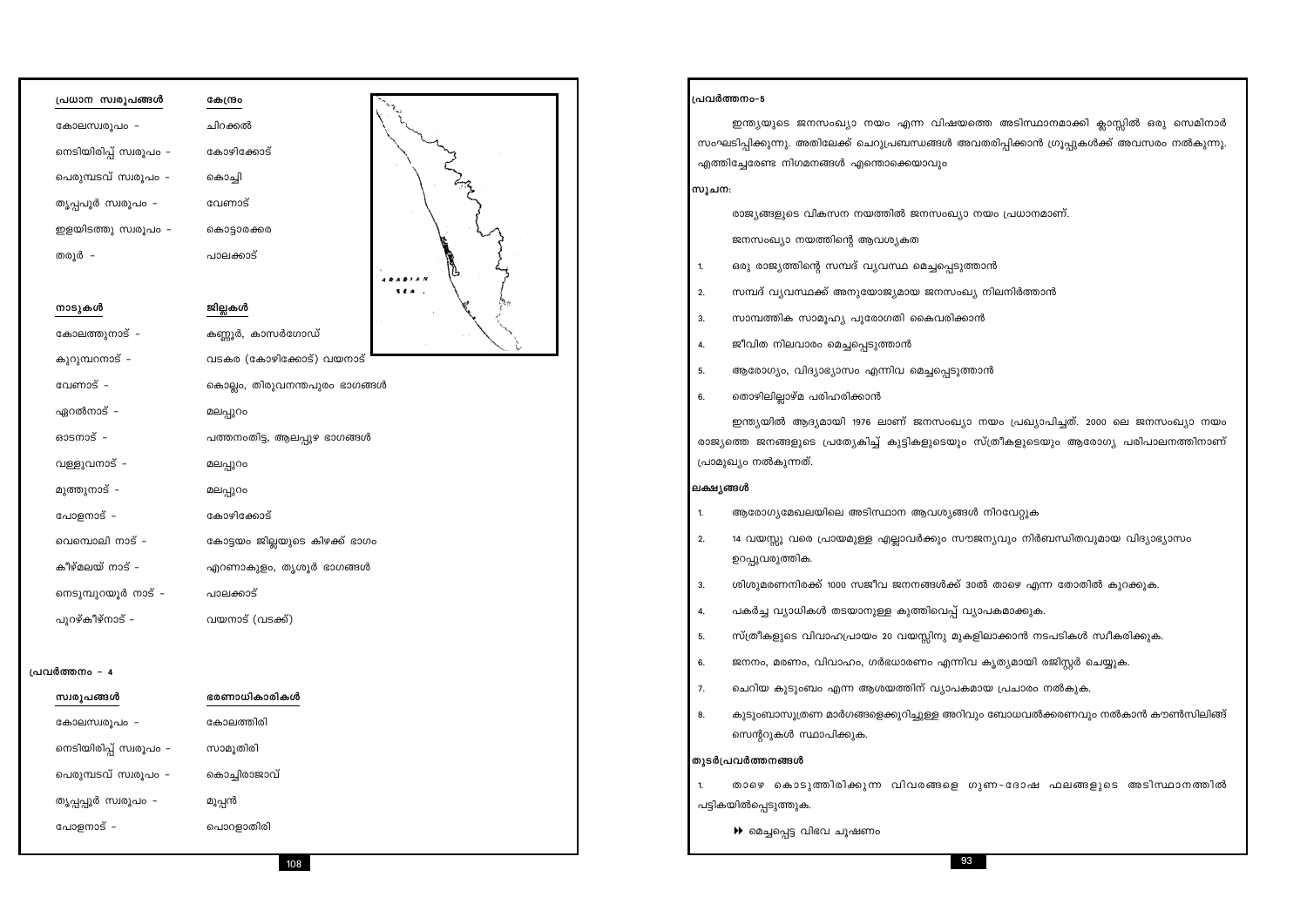| സ്വകാര്യ മേഖല                          | പൊതുമേഖല                            |
|----------------------------------------|-------------------------------------|
| ലാഭക്ഷമത                               | ജനസേവനം                             |
| സ്രകാര്യ                               | ഗവൺമെന്റിൽ<br>ഉടമസ്ഥത               |
| നിയന്ത്രണം സ്വകാര്യ വ്യക്തികളിൽ        | ഗവ: നിയന്ത്രണത്തിൽ                  |
| വ്യക്തികൾ പരസ്പരം കടപ്പെട്ടിരിക്കുന്നു | പൊതു ജനങ്ങളോട് കടപ്പെട്ടിരിക്കുന്നു |

പ്രവർത്തനം -1 സ്വകാര്യ – പൊതുമേഖലാ സ്ഥാപനങ്ങളുടെ സവിശേഷതകൾ ഉൾക്കൊള്ളുന്ന സ്ലിപ്പുകൾ കുട്ടികൾക്ക്

വിതരണം ചെയ്യുന്നു. സവിശേഷതകളുടെ അടിസ്ഥാനത്തിൽ ചുവടെ കൊടുത്തിട്ടുള്ള പട്ടിക

കൈവശമാണ്. ഈ സ്ഥാപനങ്ങളുടെ ലാഭ നഷ്ടം സഹിക്കുന്നത് വ്യക്തികൾ തന്നെയാണ്.

ഡിപ്പാർട്ടുമെന്റൽ സ്ഥാപനങ്ങൾ, പബ്ലിക്ക് കോർപ്പറേഷനുകൾ, ഗവൺമെന്റ് കമ്പനികൾ എന്നിവ പൊതു മേഖലാ സ്ഥാപനങ്ങളാണ്. കൂടാതെ ഇവ ഓരോന്നും രൂപീകരണം, മൂലധനം, നിയന്ത്രണം, സ്റ്റാഫ് പാറ്റേൺ, പ്രവർത്തന സ്വാതന്ത്യം എന്നിവയുടെ അടിസ്ഥാനത്തിൽ വ്യത്യാസപ്പെട്ടിരിക്കുന്നു.

സ്വകാര്യ മേഖലാ സ്ഥാപനങ്ങളുടെ ഉടമസ്ഥത, സ്വകാര്യ വ്യക്തിയുടേയോ വ്യക്തികളുടെയോ

ഏക ഉടമസ്ഥത, പങ്കാളിത്തം, കൂട്ടുടമക്കമ്പനി, കൂട്ടുകുടുംബ ബിസിനസ്സ്, സഹകരണം എന്നിവ സ്വകാര്യ മേഖലാ ബിസിനസ്സ് സ്ഥാപനങ്ങളാണ്.

# നടത്തുന്നു. ജപ്പാനിൽ 5 വർഷത്തിലൊരിക്കൽ സെൻസസ് നടത്തും. യൂണിറ്റ് 6 ബിസിനസ്സ് സ്ഥാപനങ്ങൾ പ്രവർത്തനങ്ങളും അക്കൗണ്ടിങ്ങും

സൂചന:

10 വർഷത്തിൽ ഒരിക്കലാണല്ലോ ഇന്ത്യയിൽ സെൻസസ് നടത്തുന്നത്. ബ്രിട്ടൺ, അമേരിക്ക, ജപ്പാൻ റഷ്യ, ചൈന എന്നിവിടങ്ങളിലെ സെൻസസ് എത്ര വർഷത്തിലൊരിക്കലാണെന്ന് കണ്ടെത്തുക.

ഇന്ത്യയിലേതുപോലെ ബ്രിട്ടൺ, ചൈന, അമേരിക്ക,റഷ്യ എന്നീ രാജ്യങ്ങളിൽ 10 വർഷത്തിലൊരിക്കൽ

| സുചന: |                                      |                                  |
|-------|--------------------------------------|----------------------------------|
|       | ജനസംഖ്യാ വർദ്ധനവിന്റെ ഗുണഫലങ്ങൾ      | ജനസംഖ്യാ വർദ്ധനവിന്റെ ദോഷ ഫലങ്ങൾ |
|       | മെച്ചപ്പെട്ട വിഭവ ചൂഷണം ഉയർന്ന ചോദനം | ആശ്രിത ജനസംഖ്യയുടെ വർദ്ധനവ്      |
|       |                                      | ഉപഭോഗവസ്തുക്കളുടെ ഇറക്കുമതി      |

 $\blacktriangleright$  ഉയർന്ന ചോദനം

 $\blacktriangleright$  ഉപഭോഗ വസ്തുക്കളുടെ ഇറക്കുമതി

 $\overline{2}$ .

ആശയങ്ങൾ

പൂർത്തീകരിക്കുക.

 $\blacktriangleright$  ആശ്രിത ജനസംഖ്യയുടെ വർദ്ധനവ്

മധ്യകാല കേരളം

പാഠഭാഗത്തിലുടെ കടന്നുപോകുമ്പോൾ

നാടുവാഴിത്തവും ബ്രാഹ്മണ മേധാവിത്വവും കൊടികുത്തിവാണ എ.ഡി.12 മുതൽ 15 വരെയുള്ള നൂറ്റാ ണ്ടുകളിലെ സാമൂഹ്യ രാഷ്ട്രീയ സാമ്പത്തിക ബന്ധങ്ങളെ വിലയിരുത്തുന്നു. ആ കാലത്തെ മാനുഷിക ബന്ധങ്ങളെയും ഭൂവുടമാ ബന്ധങ്ങളെയും സമഗ്രമായി പ്രതിപാദിക്കുകയാണിവിടെ. അതിലൂടെ ജാതി സമ്പ്ര ദായം, ജാതി വ്യവസ്ഥ, ശിക്ഷരീതികൾ, വിചാരണ, അധികാര പടവുകൾ എന്നീ സവിശേഷതകൾ ചർച്ച ചെയ്യപ്പെടുന്നു.

# പ്രധാന ആശയങ്ങൾ

മധ്യകാലഘട്ടത്തിലെ സ്വരൂപങ്ങൾ, നാടുകൾ, നാടുവാഴികൾ തുടങ്ങിയ അധികാര പടവുകളും ജന്മി സമ്പ്രദായം ജാതിവ്യവസ്ഥ മാമാങ്കം, കളരി, ചാവേർ, കുടിപ്പക, പട്ടിണി പ്രായശ്ചിത്തം തുടങ്ങിയ സാമൂഹിക വ്യവസ്ഥകളും ജാതി അടിസ്ഥാനത്തിലുള്ള ശിക്ഷാ രീതികളും പുലപേടി, മണ്ണാപേടി തുടങ്ങിയ അനാ ചാരങ്ങളും വാണിജ്യവും അവയുടെ ഫലങ്ങളും.

# പ്രവർത്തനങ്ങൾ

പ്രവർത്തനം 1

മാമാങ്കം പലകുറി കൊണ്ടാടി

നിളയുടെ തീരങ്ങൾ നാവായിൽ

അമ്പേന്തി വില്ലേന്തി വാളേന്തിയും

മേൽകൊടുത്ത ഗാനശകലത്തെ അടിസ്ഥാനമാക്കി മാമാങ്കത്തിന്റെ ചരിത്ര പശ്ചാത്തലം വിശദമാക്കുക.

സൂചന: നിലപാടുതറ, രക്ഷാപുരുഷസ്ഥാനം, തിരുനാവായ, മാമാങ്കചാവേർ, വള്ളുവക്കോനാതിരി, സാമൂ തിരി – നാനാമുകുന്ദ ക്ഷേത്രം

കുറിപ്പ്: മാഘമാസത്തിലെ മകം നക്ഷത്രനാളിൽ

12 വർഷത്തിലൊരിക്കൽ ഭാരതപ്പുഴയുടെ

തീരത്ത് കൊണ്ടാടിയിരുന്ന ഉത്സവം

പ്രവർത്തനം - 2

വടക്കൻ പാട്ടുകൾ ആസ്പദമാക്കിയ മലയാള സിനിമകളുടെ പ്രസക്ത ഭാഗങ്ങൾ, ഇതിൽ നിന്നും വടക്കൻ പാട്ടുകളിലെ സാമൂഹ്യ ജീവിതത്തെക്കുറിച്ച് ചർച്ച. സൂചന: അങ്കം, കളരി, കുടിപ്പക, അങ്കപ്രതിഫലം, ചാവേർ, സ്ത്രീകളുടെ പദവി. പ്രവർത്തനം - 3

മധ്യകാല കേരളത്തിലെ നാടുകളും സ്വരൂപങ്ങളും ഇന്നത്തെ ജില്ലകളിലാണെന്ന് തിരിച്ചറിയുക.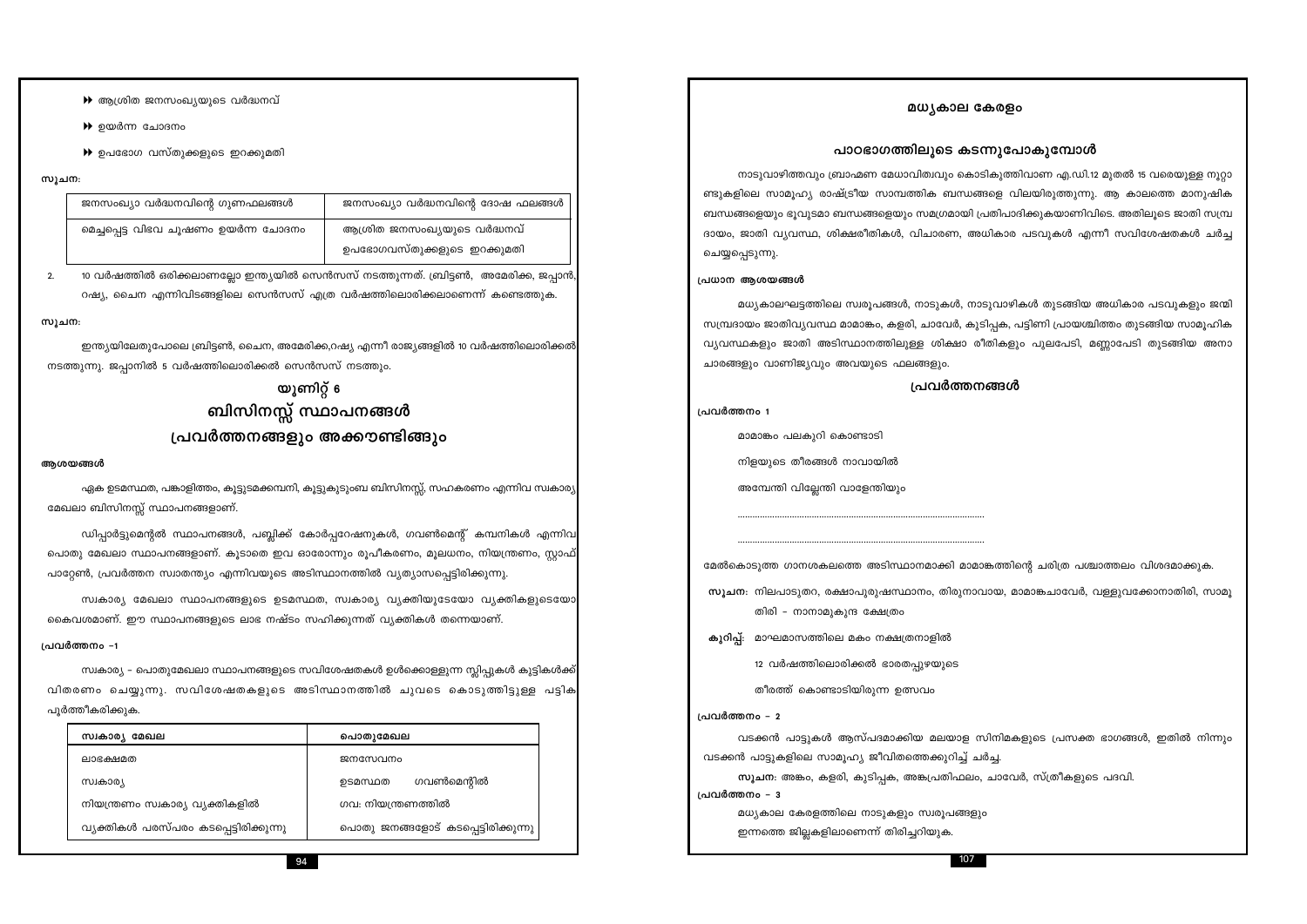| പദ്ധതി         | കാലഘട്ടം    | ലക്ഷ്യങ്ങൾ      |  |
|----------------|-------------|-----------------|--|
| ഒന്നാം പദ്ധതി  | $1951 - 56$ | കൃഷിയുടെ വികസനം |  |
|                |             | ഉദ്പാദന വർധനവ്  |  |
| രണ്ടാം പദ്ധതി  | $1956 - 61$ |                 |  |
| മൂന്നാം പദ്ധതി | $1961 - 66$ |                 |  |
| നാലാം പദ്ധതി   | $1969 - 74$ |                 |  |
| അഞ്ചാം പദ്ധതി  | $1974 - 79$ |                 |  |

2. സോഷ്യലിസ്റ്റ് സമൂഹക്രമം, തൊഴിലവസരം വിപുലപ്പെടുത്തി

- 3. സ്വയം പര്യാപ്തമായ സാമ്പത്തിക വ്യവസ്ഥ, ഭക്ഷ്യ സ്വയം പര്യാപ്തത
- 4. കാർഷികോൽപ്പന്ന വർധനവ്, കയറ്റുമതി വർധന, ജീവിത നിലാവരം ഉയർത്തൽ
- 5. ദാരിദ്ര്യ നിർമ്മാർജ്ജനം, നാണയപ്പെരുപ്പം നിയന്ത്രണം

#### പ്രവർത്തനം - 8

ഇന്ത്യയിലെ പ്രാദേശിക സ്വയംഭരണ സ്ഥാപനങ്ങൾക്ക് ജനജീവിതത്തന് പ്രസിദ്ധമായ സ്ഥാനമുണ്ട്. ത്രിതല പഞ്ചായത്തിന്റെ ആവിർഭാവവും പ്രവർത്തനവും അടിസ്ഥാനമാക്കി ഈ വസ്തുത പരിശോധിക്കുക. സൂചന: ദേശീയ ഗ്രാമ പരിഷ്കാരത്തിലൂടെ ത്രിതല പഞ്ചായത്ത് നിലവിൽ വന്നു. ഗ്രാമ–ബ്ലോക്–ജില്ലാ പഞ്ചായത്തുകൾ–ഗ്രാമസഭ–പഞ്ചായത്ത് സമിതി – തദ്ദേശ സ്വയംഭരണ സ്ഥാപനത്തിന്റെ സ്വന്തമായ ധനാ ഗമ മാർഗങ്ങൾ - പ്രാദേശിക വികസന പദ്ധതി - അധികാര വികേന്ദ്രീകരണം.

### തുടർ പ്രവർത്തനങ്ങൾ

- ഇന്ത്യയുടെ ശാസ്ത്ര നേട്ടങ്ങൾ എന്ന വിഷയത്തെ ആസ്പദമാക്കി തയ്യാറാക്കുന്ന പതിപ്പിലേക്ക് ആവ  $\mathbf{1}$ ശ്യമായ വിവരം ചേർക്കുക.
- 1986 ദേശീയ വിദ്യാഭ്യാസ നയം ഇന്ത്യൻ വിദ്യാഭ്യാസ മേഖലയിൽ പല നേട്ടങ്ങളും ഉണ്ടാക്കി. 4 എണ്ണം  $2.$ സൂചിപ്പിക്കുക.
- ഇന്ത്യ വികസന പാതയിലേക്ക് ചുവട് വെച്ചത് പഞ്ചവത്സര പദ്ധതികളിലൂടെയാണ്. ആദ്യത്തെ 3 പദ്ധ  $3.$ തികളെ അടിസ്ഥാനമാക്കി ഈ പ്രസ്താവന പരിശോധിക്കണം.
- ടൈ ലൈൻ  $\overline{4}$

5.

1963, 1972, 1975, 1969

1988, 1948, 1964, 1952, 1986

- $\blacktriangleright$  പൊക്രാനിൽ അണുസ്ഫോടനം
- $\blacktriangleright$  തുമ്പയിൽ നിന്ന് ആദ്യ റോക്കറ്റ്
- ഐ.എസ്.ആർ.ഒ. സ്ഥാപിക്കപ്പെട്ടു  $\blacktriangleright$
- 
- $\blacktriangleright$ ആര്യഭട്ടയുടെ വിക്ഷേപം

കോത്താരി കമ്മീഷൻ, നൂതന വിദ്യാഭ്യാസ നയം, ദേശീയ സാക്ഷരതാ മിഷൻ, സെക്കന്ററി കമ്മീഷൻ, രാധാകൃഷ്ണൻ കമ്മീഷൻ.

സൂചന:

#### സ്വകാര്യ മേഖല

(ഹിന്ദുസ്ഥാൻ ലിവർ ലിമിറ്റഡ്, ലാർസ് ആന്റ് ടർബോ, മഹീന്ദ്ര-മഹീന്ദ്ര, വീഗാർഡ്, എന്നാ അലൂമിനീയം, കിറെക്സ്. പാരഗൺ............)

പൊതു മേഖലാ സ്ഥാപനങ്ങളുടെ ഉടമസ്ഥാവകാശവും നിയന്ദ്രണവും കേന്ദ്ര സംസ്ഥാന സർക്കാരുകളുടെ കൈവശമാണ്. പൊതുജനക്ഷേമം മുൻനിർത്തിയാണ് ഇതു പ്രവർത്തിക്കുന്നത്. പ്രവർത്തന റിപ്പോർട്ട് പൊതു ജനങ്ങൾക്ക് ലഭ്യമാക്കേണ്ടതുണ്ട്.

#### പ്രവർത്തനം - 2

വിവിധ പൊതു മേഖലാ സ്ഥാപനങ്ങൾ ഉൾക്കൊള്ളുന്ന സ്ലിപ്പ് കുട്ടികൾക്ക് നൽകുന്നു. (റെയിൽവേ, ഇന്ത്യൻ തപാൽ വകുപ്പ്, എൽ. ഐ. സി., കെ. എസ്. ആർ. ടി. സി., കെ. എസ്. എഫ്. ഇ., കെൽട്രോൺ, ടൈറ്റാനിയം) ഗ്രൂപ്പുതലത്തിൽ കുട്ടികൾ ചർച്ച ചെയ്യുന്നു. അധ്യാപകന്റെ സഹായത്തോട് കൂടി ഇവയെ രൂപീകരണം, മൂലധന സ്വരൂപണം, നിയന്ത്രണം, സ്റ്റാഫ് പാറ്റേൺ പ്രവർത്തന സ്വാതന്ത്ര്യം എന്നിവ അടിസ്ഥാനപ്പെടുത്തി തരം തിരിച്ച് പട്ടികപ്പെടുത്തുന്നു.

| അടിസ്ഥാനം                  | ഡിപ്പാർട്ട്മെന്റൽ സ്ഥാപനങ്ങൾ                 | സ്റ്റാറ്റ്യൂട്ടറി കോർപ്പറേഷനുകൾ                                      | സർക്കാർ കമ്പനികൾ                                                     |
|----------------------------|----------------------------------------------|----------------------------------------------------------------------|----------------------------------------------------------------------|
|                            |                                              | പ്രത്യേക നിയമനത്തിലൂടെ രൂപീകൃതമാക്കുന്ന                              |                                                                      |
| രൂപീകരണം                   | സർക്കാരിന്റെ ഒരു പ്രത്യേക വകുപ്പ്            | സമിതി                                                                | സർക്കാർ ഉടമസ്ഥത                                                      |
| മൂലധനം                     |                                              | സർക്കാർ ഖജനാവിൽ നിന്ന് മൂലധനം മൂലധനം സർക്കാരിൽ നിന്ന് കടം വാങ്ങുന്നു | സ്വരൂപിക്കുന്നു.                                                     |
| നിയന്ത്രണം                 |                                              | സർക്കാരിന്റെ നേരിട്ടുള്ള നിയന്ത്രണം  സ്വയം നിയന്ത്രണ വിധേയമായ സമിതി  | 51 ശതമാനത്തിലധികം ഓഹരി<br>ാവുമ്പോൾ മാത്രം സർക്കാർ<br>ഉ<br>നിയന്ത്രണം |
|                            |                                              |                                                                      |                                                                      |
| സ്റ്റാഫ് പാറ്റേൺ           | സർക്കാർ നിയമനം                               | കോർപ്പറേഷൻ ബോർഡ്                                                     | കമ്പനി ഡയറക്ടർ                                                       |
| പ്രവർത്തന<br>സ്വാതന്ത്ര്യം | പ്രവർത്തന സ്വാതന്ത്ര്യമില്ല                  | പ്രവർത്തന സ്വാതന്ത്ര്യമു                                             | പ്രവർത്തന സ്വാതന്ത്ര്യമു                                             |
| ഉദാഹരണം                    | റെയിൽവേ തപാൽ വകുപ്പ്, പ്രിന്റിംഗ്<br>വകുപ്പ് | എൽ.ഐ.സി., കെ. എസ്.ആർ.ടി.സി.<br>കെ.എസ്.എഫ്.ഇ.                         | കെൽട്രോൺ, ടൈറ്റാനിയം, കേരള<br>ഓട്ടോമൊബൈൽസ് ഹിന്ദുസ്ഥാൻ<br>ലാറ്റക്സ്  |

#### പ്രവർത്തനം-3

ബിസിനസ് സ്ഥാപനത്തിലെ വിവിധ വകുപ്പുകളേയും അവയുടെ പ്രവർത്തനങ്ങളേയും കുറിച്ച് വിവരശേഖരണം നടത്തിയ രമേഷിന്റെ ഡയറിക്കുറിപ്പിൽ നിന്നും ലഭിച്ച വിവരങ്ങളുടെ അടിസ്ഥാനത്തിൽ പ്രധാനപ്പെട്ട വകുപ്പുകളും അവയുടെ പ്രവർത്തനങ്ങളും എന്തെല്ലാമെന്ന് തിരിച്ചറിയുവാൻ ക്ലാസ്സിലെ മറ്റു കുട്ടികൾക്ക് അവസരം ഒരുക്കുന്നു.

#### സൂചന :

#### പ്രധാന വകുപ്പുകൾ

വാങ്ങൽ സംഭരണ വകുപ്പ്, ഉൽപാദന വകുപ്പ്, വിപണന വകുപ്പ്, മാനവ വിഭവ വകുപ്പ്, ധനകാര്യ വകുപ്പ്, പൊതുഭരണ വകുപ്പ്.

#### വാങ്ങൽ സംഭരണ വകുപ്പ്

ശരിയായ അളവിലും ഗുണത്തിലും വിഭവങ്ങൾ വാങ്ങുകയും സംഭരിക്കുകയും ചെയ്യുകയാണ് ഈ വകുപ്പിന്റെ പ്രധാന ചുമതല.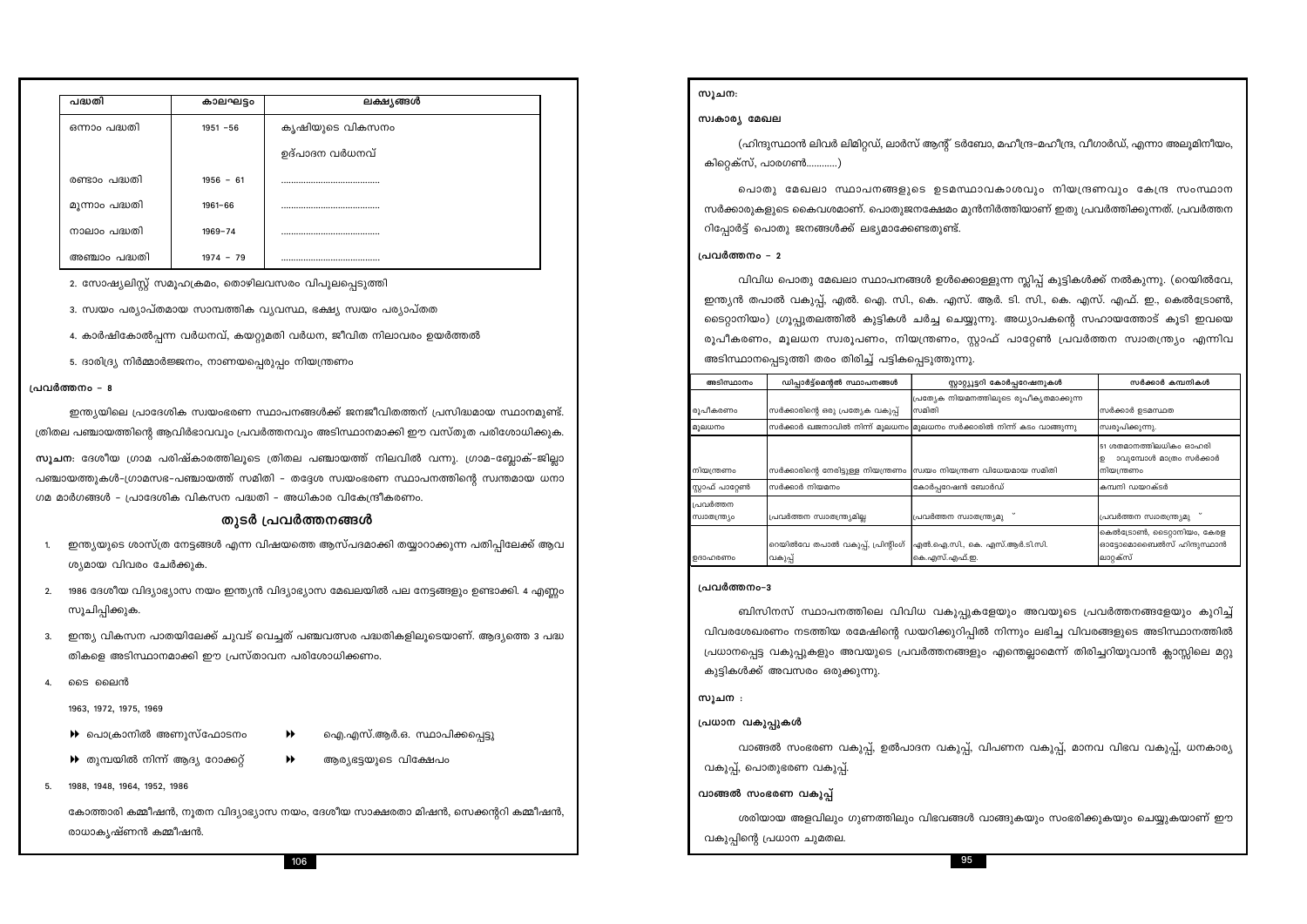#### മറ്റു ചുമതല :

വിതരണക്കാരെ കണ്ടെത്തുക. വസ്തുക്കൾ ന്യായമായ വിലയിൽ വാങ്ങുക, ഉല്പാദനത്തിന് തടസ്സം വരാത്തവിധം ലഭ്യത ഉറപ്പുവരുത്തക, വസ്തുക്കൾ ആവശ്യാനുസരണം ഉൽപാദന വിഭാഗത്തിന് കൈമാറ്റുക, സംഭരണ ശാലയിലെ വിഭവ നഷ്ടം ലഘുകരിക്കുക, അധിക സംഭരണം, അനാവശ്യ ഉപഭോഗം നിയന്ത്രിക്കുക.

#### ഉൽപാദന വകുപ്പ് (ധർമ്മങ്ങൾ)

ഉൽപാദന യൂണിറ്റിന്റെ സ്ഥാന നിർണയം ഉൽപന്നം രൂപപ്പെടുത്തൽ പ്രിക്രിയ രൂപപ്പെടുത്തൽ മുതലായവ.

#### വിപണന വകുപ്പ് (ധർമങ്ങൾ)

വിപണിയിലെ ഗവേഷണം (പരസ്യത്തിലൂടെയും മറ്റു വിൽപന വർദ്ധന മാർഗത്തിലൂടെയും വിൽപന ഉറപ്പുവരുത്താനുള്ള ഗവേഷണം), ഉപഭോക്താക്കൾക്ക് സമ്മാനം നൽകൽ, വിൽപന, ജീവനക്കാർക്ക് പ്രചോദനം, പാക്കേജിങ്ങും വിതരണ സഹായവും

#### ധനകാര്യ വകുപ്പ് (ധർമ്മങ്ങൾ)

ധനകാര്യ ആസുത്രണം (എവിടെ നിന്ന് ധനസമാഹരണം നടത്താമെന്നും അതിന്റെ വിനിയോഗവും കണ്ടെത്തുക), ധനസമാഹരണം (ഓഹരി വിൽപന, ലോണുകൾഡ, ഓവർ ഡ്രാഫ്റ്റുകൾ തുടങ്ങിവയിലൂടെയുള്ള ധനസമാഹരണം) കടം വാങ്ങിയ തുകക്ക് പലിശ നൽകുക, പ്രോജക്ടുകൾ തെരഞ്ഞെടുക്കുക.

#### മാനവ വിഭവ വകുപ്പ് (ധർമ്മങ്ങൾ)

മനുഷ വിഭവം കണ്ടെത്തൽ, നിയമനം, പരിശീലനം, പ്രചോദനം, ജീവനക്കാരുടെ വേതനം, ജീവനക്കാരുടെ സുരക്ഷിതത്വം.

#### പ്രവർത്തനം-4

ക്ലാസ്സിലെ കുട്ടികളെ ഒരു ബിസിനസ് സ്ഥാപനത്തിലെ വിവിധ വകുപ്പുകളുടെ അടിസ്ഥാനത്തിൽ ഗ്രൂപ്പുകളായി തിരിച്ച് ഡയറി കുറിപ്പിൽ നിന്നും ലഭിച്ച വിവരങ്ങളുടെയും ഠആ യുടെയും സഹായത്താൽ ചുവടെ കൊടുത്തിട്ടുള്ള പട്ടിക പൂർത്തീകരിക്കുക.

ബിസിനസ് സ്ഥാപനങ്ങൾ–വകുപ്പുകൾ–ചുമതലകൾ

| വാങ്ങൽ        | ഉല്പാദന | വിപണന   | മാനവ വിഭവ | സാമ്പത്തിക | പൊതുഭരണ |
|---------------|---------|---------|-----------|------------|---------|
| സംഭരണ വകുപ്പ് | വകുപ്പ് | വകുപ്പ് | വകുപ്പ്   | വകുപ്പ്    | വകുപ്പ് |
|               |         |         |           |            |         |
|               |         |         |           |            |         |
|               |         |         |           |            |         |
|               |         |         |           |            |         |
|               |         |         |           |            |         |
|               |         |         |           |            |         |
|               |         |         |           |            |         |
|               |         |         |           |            |         |

#### പൊതു ഭരണ വകുപ്പ് (ധർമ്മങ്ങൾ)

രേഖകൾ സൂക്ഷിക്കുക, രേഖകളും ആധാരങ്ങളും തയ്യാറാക്കുക, വിവരശേഖരണം നടത്തുക, പൊതുപ്രശ്നങ്ങൾക്ക് തീരുമാനം കാണുക, ഓഫീസ് പ്രവർത്തനം നോക്കി നടത്തുക, മറ്റു വകുപ്പുകളെ സഹായിക്കുക, പൊതുജനസമ്പർക്കം സാധ്യമാക്കുക.

- 1917 ന് ശേഷം മിക്ക സംസ്ഥാനങ്ങളിലും ഭൂപരിഷ്കരണ നിയമം കൊണ്ടുവന്നു.
- ഭൂവുടമകൾ ഇവ കോടതിയിൽ ചോദ്യം ചെയ്തു.
- യിൽ പെടുത്തി കോടതിയിൽ ചോദ്യം ചെയ്യാൻ പറ്റാത്തതാക്കി മാറ്റി.
- മിച്ചഭൂമി കണ്ടെത്തി ധാരാളം പേർക്ക് വിതരണം ചെയ്തു.
- ആചാര്യ വിനോബാഭാവെ ഭൂദാന പ്രസ്ഥാനം സംഘടിപ്പിച്ചു.

#### ഹരിത വിപ്ലവത്തെക്കുറിച്ച് കുറിപ്പ് തയ്യാറാക്കുക

- ഗുണമേന്മയുള്ള വിത്തുകൾ ഉപയോഗിച്ചു.
- രാസവളങ്ങൾ, കീടനാശിനികൾ എന്നിവ ഉപയോഗിച്ചു
- ആധുനിക കാർഷിക യന്ത്രങ്ങൾ ഉപയോഗിച്ചു.
- ജലസേചന സൗകര്യം വർധിപ്പിച്ചു.
- മണ്ണു പരിശോധനാ സൗകര്യങ്ങൾ ഏർപ്പെടുത്തി.
- കാർഷിക വായ്പകൾ അനുവദിച്ചു.
- കാർഷിക രംഗത്ത് സാങ്കേതിക വളർച്ച കൈവരിച്ചു.
- ഭക്ഷ്യോദ്പാദനം വർധിച്ചു.
- അധിക ഉല്പാദനമുണ്ടായി.
- ഭക്ഷ്യധാന്യം മിച്ചമുണ്ടായി.
- ഭക്ഷ്യ സ്വയം പര്യാപ്തത കൈവരിച്ചു.
- ഗവേഷണ പഠന കേന്ദ്രങ്ങൾ സ്ഥാപിതമായി.
- രാസവളം ഫാക്ടറികൾ സ്ഥാപിക്കപ്പെട്ടു
- ഭക്ഷ്യ ഇറക്കുമതി കുറഞ്ഞു
- കയറ്റുമതി കൂടി
- വിദേശനാണ്യം നേടി
- കാർഷിക വരുമാനം വർധിച്ചു.
- 
- 
- തൊഴിലവസരം വർധിച്ചു.
- കാർഷിക വ്യാവസായിക നഗരങ്ങളുണ്ടായി.

#### പ്രവർത്തനം - 7

പഞ്ചവത്സര പദ്ധതികൾ ഇന്ത്യയുടെ വികസന ചരിത്രത്തിൽ മുഖ്യ പങ്ക് വഹിച്ചിട്ടുണ്ട്. വിവിധ പഞ്ചവ വത്സര പദ്ധതികളുടെ കാലഘട്ടം, ഉദ്ദേശം എന്നിവ വ്യക്തമാക്കുന്ന പട്ടിക ഉണ്ടാക്കുക.

```
– 1974 ൽ 34–ാം ഭരണ ഘടനാ ഭേദഗതിയിലൂടെ ഭൂപരിധി നിയമങ്ങൾ ഭരണ ഘടനയുടെ 9–ാം പട്ടിക
```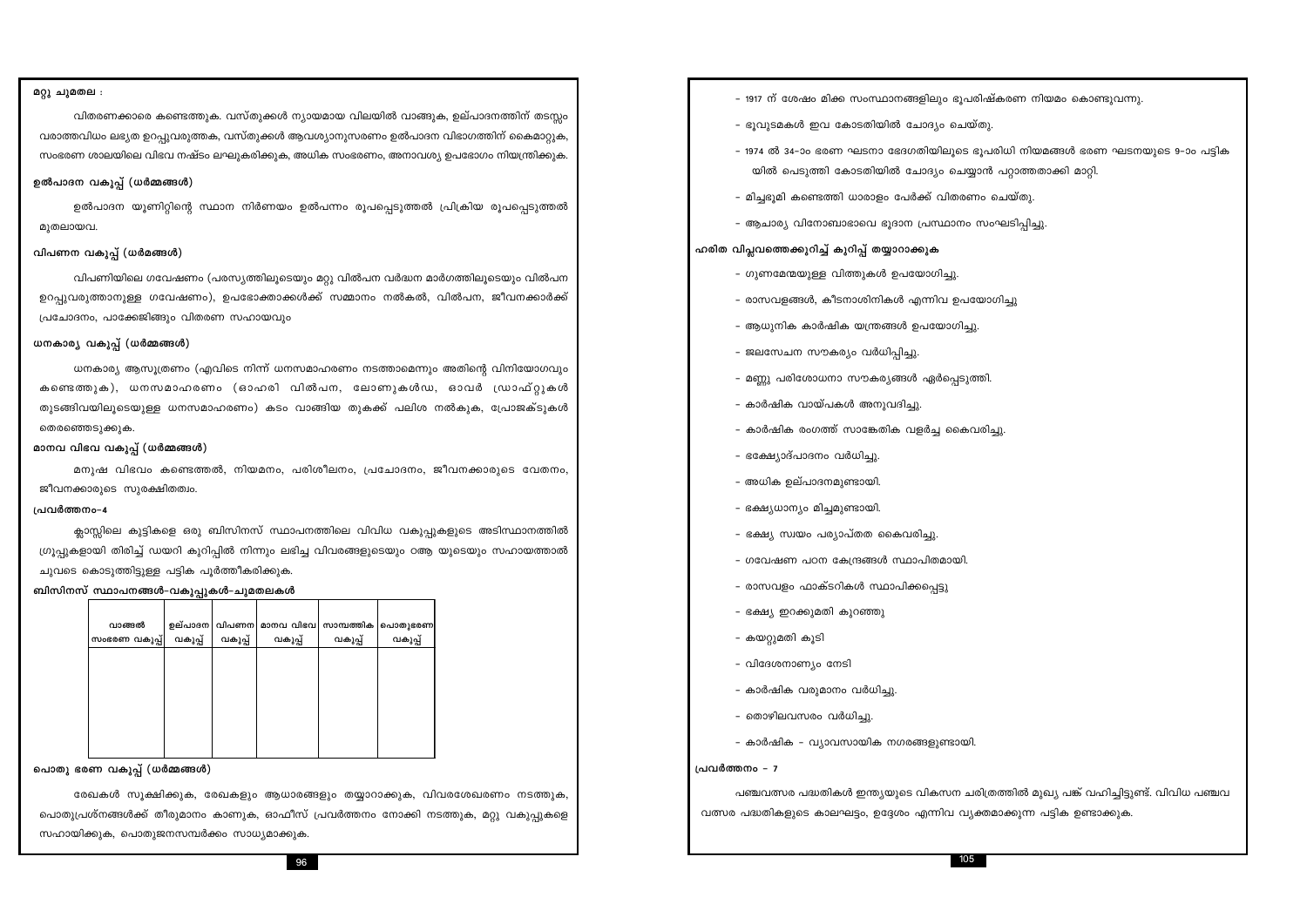97

#### പാട്യാല – മൂസാറ പ്രസ്ഥാനം

- ഇന്ത്യ സ്വാതന്ത്ര്യം നേടുമ്പോൾ പാട്യാല നാട്ടുരാജ്യത്തെ കർഷകർ പ്രക്ഷോഭത്തിലായിരുന്നു.
- സ്വാതന്ത്ര്യത്തിന് ശേഷം പാട്യാല യൂനിയനിൽ ലയിച്ചു.
- കർഷകരുടെ സ്ഥിതിയിൽ പുരോഗതിയുണ്ടായില്ല.
- ഭൂവുടമകൾക്ക് കർഷകർക്കെതിരെ സായുധ സംഘങ്ങളെല സംഘടിപ്പിച്ചു.
- കർഷകർ പ്രതിരോധ സഖ്യം രുപീകരിച്ചു.
- കർഷകരും പോലീസും ഏറ്റുമുട്ടി.
- ഇത്തരം കർഷക സമരങ്ങൾ കാരണമാണ്. ഇന്ത്യയിൽ ഭൂപരിഷ്കരണം നടപ്പിലാക്കിയത്.
- സമ്പത്തും ഉല്പാദനോപാധികളും ചില വ്യക്തികളിൽ കേന്ദ്രീകരിക്കുന്നത് പഞ്ചായത്ത് ഭരണ സമിതിയിൽ പറഞ്ഞിരിക്കുന്നു.
- ഭൂമി ചില വ്യക്തികളിൽ കേന്ദ്രീകരിച്ചിരിക്കുന്നത് തടയണം
- ഭൂമി കർഷകർക്ക് വിട്ടനൽകിയാൽ മാത്രമെ സാമൂഹ്യ നീതിയും പുരോഗതിയും നേടാനാകൂ.
- അതുകൊണ്ടാണ് ഭൂപരിഷ്കരണം നടപ്പിലായത്.

ഇന്ത്യയിലെ ഭൂപരിഷ്കരണ പ്രവർത്തനങ്ങളെ കുറിച്ച് കുറിപ്പ് തയ്യാറാക്കുക

- സാമൂഹ്യ നീതിയും രാജ്യ പുരോഗതിയും ലക്ഷ്യമാക്കിയാണ് ഭൂപരിഷ്കരണ പ്രക്രിയ ആരംഭിക്കു ന്നത്.
- 1949 ൽ കേന്ദ്ര സർക്കാർ ജാഗിർ ദാരി സമ്പ്രദായം അവസാനിപ്പിച്ചു.
- 1949 ൽ സെമീന്ദാരി സമ്പ്രദായം അവസാനിച്ചിരിക്കുന്ന ബില്ല് ഇന്ത്യയിലെ വിവിധ പ്രവശ്യകളിൽ അവതരിപ്പിക്കപ്പെട്ടു.
- സെമന്ദാരി സമ്പ്രദായം അവസാനിപ്പിക്കുന്ന ബില്ല് കോടതിയിൽ ചോദ്യം ചെയ്യപ്പെട്ടു.
- 1951, 1995 വർഷങ്ങളിൽ ഒന്നും, നാലും ഭരണ ഘടന ഭേദഗതികളിലൂടെ സെമീന്ദാരി സമ്പ്രദായം അവസാനിപ്പിക്കുന്ന നിയമങ്ങൾ വന്നു.
- 2 കോടിയോളം കുടിയാന്മാർക്ക് ഭൂമിയിൽ ഉടമാവകാശം ലഭിച്ചു.
- കുടിയാന്മാരിലെ ഉയർന്ന വർഗത്തിനാണ് കൂടുതൽ നേട്ടമുണ്ടാക്കിയത്.
- രേഖകളില്ലാത്ത കുടിയാന്മാർ ഭൂമിയിൽ നിന്നും ഒഴിപ്പിക്കപ്പെട്ടു.
- സെമീന്ദാറി സമ്പ്രദായം അവസാനിപ്പിച്ചുവെങ്കിലും പല രീതിയിലും കുടിയായ്മ തുടർന്നു.
- ഭൂവുടമകളും റവന്യൂ ഉദ്യോഗസ്ഥരും കുടിയാന്മാരുടെ അവകാശങ്ങൾ അട്ടിമറിച്ചു.
- കൈവശ ഭുമിക്ക് പരിധി നിശ്ചയിക്കണമെന്ന് 1959 ൽ ഇന്ത്യൻ നാഷണൽ കോൺഗ്രസ് നാഗ്പൂർ സമ്മേളനം ആവശ്യപ്പെട്ടു.
- ഭൂപരിധി നിശ്ചയിക്കാൻ വ്യത്യസ്ത നിയമങ്ങൾ നടപ്പിലാക്കി.
- നിയമത്തിലെ പോരായ്മകൾ കാരണം പല ഭൂവുടമകളും രക്ഷപ്പെട്ടു.
- ഭുമിവിതരണം തടസ്സപ്പെടുമ്പോൾ പശ്ചിമ ബംഗാളിലെ നക്സൽ ബാരിയിലും ആന്ധ്രയിലെ ശ്രികാ കുളത്തും കർഷകരും ആദിവാസികളും സായുധ കലാപം നടത്തി.
- കലാപങ്ങൾ അടിച്ചമർത്തപ്പെട്ടു

#### അക്കൗണ്ടിങ്ങ്

- ഇടപാടുകൾ ചിട്ടയോടു കൂടി രേഖപ്പെടുത്തുന്നതിനെ അക്കൗണ്ടിങ്ങ് എന്നു പറയാം അക്കൗണ്ടിങ്ങിന്റെ അടിസ്ഥാന തത്വങ്ങൾ
- പ്രത്യേക നിലനിൽപ്പ് (ബിസിനസ് ഉടമസ്ഥരിൽ നിന്ന് വേറിട്ട ഒരു നിലനിൽപ് ഉണ്ട്)  $\mathbf{1}$
- $2.$ **സ്ഥായിയായ നിലനിൽപ്** (ബിസിനസിന് ഒരു ദീർഘകാല നിലനിൽപുണ്ട്. ബിസിനസ് സംരംഭകൻ ദീർഘകാലനിലനിലനിൽപ് ലക്ഷ്യമിട്ടാണ് നിക്ഷേപം നടത്തുന്നത്.)
- പണയ സംബന്ധമായ ഇടപെടൽ : പണസംബന്ധമായ ഇടപെടുകൾ മാത്രമേ അക്കൗണ്ടു  $3.$ ചെയ്യപ്പെടുകയുള്ളു.
- <mark>ദ്വീവശ രേഖപ്പെടുത്തൽ</mark> : അക്കൗണ്ടിംഗിൽ സാധാരണയായി ഡബിറ്റ് ക്രഡിറ്റ് എന്നീ രണ്ടു വശങ്ങൾ 4. ഉണ്ട്.

ബിസിനസ് സ്ഥാപനങ്ങൾ പണം സ്വീകരിക്കുന്നതും നലകുന്നതും രേഖപ്പെടുത്തി വയ്ക്കുന്ന ബുക്കാണ് കൃാഷ്ബുക്ക്.

സുചന : കാഷ് ബുക്ക് തയ്യാറാക്കുമ്പോൾ ഡബിറ്റ്, ക്രഡിറ്റ് എന്നീ രണ്ട് ഭാഗങ്ങൾ ആവശ്യമാണ്. കിട്ടാനുള്ളതും കൊടുക്കാനുള്ളതുമായ കണക്ക് ക്യാഷ്ബുക്കിൽ രേഖപ്പെടുത്തിയില്ല. കാഷ് ബുക്കിൽ തിരുത്തി എഴുതാൻ പാടില്ല. ലാഭനഷ്ടക്കണക്ക് കാഷ് ബുക്കിലൂടെ മനസ്സിലാക്കാൻ കഴിയില്ല.

- താഴെ പറയുന്ന കാര്യങ്ങൾ ശ്രദ്ധിക്കുമല്ലേ ?
- Debit What comes in  $\sim$
- Credit What goes out  $\overline{a}$ 
	- $\overline{a}$ The Receiver
- The Giver Credit  $\overline{a}$

#### പ്രവർത്തനം-5

**Debit** 

സ്കൂൾ സഹകരണ സംഘം സന്ദർശിച്ച് അതിന്റെ ചുമതല വഹിക്കുന്ന അധ്യാപകനോട് അവിടെ നടക്കുന്ന വാങ്ങൽ–വിൽക്കൽ എന്നിവ ഏതു പ്രകാരമാണ് രേഖപ്പെടുത്തിയിരിക്കുന്നതെന്നും മുൻമാസത്തെ നീക്കിയിരിപ്പ് തുടർന്നു വരുന്ന മാസത്തിലെ ആദ്യ ദിവസം എങ്ങിനെ രേഖപ്പെടുത്തുന്നുവെന്ന് മനസ്സിലാക്കുന്നു.

#### പ്രവർത്തനം-6

കെട്ടിട നിർമ്മാണ സാമാഗ്രികൾ വിൽക്കുന്ന ഒരു സ്ഥാപനത്തിലെ ഒരു മാസത്തെ സാമ്പത്തിക ഇടപാടുകളാണ് ചുവടെ ചേർക്കുന്നത്. പ്രസ്തുത ഇടപാടുകളെ അടിസ്ഥാനമാക്കി ഒരു കാഷ് ബുക്ക് തയ്യാറാക്കാം.

| 2009 മാർച്ച് 31 | നീക്കിയിരിപ്പ്   | 12000.00 |
|-----------------|------------------|----------|
| 2009 ഏപ്രിൽ 1   | കമ്പി വിറ്റത്    | 6000.00  |
| 2009 ഏപ്രിൽ 6   | സിമന്റ് വാങ്ങി   | 10000.00 |
| 2009 ഏപ്രിൽ 6   | പെയിന്റ് വിറ്റത് | 4500.00  |
| 2009 ഏപ്രിൽ 10  | പെയിന്റ് വിറ്റത് | 2500.00  |
| 2009 ഏപ്രിൽ 18  | ഇഷ്ടിക വാങ്ങി    | 6000.00  |
| 2009 ഏപ്രിൽ 21  | സിമന്റ് വിറ്റത്  | 7000.00  |
| 2009 ഏപ്രിൽ 26  | ടൈൽസ് വിറ്റത്    | 6800.00  |
| 2009 ഏപ്രിൽ 30  | ടൈൽസ് വാങ്ങി     | 4600.00  |
|                 |                  |          |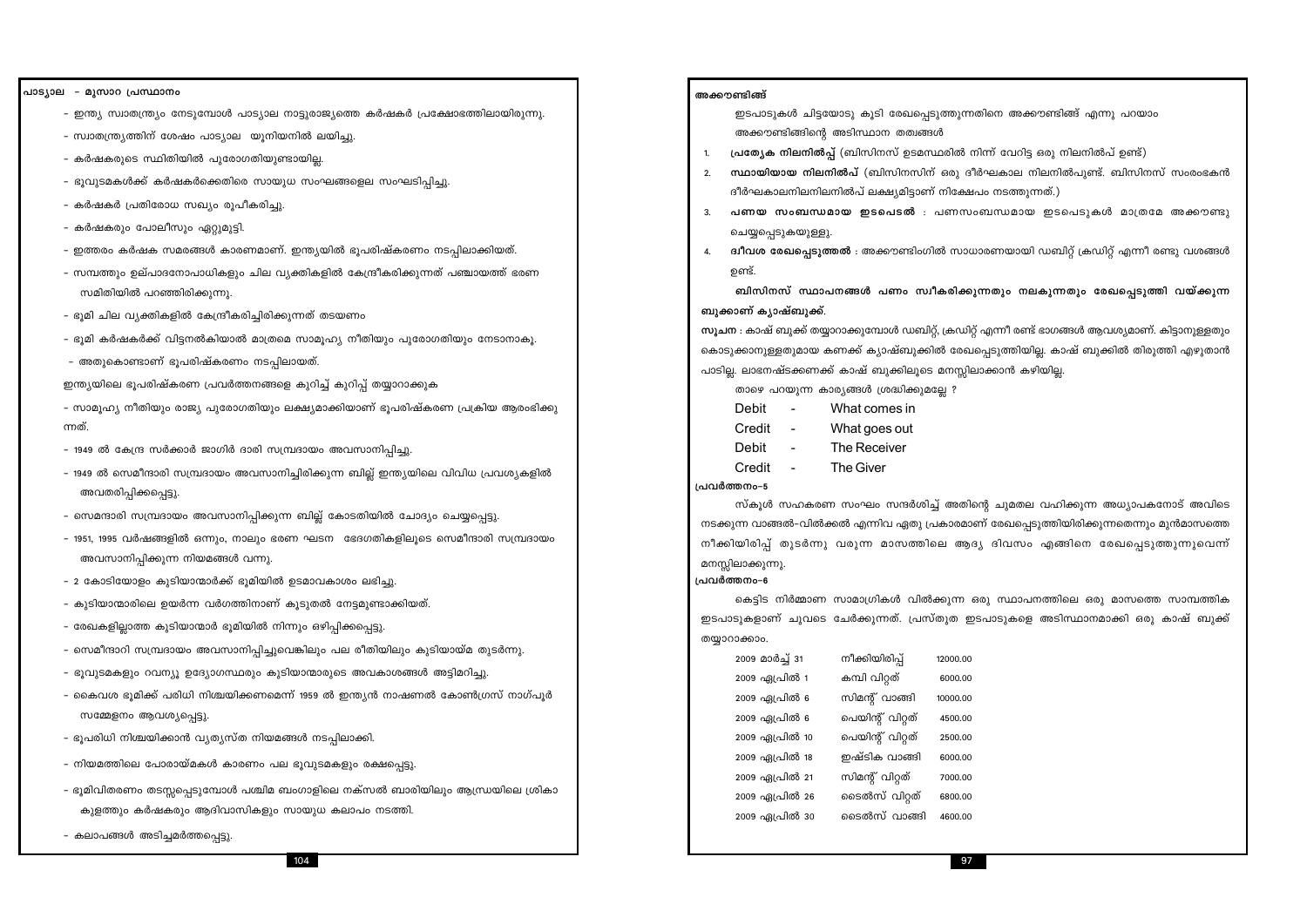![](_page_17_Figure_1.jpeg)

#### തുടർപ്രവർത്തനം

ഭീമമായ നഷ്ടം വരുത്തിയ ഒരു വ്യവസായ സ്ഥാപനത്തിന്റെ സുഗമമായ പ്രവർത്തനത്തിനു വേണ്ടി 1. ഒരു മാനവ വിഭവ വകുപ്പ് രൂപീകരിക്കാൻ തീരുമാനിച്ചു. മാനവ വിഭവ വകുപ്പിന്റെ ചുമതല ഏറ്റെടുത്തവർ ചെയ്യേണ്ട പ്രവർത്തനങ്ങൾ എന്തൊക്കെയാണെന്ന് ഒരു ഫ്ളോ ചാർട്ടിന്റെ സഹായത്തോടെ വിശദമാക്കുക.

സുചന :

|                       |                         | മാനവ വിഭവ വകുപ്പ് |          |                     |               |
|-----------------------|-------------------------|-------------------|----------|---------------------|---------------|
|                       |                         |                   |          |                     |               |
| മാനവ വിഭവ<br>ആസൂത്രണം | മാനവ വിഭവം<br>കണ്ടെത്തൽ | സെലക്ഷൻ           | പരിശീലനം | ആനുകൂല്യങ്ങളും നൽകൽ | വേതനവും മറ്റ് |

2. ഒരു ബിസിനസിലെ നിർമ്മാണ വിപണന പ്രവർത്തനങ്ങൾ കാരൃക്ഷമമാക്കാൻ ധനം അത്യാവശ്യമാണ്. ആവശ്യത്തിന് ധനം കണ്ടെത്തുകയും അത് ശരിയായ രീതിയിൽ ഉപയോഗിക്കുകയും ചെയ്യേണ്ട ചുമതല ധനകാര്യ വകുപ്പിന്റേതാണ്. ഈ വകുപ്പിന്റെ ചുമതല എന്തൊക്കെയാണെന്ന് എഴുതുക.

![](_page_17_Figure_7.jpeg)

പ്രവർത്തനം - 6

ഇന്ത്യ വിവിധ മേഖലകളിൽ കൈവരിച്ച നേട്ടങ്ങളിൽ ചിലത് താഴെ കൊടുക്കുന്നു. മറ്റ് നേട്ടങ്ങൾ കണ്ടെത്തി പട്ടിക പൂർത്തിയാക്കുക. ശാസ്ത്ര സാങ്കേതിക മേഖല ചിദ്യാഭ്യാസ മേഖല ബഹിരാകാശ രംഗത്ത് വൻ പദ്ധതികൾ നിർബന്ധിതവും സൗജന്യവുമായ വിദ്യാഭ്യാസം ഉന്നത വിദ്യാഭ്യാസ ചാന്ദ്രയാൻ വളർച്ച ദേശീയ സമിതി മിസൈൽ ശാസ്ത്ര/ വ്യാവസായിക ഗവേഷണ കൗൺസിൽ **DPEP SSA** അണുസ്ഫോടനം ർത്തിയാക്കു<mark>ക</mark> .<br>ദിയിച്ച കർഷകസമരങ്ങളാണ് തെലുങ്കാന സമരവു<mark>ം</mark> നിങ്ങളുടെ പ്രതികരണം കുറിക്കുക. oമുഖ്യന്മാരും കർഷകരെ അടിച്ചമർത്തിയിരന്ന<mark>ു</mark>. ലടിച്ചു. .<br>ഷകർക്ക് ആധിപത്യം സ്ഥാപിക്കാനായി. m സർക്കാർ ഭൂമിയും ഭൂരഹിതർക്ക് വിതരണ<mark>ം</mark> മ്യറ്റുമുട്ടൽ നടന്നു. െ കൂട്ടി.

| കാർഷിക മേഖല                 | വ്യാവസായിക മേഖല                                       | ൨ |
|-----------------------------|-------------------------------------------------------|---|
| ഭക്ഷ്യ സ്വയം                | പൊതുമേഖല വളർന്നു                                      |   |
| പര്യാപ്തത                   |                                                       |   |
|                             |                                                       |   |
|                             |                                                       |   |
|                             |                                                       |   |
|                             |                                                       |   |
|                             |                                                       |   |
| ഹരിത വിപ്ലവം                | ഇറക്കുമതി കുറഞ്ഞു                                     |   |
| ധവള വിപ്ലവം                 | തന്ത്രപ്രധാന                                          |   |
| ഭൂപരിഷ്കരണം                 | വ്യവസായ വളർച്ച                                        |   |
|                             | $ \mathsf{CWSN} $ സഹപാഠികളുടെ സഹായത്താൽ പട്ടിക പൂ $i$ |   |
| പ്രവർത്തനം - 4              |                                                       |   |
|                             | 1. ഇന്ത്യയുടെ കാർഷിക പുരോഗതിക്ക് വഴിതെള്              |   |
|                             | പാട്യാല-മുസാറ പ്രസ്ഥാനവും. ഈ അഭിപ്രായത്തോട്           |   |
| തെലുങ്കാന സമരം              |                                                       |   |
|                             | – തെലുങ്കാന മേഖലയിൽ ജാഗിർദാർമാരും ദേശ                 |   |
|                             | – കർഷകർ അടിച്ചമർത്തലുകൾക്കെതിരെ സ <mark>ം</mark> ഘ    |   |
|                             | നൽഗൊണ്ട, വാറങ്കൽ, ഖമ്മം ജില്ലകളിൽ കർ $\epsilon$       |   |
| - കർഷകർ ഭൂമി പടിച്ചെടുത്തു. |                                                       |   |
| ചെയ്തു.                     | – പിടിച്ചെടുത്ത ഭൂമിയും കൃഷി ചെയ്യാതെ കിടറ            |   |
|                             | – കർഷകരും സൈന്യവും തമ്മിൽ ശക്തമായ പു                  |   |
|                             | – ഭൂപരിഷ്കരണത്തിന് തെലുങ്കാന സമരം ആക്ക                |   |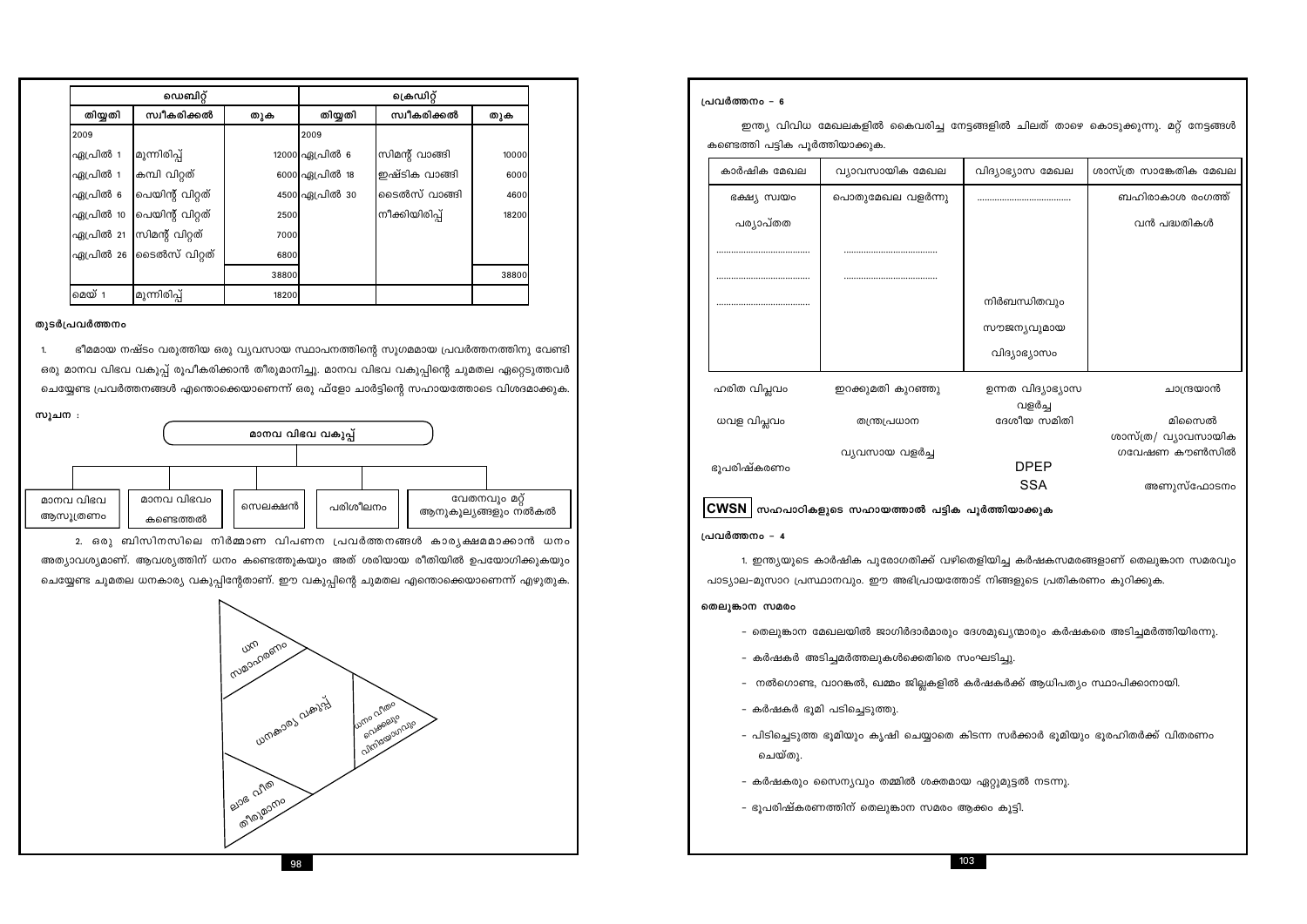| പ്രവർത്തനം - 4                                            |                                                                                     |  |  |  |
|-----------------------------------------------------------|-------------------------------------------------------------------------------------|--|--|--|
| <b>AICTE</b><br><b>UGC</b>                                |                                                                                     |  |  |  |
|                                                           |                                                                                     |  |  |  |
| <b>AIBC</b>                                               | <b>NCERT</b>                                                                        |  |  |  |
| <b>NCTE</b>                                               |                                                                                     |  |  |  |
|                                                           |                                                                                     |  |  |  |
|                                                           |                                                                                     |  |  |  |
|                                                           |                                                                                     |  |  |  |
|                                                           | മേൽകൊടുത്ത വിദ്യാഭ്യാസ ഉന്നത സമിതികളുടെ പ്രധാന ചുമതലകൾ കണ്ടെത്തുക.                  |  |  |  |
|                                                           |                                                                                     |  |  |  |
| സൂചന:                                                     |                                                                                     |  |  |  |
| <b>UGC</b>                                                | യുനിവേഴ്സിറ്റി വിദ്യാഭ്യാസല ഗുണ നിലവാരം ഉറപ്പാക്കൽ                                  |  |  |  |
| ഫണ്ട് അനുവദിക്കൽ.                                         |                                                                                     |  |  |  |
| റിഫ്രഷൻ കോഴ്സുകൾ<br><b>AICTE</b>                          |                                                                                     |  |  |  |
| എഞ്ചിനീയറിംഗ് വിദ്യാഭ്യാസ രംഗത്ത്<br>എഞ്ചി–കോളജ് അംഗീകാരം |                                                                                     |  |  |  |
| ഗുണനിലവാരം ഉറപ്പുവരുത്തൽ.                                 |                                                                                     |  |  |  |
| <b>AIBC</b><br>നിയമ വിദ്യാഭ്യാസം,                         |                                                                                     |  |  |  |
| അഭിഭാഷക കോഴ്സ്                                            |                                                                                     |  |  |  |
| <b>NCTE</b><br>അധ്യാപക വിദ്യാഭ്യാസ മേന്മ                  |                                                                                     |  |  |  |
|                                                           | ടി.ടി.സി, ബി.എഡ്,എം.എഡ് കോഴ്സ് അംഗീകാരം                                             |  |  |  |
| $CWSN$   ഫ്ളോ ചാർട്ട് പ്രദർശനം                            |                                                                                     |  |  |  |
| പ്രവർത്തനങ്ങൾ - 3                                         |                                                                                     |  |  |  |
|                                                           | ഇന്ത്യയിൽ ശാസ്ത്ര രംഗത്ത് മികച്ച സംഭാവനകൾ നൽകിയ ചില ശാസ്ത്രജ്ഞരുടെ പേരുകൾ           |  |  |  |
|                                                           | താഴെ കൊടുക്കുന്നു. അവരുടെ പ്രവർത്തനങ്ങൾ കണ്ടെത്തി പട്ടിക പൂർത്തിയാക്കാൻ ശ്രമിക്കുക. |  |  |  |
| പേര്                                                      | പ്രവർത്തനം                                                                          |  |  |  |
| വിക്രം സാരാഭായ്                                           |                                                                                     |  |  |  |
| ഡോ.എച്ച്.കെ.ഭാഭ                                           |                                                                                     |  |  |  |
| എ.പി.ജെ. അബ്ദുൾകലാം                                       |                                                                                     |  |  |  |
| സി.വി.രാമൻ                                                |                                                                                     |  |  |  |
| രാജാരാമണ്ണ                                                |                                                                                     |  |  |  |

| ഭാഗം                     |
|--------------------------|
| ചരിത്രവും പറ             |
| ഉള്ളടക്കം                |
| 1. ഇന്ത്യ വികസന പാതയിൽ   |
| 2. മധൃകാല കേരളം          |
| 3. ആധുനിക കേരളത്തിലേക്ക് |
| 4. കേരളം ഇന്ന്           |
| 5. വൃക്തിയും സമൂഹവും     |
| 6. മനുഷ്യാവകാശങ്ങൾ       |
|                          |
|                          |
|                          |

ഡോ. കെ.എസ്. കൃഷ്ണൻ

# $\begin{array}{|c|c|}\n\hline\n2\n\end{array}$

ൗരധർമ്മവും